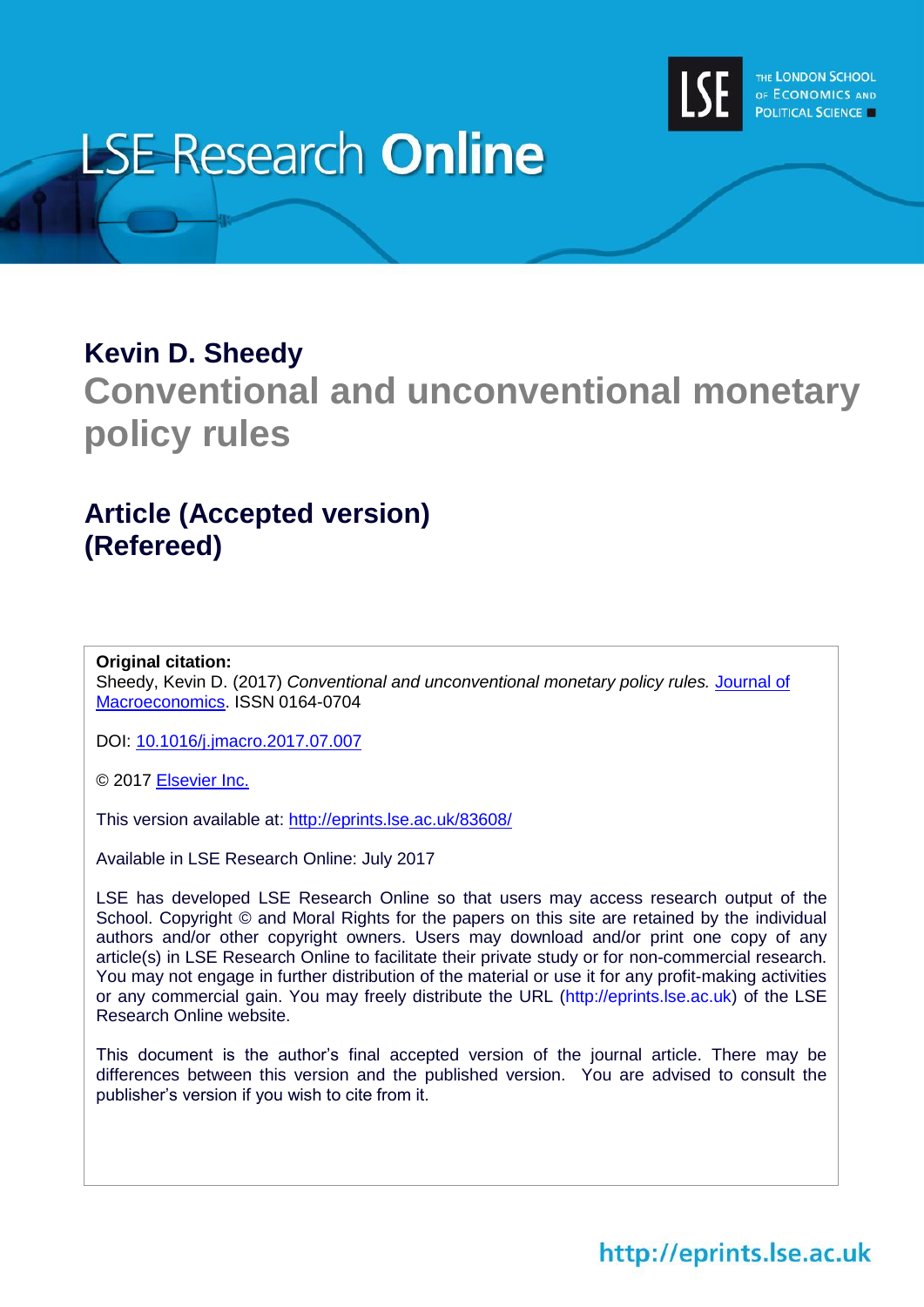## Conventional and Unconventional Monetary Policy Rules<sup>∗</sup>

Kevin D. Sheedy† London School of Economics

First draft: 22nd August 2016 This version:  $14<sup>th</sup>$  July 2017

#### Abstract

This essay examines the challenges in devising rules for unconventional monetary policy suitable for a post-crisis world. It is argued that unconventional monetary policy instruments are a poor substitute for conventional interest-rate policy in stabilizing the economy and in insulating monetary policy from political pressures. Some suggestions for the reform of inflation targeting are made to reduce the need for unconventional policy instruments in the future.

JEL CLASSIFICATIONS: E44; E52; E58.

KEYWORDS: unconventional monetary policy, monetary policy rules.

<sup>∗</sup>Paper prepared for the Mercatus Center-Cato Institute conference on 'Monetary Rules for a Post-Crisis World', September 2016. I thank an anonymous referee and conference participants for helpful comments.

<sup>†</sup>[LSE,](http://econ.lse.ac.uk/) [CEP,](http://cep.lse.ac.uk/) [CEPR,](http://www.cepr.org/) and [CfM.](http://www.centreformacroeconomics.ac.uk/) Address: Department of Economics, London School of Economics and Political Science, Houghton Street, London, WC2A 2AE, UK. Tel: +44 207 107 5022, Fax: +44 207 955 6592, Email: [k.d.sheedy@lse.ac.uk](mailto:k.d.sheedy@lse.ac.uk), Website: <http://personal.lse.ac.uk/sheedy>.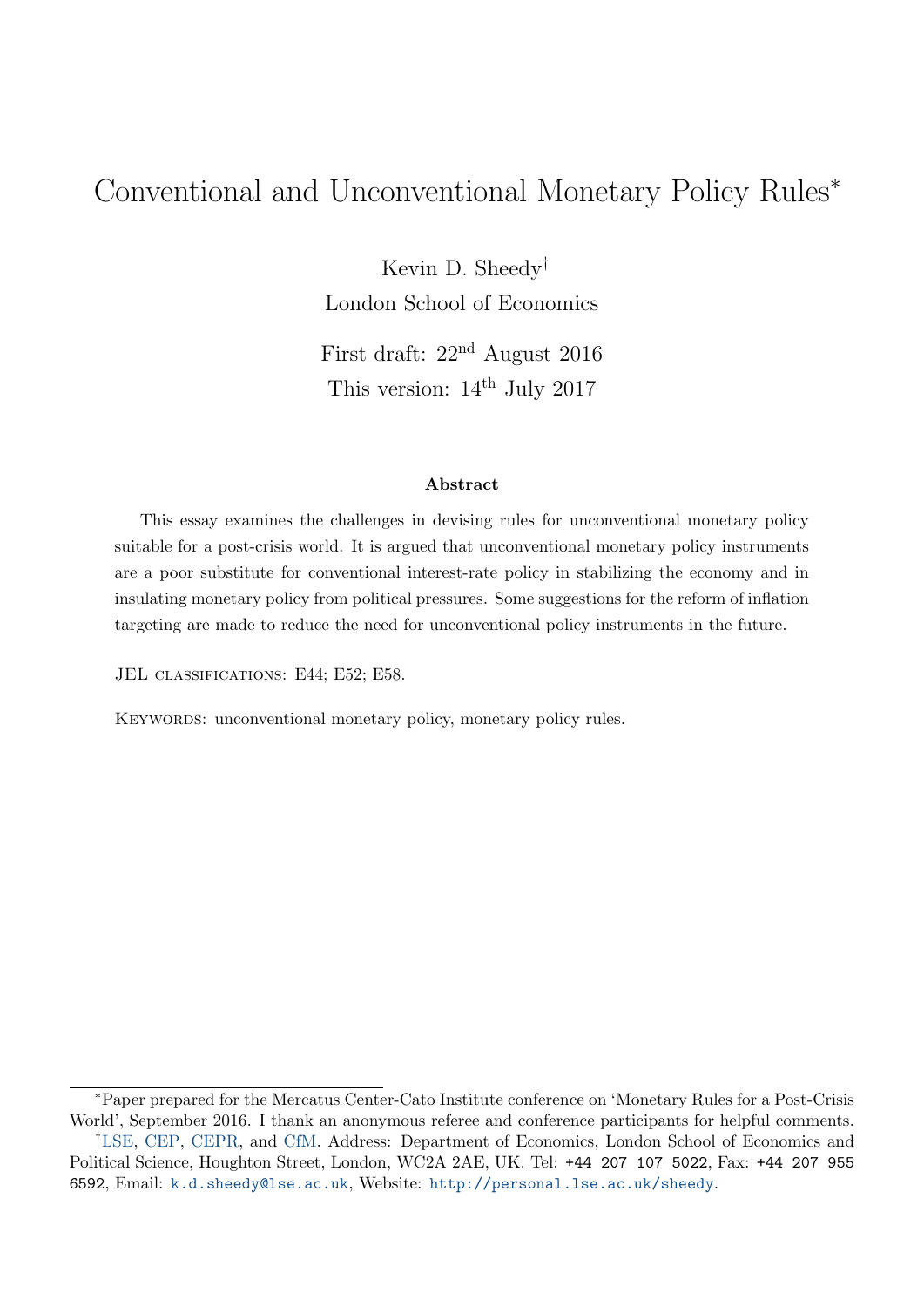## 1 Introduction

Since the financial crisis and the Great Recession, monetary policy has become constrained by a lower bound on the nominal interest rate. Central bankers, cautious by nature, have found themselves experimenting with a wide range of unconventional policy tools to substitute for their inability to cut interest rates further. This essay examines the challenges in devising rules for unconventional monetary policy suitable for a post-crisis world.

The first contribution of the essay is in setting up a simple economic model that can be used to analyse a variety of unconventional policy instruments. An unconventional policy instrument is defined as any instrument of the central bank that does not depend for its operation on changing the risk-free nominal interest rate now or in the future. This includes several types of balancesheet policies where the central bank purchases assets (for example, quantitative easing or credit easing), emergency lending, and subsidized access to central-bank credit. Unconventional policy as defined also includes 'macroprudential' policy instruments that place restrictions on borrowing independently of interest rates.

The analysis of the economic model suggests that unconventional monetary policy instruments are a poor substitute for the conventional nominal interest rate. While both types of policy instrument have nominal and real effects on the economy, these effects are not equivalent. In particular, the use of unconventional policy to stabilize the economy today has a negative effect on the stability of the economy in the future. Consequently, it is not possible to use unconventional monetary policy to achieve an efficient allocation of resources, unlike conventional policy if it were unconstrained by the lower bound on interest rates. The optimal rule for conventional monetary policy can be expressed as a simple inflation target, but optimal unconventional policy is different and more complicated because of intertemporal trade-offs.

Following a rule for the unconventional instruments of monetary policy is also more difficult because unconventional policy has larger distributional effects than conventional policy. This means unconventional monetary policy is likely to attract greater political controversy than regular monetary policy, which makes it harder to insulate central banks from political pressure. The more monetary policy is swayed by distributional concerns, the less it is able to support an efficient allocation of credit in the economy.

While unconventional monetary policy has undesirable features, it has been argued that the low level of the natural rate of interest makes it hard to normalize monetary policy and return to using conventional instruments. However, the economic model applied in this essay has the property that the market-clearing real interest rate is not independent of the conduct of monetary policy. This suggests the concept of the natural interest rate should be applied with greater caution when thinking about monetary policy.

Finally, given the drawbacks of unconventional monetary policy tools, the essay closes with some thoughts on how inflation targeting might evolve to reduce the need to use unconventional policy instruments in the future. Rather than simply changing the level of inflation targets, this essay argues for a more radical reform that puts greater weight on asset prices when targeting inflation.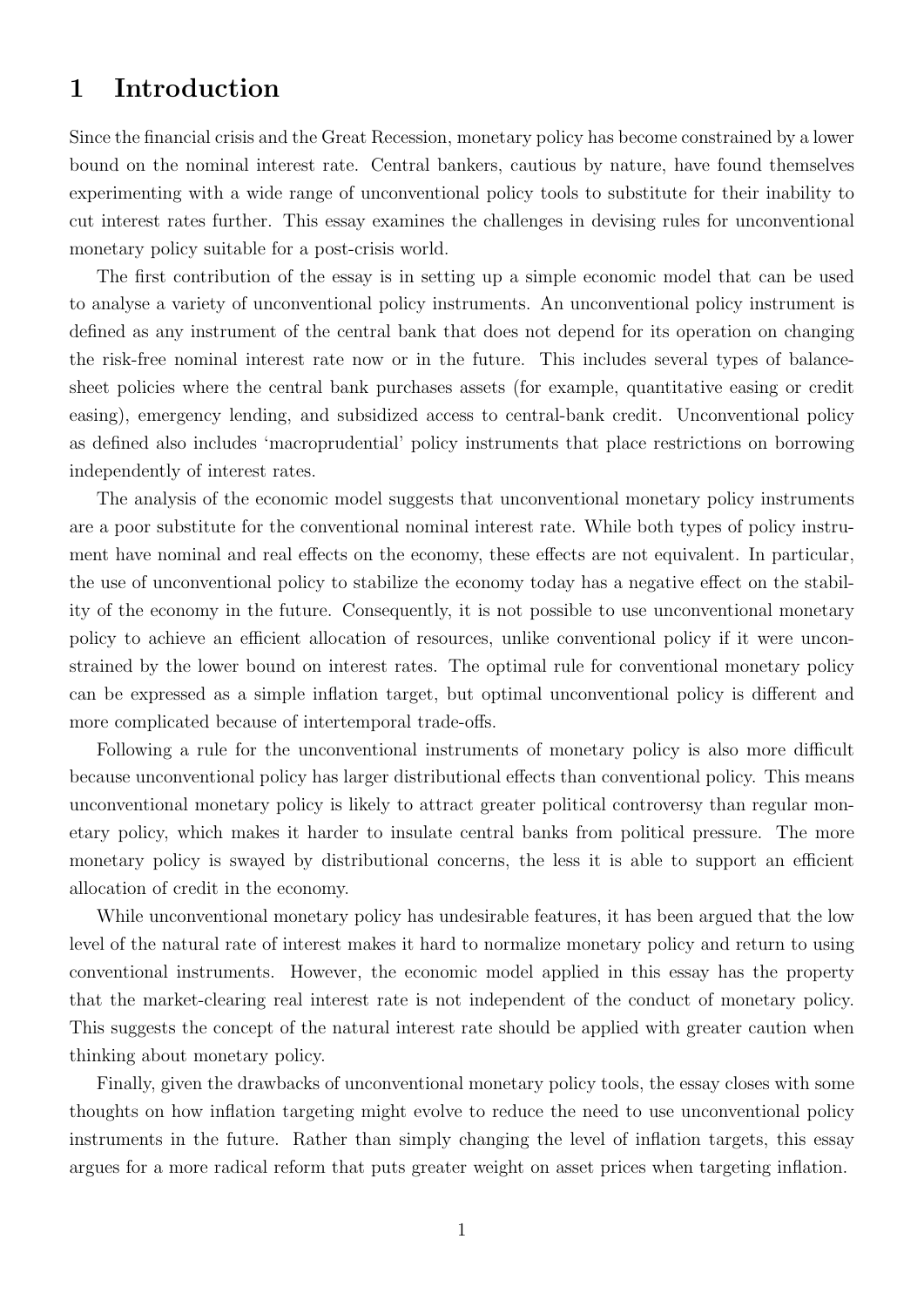### <span id="page-3-4"></span><span id="page-3-3"></span>2 A simple model for monetary policy analysis

The analysis is based around a simple macroeconomic model taken from [Sheedy](#page-23-0) [\(2017a\)](#page-23-0), augmented below to study unconventional monetary policy. The model builds in several key features that are arguably essential to study monetary policy in a post-crisis world. First, there is private borrowing and lending in equilibrium because the model features heterogeneity among individuals. Second, asset prices play an important role because individuals will want to buy and sell houses over their lifetimes, which means that changes in house prices will affect the balance sheets of borrowers and lenders.<sup>[1](#page-3-0)</sup> Third, there is a role for monetary policy to have real consequences because of nominal contracts, specifically, nominal debt contracts for borrowing to buy houses (mortgages) or to bring forward consumption. The use of nominal debt contracts by households and firms means that the economy has incomplete financial markets.[2](#page-3-1)

The economy features overlapping generations of individuals who have deterministic lives spanning three discrete time periods. Individuals of different generations are referred to as the 'young', 'middle-aged', and 'old', indexed by  $\tau \in \{y, m, o\}$ . There is no population growth, and the economy is at a stationary age distribution with a measure one of each cohort currently alive.

Individuals born at date t have the following lifetime expected utility function:

<span id="page-3-2"></span>
$$
\mathscr{U}_t = \log C_{\mathbf{y},t} + \delta \mathbb{E}_t \left[ \log C_{\mathbf{m},t+1} + \Theta(H_{\mathbf{m},t+1}) \right] + \delta^2 \mathbb{E}_t \log C_{\mathbf{o},t+2},\tag{2.1}
$$

where  $C_{\tau,t}$  denotes per-person consumption of a composite good by individuals of age  $\tau$  at time t. Utility is logarithmic in consumption of goods. Housing services  $H_{m,t}$  is a continuous variable, and the housing utility function  $\Theta(H)$  is strictly increasing, strictly concave, and satisfies an Inada condition  $(\Theta'(H) > 0, \Theta''(H) < 0$ , and  $\lim_{H\to 0} \Theta'(H) = \infty$ ). The subjective discount factor is δ (satisfying  $0 < \delta < \infty$ ), and  $\mathbb{E}_t$  denotes expectations conditional on time-t information.

Two assumptions about individuals give rise to a simple pattern of gains from trade in financial markets. First, individuals receive labour income only while middle-aged. For simplicity, there is no choice of hours, so each middle-aged individual inelastically supplies one unit of labour  $N_{m,t}$ . Each unit of labour receives real wage  $w_t$ , so labour income  $y_{m,t}$  is:

$$
y_{\mathrm{m},t} = w_t N_{\mathrm{m},t}, \quad \text{where} \quad N_{\mathrm{m},t} = 1. \tag{2.2}
$$

Under these assumptions, youth can be interpreted as the very beginning of an individual's career, and old age as the beginning of retirement. The second assumption is that utility from housing services  $(H_{m,t}$  in [2.1\)](#page-3-2) is received only while middle-aged, and can only be obtained through homeownership. Houses must be purchased and held between  $t-1$  and t to enjoy utility flows at time t. Consequently, individuals will want to buy and sell houses over their life-cycle, which can be interpreted as 'trading up' and 'trading down'. Furthermore, because of the first assumption, house purchases and consumption will need to be financed using debt when young, while later in the life-cycle, households will need to hold financial assets as a pension to enjoy consumption in

<span id="page-3-1"></span><span id="page-3-0"></span><sup>&</sup>lt;sup>1</sup>The model adds housing to the earlier overlapping generations model of [Sheedy](#page-23-1) [\(2013\)](#page-23-1).

<sup>2</sup>Monetary policy with incomplete financial markets is also studied by [Koenig](#page-23-2) [\(2013\)](#page-23-2), and [Sheedy](#page-23-3) [\(2014\)](#page-23-3) analyses the quantitative importance of incomplete financial markets compared to other nominal frictions.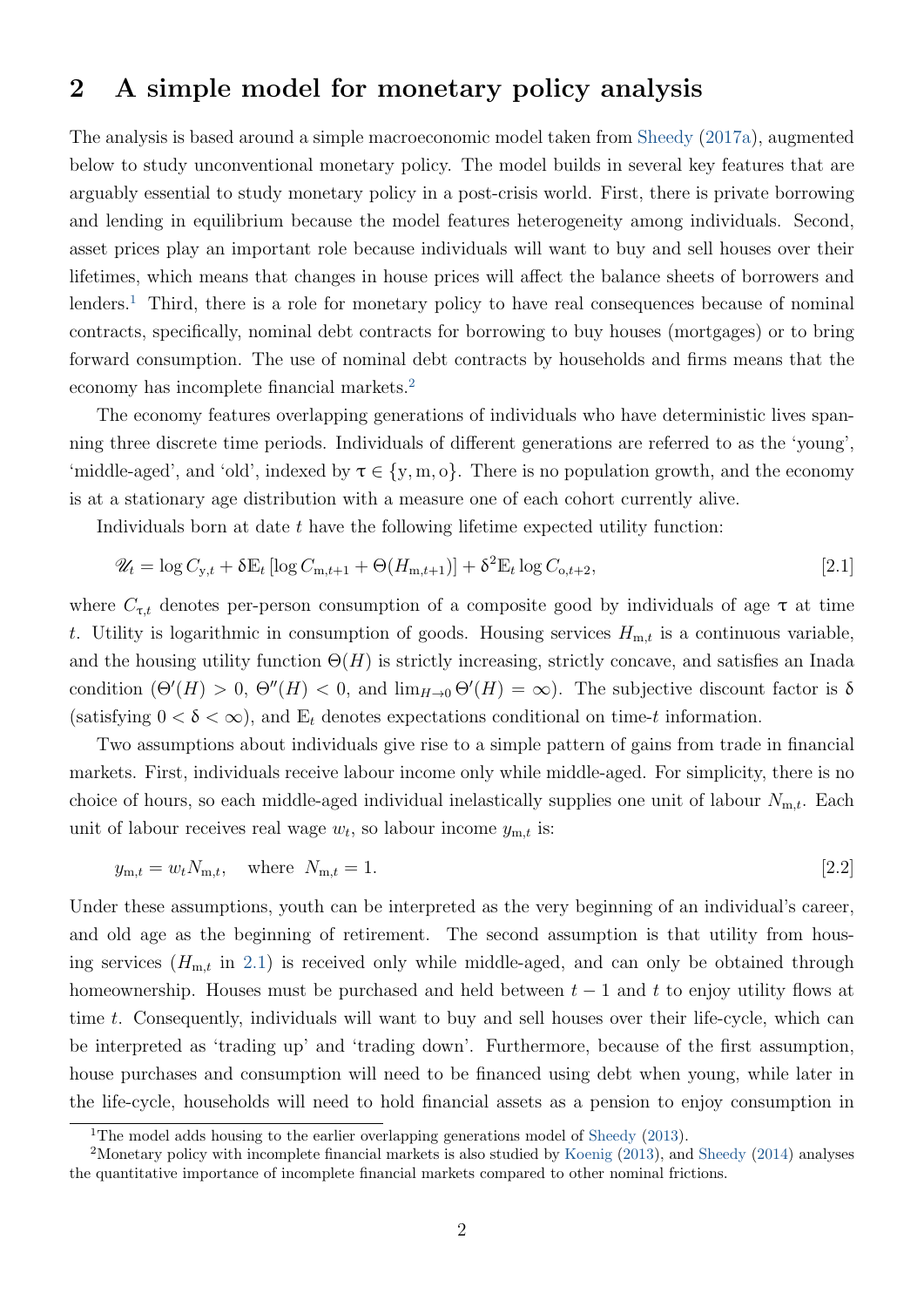<span id="page-4-5"></span>retirement.

Money is used as a unit of account, but the analysis abstracts from money's role as a medium of exchange. The nominal price of a unit of goods is denoted by  $P_t$  and the nominal price of a unit of housing by  $V_t$ .

Financial markets are incomplete. Individuals can hold only three assets: houses, nominal bonds, and corporate equity; and can issue only nominal bonds as liabilities. Let  $B_{\tau,t}$  denote the quantity of nominal bonds purchased (or issued, if negative) by households of age  $\tau$  at the end of time period t, and  $U_{\tau,t}$  the number of shares purchased (short sales of equity are not allowed,  $U_{\tau,t} \geq 0$ ). Each nominal bond is a riskless claim on one monetary unit of account at time  $t + 1$  (the face value is one unit of money). Each unit of corporate equity is a claim on a single dividend payment  $X_{t+1}$ (specified in nominal terms) at time  $t + 1$ . At time t, the nominal prices of bonds and shares are  $Q_t$ and  $J_t$  respectively.

Individuals are born with no initial assets or liabilities and leave no bequests. The budget identities of the young, middle-aged, and old are respectively:

<span id="page-4-3"></span><span id="page-4-0"></span>
$$
C_{y,t} + \frac{V_t H_{m,t+1}}{P_t} + \frac{Q_t B_{y,t}}{P_t} + \frac{J_t U_{y,t}}{P_t} = 0;
$$
\n(2.3a)

$$
C_{\text{m},t} + \frac{V_t H_{\text{o},t+1}}{P_t} + \frac{Q_t B_{\text{m},t}}{P_t} + \frac{J_t U_{\text{m},t}}{P_t} = y_{\text{m},t} + \frac{V_t H_{\text{m},t}}{P_t} + \frac{B_{\text{y},t-1}}{P_t} + \frac{X_t U_{\text{y},t-1}}{P_t};
$$
\n
$$
\tag{2.3b}
$$

$$
C_{o,t} = \frac{V_t H_{o,t}}{P_t} + \frac{B_{m,t-1}}{P_t} + \frac{X_t U_{m,t-1}}{P_t}.
$$
\n(2.3c)

Maximizing expected utility [\(2.1\)](#page-3-2) with respect to house purchases  $H_{m,t+1}$ , net bond positions  $B_{y,t}$ and  $B_{m,t}$ , and purchases of corporate equity  $U_{m,t}$ , subject to the budget identities in [\(2.3\)](#page-4-0), implies the following first-order conditions:

$$
\frac{V_t}{P_t C_{y,t}} = \delta \mathbb{E}_t \left[ \Theta'(H_{m,t+1}) + \frac{\gamma V_{t+1}}{P_{t+1} C_{m,t+1}} \right];
$$
\n(2.4a)

<span id="page-4-4"></span><span id="page-4-2"></span>
$$
\frac{Q_t}{P_t C_{\mathbf{y},t}} = \delta \mathbb{E}_t \left[ \frac{1}{P_{t+1} C_{\mathbf{m},t+1}} \right];\tag{2.4b}
$$

$$
\frac{Q_t}{P_t C_{\text{m},t}} = \delta \mathbb{E}_t \left[ \frac{1}{P_{t+1} C_{\text{o},t+1}} \right];\tag{2.4c}
$$

$$
\frac{J_t}{P_t C_{\text{m},t}} = \delta \mathbb{E}_t \left[ \frac{X_{t+1}}{P_{t+1} C_{\text{o},t+1}} \right].
$$
\n
$$
\tag{2.4d}
$$

It is shown in [Sheedy](#page-23-0) [\(2017a\)](#page-23-0) that the equity short-sale constraint for the young is always binding  $(U_{y,t} = 0)$ , so there is no first-order condition included for  $U_{y,t}$ . Similarly, house purchases are made only while young  $(H_{o,t} = 0)$ , at least under conditions where monetary policy does not give rise to a rational bubble in the housing market, which is assumed in what follows.<sup>[3](#page-4-1)</sup>

The supply of houses  $H_t$  is assumed to be inelastic and of measure one:

$$
H_t = 1.\t\t[2.5]
$$

There are no maintenance costs.

<span id="page-4-1"></span><sup>3</sup>Bubbles are a possibility in an overlapping generations economy with incomplete financial markets, even though housing is a perpetual asset. The issue of rational bubbles and monetary policy is explored in [Sheedy](#page-23-4) [\(2017b\)](#page-23-4).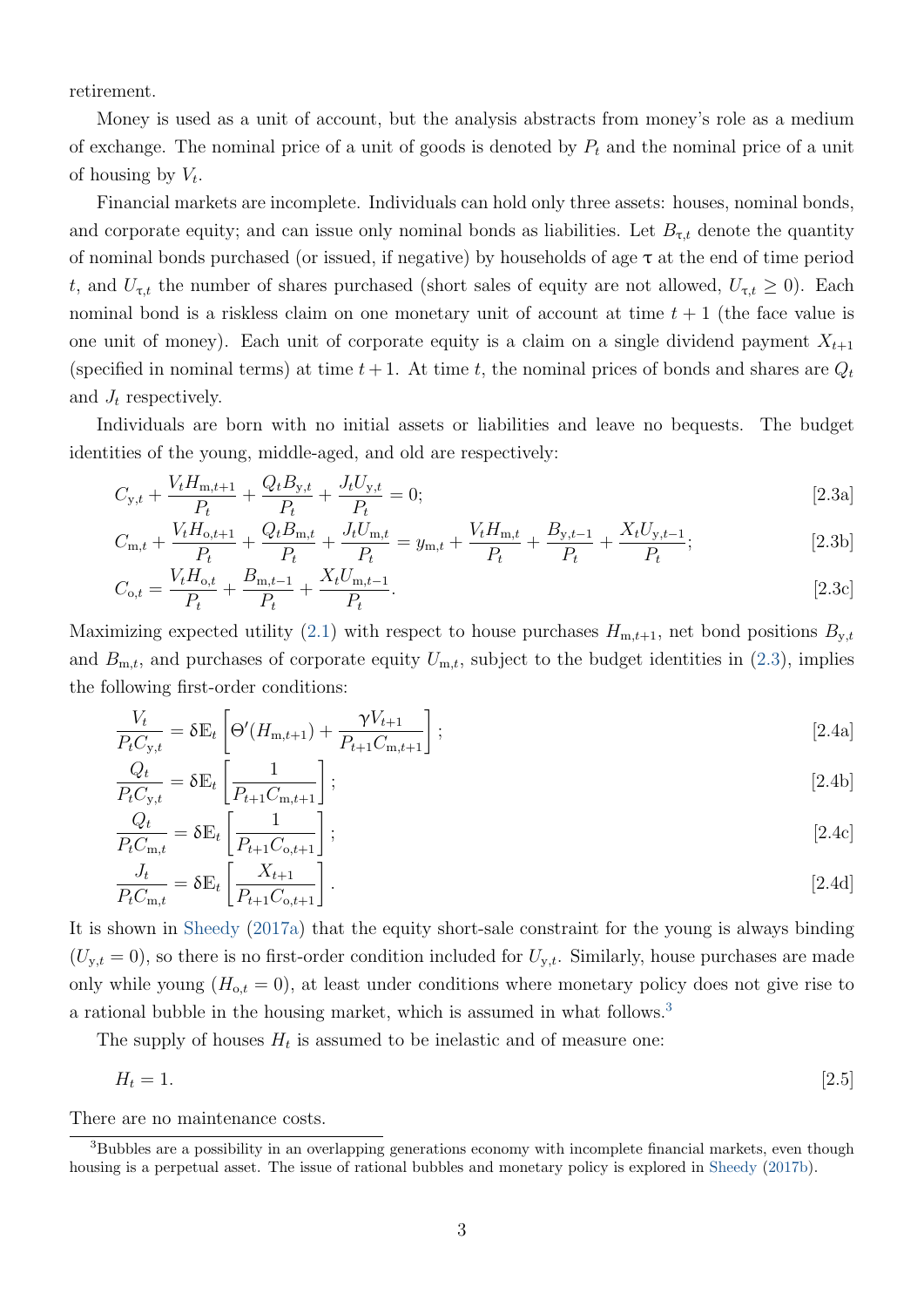<span id="page-5-1"></span>There is a unit continuum of representative firms in the economy. The representative firm has capital  $K_t$  and hires labour  $N_t$  to produce output  $Y_t$  according to the constant-returns Cobb-Douglas production function below:

<span id="page-5-0"></span>
$$
Y_t = A_t K_t^{\alpha} N_t^{1-\alpha},\tag{2.6}
$$

where  $\alpha$  is the elasticity of output with respect to capital (satisfying  $0 < \alpha < 1$ ), and  $A_t$  is the level of total factor productivity. Capital is acquired through investment  $I_t$ , which transforms one unit of final goods into one unit of capital goods. There is a one-period time-to-build, and capital depreciates at rate 100% for tractability, thus the link between the capital stock and investment is:

$$
K_t = I_{t-1}.\tag{2.7}
$$

Firms hire units of labour in a competitive market at real wage  $w_t$ . Total factor productivity  $A_t$  is an exogenous stochastic process.

Firms live for one time period. They raise finance (debt and equity) in period  $t$  and invest in capital. At time  $t + 1$  they hire labour and use installed capital to produce output, and then pay out profits after debt repayments as dividends. Without loss of generality, assume each firm issues a unit measure of shares. Any bonds issued are one-period nominal bonds, with  $B_{f,t}$  denoting the quantity of such bonds issued by the representative firm. The accounting identity for financing investment  $I_t$  is:

$$
P_t I_t = \Lambda_t J_t, \quad \text{where } \Lambda_t \equiv 1 + \frac{Q_t B_{\text{f},t}}{J_t}, \tag{2.8}
$$

with the variable  $\Lambda_t$  denoting the corporate leverage ratio. Given bond and share prices  $Q_t$  and  $J_t$ , the choice of the quantity  $B_{f,t}$  of bonds to issue is the same as a choice of the leverage ratio  $\Lambda_t$ . At time  $t+1$ , the representative firm has nominal revenues  $P_{t+1}Y_{t+1}$ , a nominal wage bill  $w_{t+1}P_{t+1}N_{t+1}$ , and nominal debt repayments  $B_{f,t}$ . Nominal dividends  $X_{t+1}$  are revenues net of wages and debt repayments:

$$
X_t = P_t Y_t - w_t P_t N_t - B_{t,t-1}.
$$
\n<sup>(2.9)</sup>

Using the production function [\(2.6\)](#page-5-0), the level of employment that maximizes dividends is:

$$
(1 - \alpha)A_t K_t^{\alpha} N_t^{-\alpha} = w_t,
$$
\n<sup>(2.10)</sup>

and this equation must hold irrespective of the financing of investment and the ownership of the firm. It is shown in [Sheedy](#page-23-0) [\(2017a\)](#page-23-0) that any corporate leverage ratio  $\Lambda_t \geq 1$  is consistent with equilibrium in this simple model.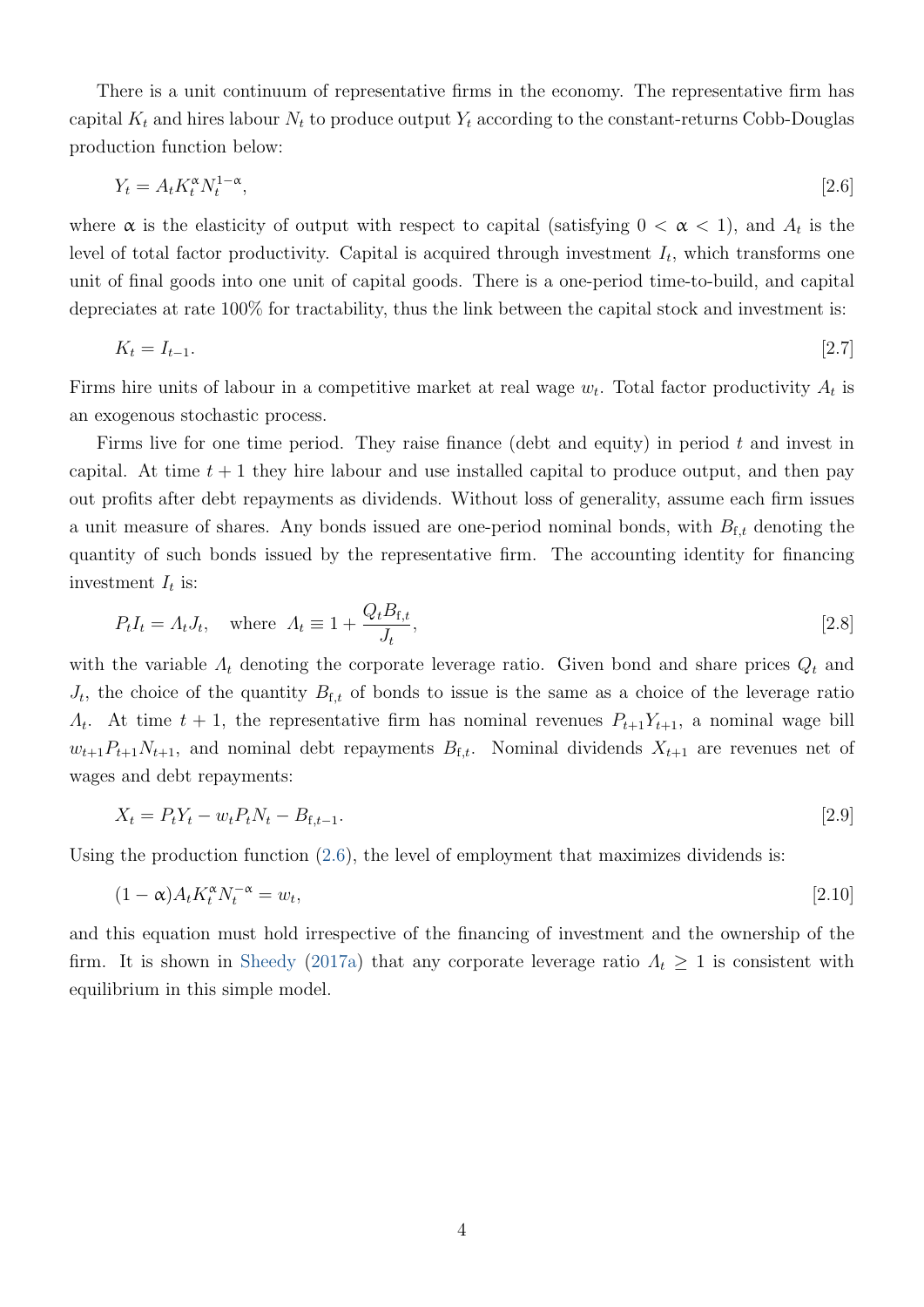<span id="page-6-3"></span>In equilibrium, the goods, labour, housing, bond, and stock markets must clear:

<span id="page-6-1"></span>
$$
C_{t} + I_{t} = Y_{t}, \text{ where } C_{t} = C_{y,t} + C_{m,t} + C_{o,t};
$$
\n
$$
N_{m,t} = N_{t};
$$
\n
$$
H_{m,t+1} + H_{o,t+1} = H_{t};
$$
\n
$$
B_{y,t} + B_{m,t} = B_{f,t};
$$
\n
$$
U_{y,t} + U_{m,t} = 1.
$$
\n
$$
[2.11c]
$$
\n
$$
[2.11d]
$$
\n
$$
U_{y,t} + U_{m,t} = 1.
$$
\n
$$
[2.11e]
$$

This completes the description of the model.

## <span id="page-6-2"></span>3 Conventional and unconventional policy instruments

The distinction between 'conventional' and 'unconventional' monetary policy instruments is now defined. The conventional monetary policy instrument is the central bank's control of the interest rate on risk-free nominal bonds. Unconventional monetary policy is then defined as a residual category: any other type of intervention by the central bank that does not depend for its operation on changing the risk-free nominal interest rate now or in the future.

Unconventional monetary policy instruments include balance-sheet policies, comprising various types of quantitative easing and credit easing policies (see, for example, [Gagnon, Raskin, Remache](#page-22-0) [and Sack,](#page-22-0) [2011,](#page-22-0) [Woodford,](#page-23-5) [2012\)](#page-23-5). Unconventional policy also includes emergency lending programmes and subsidized access to credit more generally. These policy instruments are seen as providing additional 'easing' even without any change in the risk-free nominal interest rate.

As defined, the unconventional instruments of monetary policy also include newer 'macroprudential' policies, which place additional restrictions on access to credit above and beyond the interest rate charged (for a survey, see [Galati and Moessner,](#page-23-6) [2013\)](#page-23-6). For example, more stringent loan-tovalue ratios for mortgages might be imposed on banks. This type of policy is seen as tightening financial conditions even without any adjustment of the risk-free nominal interest rate.

Under the definition of 'conventional' policy instruments adopted here, policies such as 'forward guidance', where information is revealed about the future path of nominal interest rates (see [Camp](#page-22-1)[bell, Evans, Fisher and Justiniano,](#page-22-1) [2012\)](#page-22-1), are classified as conventional policies. This is because the policy is really a commitment to use a conventional policy instrument in a particular way at a future date.[4](#page-6-0) Note also that the definition of 'conventional' applies only to the instruments of monetary policy, not to the goals (which could be 'unconventional' in a different sense).

#### 3.1 The conventional monetary policy instrument

The central bank provides interest-bearing reserves that are a perfect substitute for risk-free nominal bonds. By setting the interest rate  $i_t$  paid on reserves, the central bank can determine the nominal

<span id="page-6-0"></span><sup>4</sup>This classification is justified to the extent that the transmission mechanism of successfully-communicated forward guidance is not so different from standard monetary policy, where expectations about the future also play a crucial role. See [Woodford](#page-23-5) [\(2012\)](#page-23-5) for further discussion.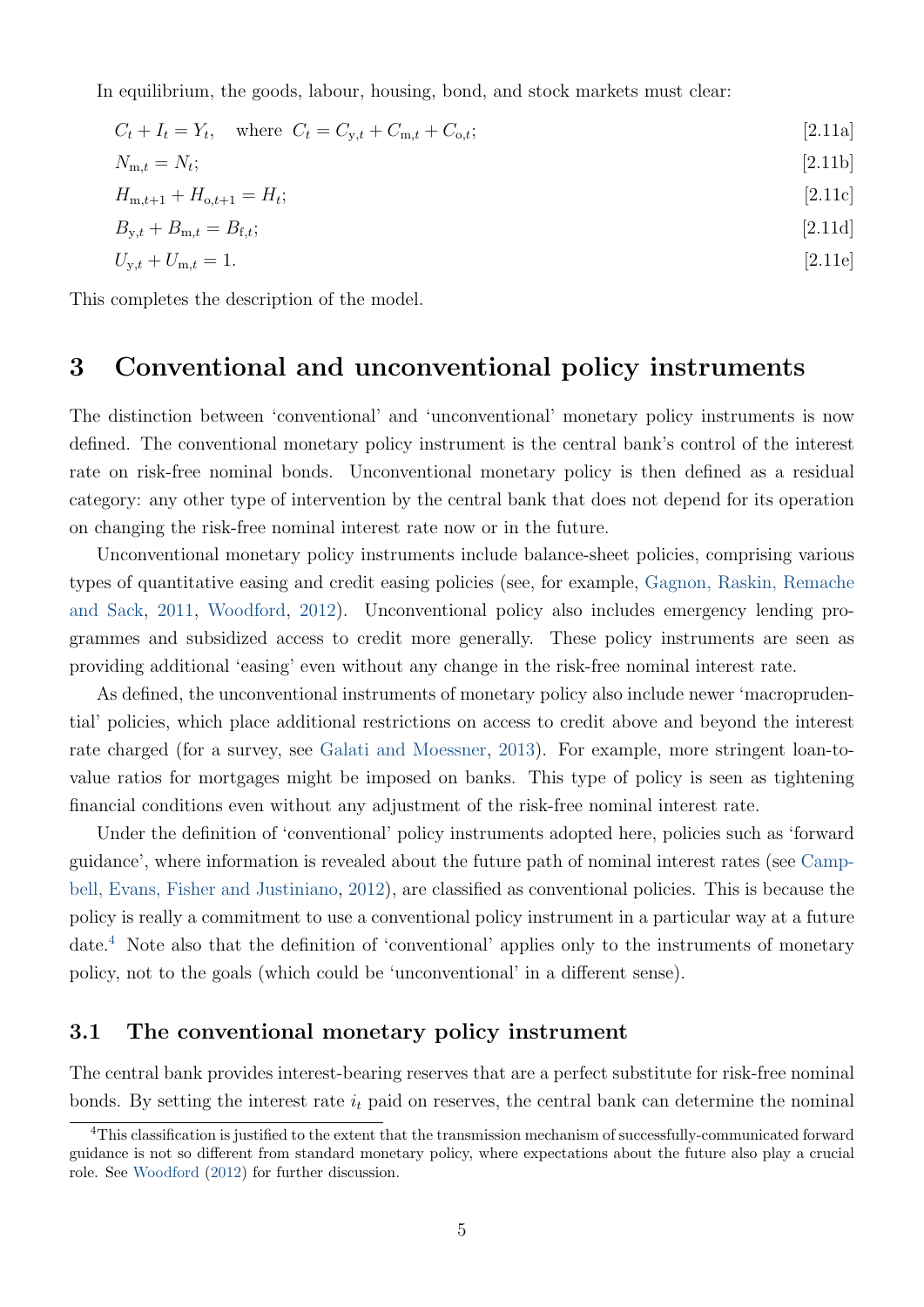<span id="page-7-5"></span>bond price  $Q_t$ :

<span id="page-7-4"></span>
$$
Q_t \equiv \frac{1}{1+i_t}, \quad \text{where } i_t \ge 0. \tag{3.1}
$$

Reserves can be exchanged for physical cash, and it is assumed this cash can be stored costlessly.<sup>[5](#page-7-0)</sup> These features of money place a zero lower bound  $i_t \geq 0$  on the nominal interest rate.

#### <span id="page-7-3"></span>3.2 Unconventional monetary policy instruments

While the economic model of [section 2](#page-3-3) naturally has a role for the nominal interest rate set by the central bank because this affects borrowing and saving decisions (with real effects due to the presence of nominal contracts), introducing unconventional policy instruments requires adding some additional features to the model to understand how these might affect individuals' behaviour. It is argued below that various types of unconventional monetary policy instrument all lead to borrowers' Euler equation [\(2.4b\)](#page-4-2) being replaced by:

<span id="page-7-2"></span>
$$
\frac{(1-\tau_t)Q_t}{P_t C_{y,t}} = \delta \mathbb{E}_t \left[ \frac{1}{P_{t+1} C_{m,t+1}} \right],
$$
\n(3.2)

where the variable  $\tau_t$  is directly determined by the new policy instruments. The new policy instruments captured by  $\tau_t$  thus appear as a wedge in borrowers' Euler equation that will affect the amount of borrowing in addition to the nominal interest rate  $i_t$ . It turns out that this will be the only change to the equilibrium conditions of the economy.

#### 3.2.1 Balance-sheet policies

Assume the central bank makes purchases  $\tilde{B}_t$  of nominal bonds. These purchases are targeted, with the central bank buying only household debt, not corporate bonds or equity. This can be interpreted as purchases of mortgage-backed securities, which formed a key component of the Federal Reserve's large-scale asset purchases. Suppose the central bank finances its asset purchases by issuing interestbearing reserves  $B_t$ . From the perspective of those who will buy and hold these reserves, the reserves are essentially the same as nominal bonds. This means the market price of each unit of reserves sold by the central bank is  $Q_t$ .

The central bank is assumed to match the payoffs of the assets it purchases to its liabilities in the future so that there are no profits or losses to be passed on to future generations. This assumption is made to abstract from any direct intergenerational redistribution that would otherwise result from such asset purchases. In this simple analysis, the assets and liabilities on both sides of the central bank's balance sheet fundamentally have the same characteristics, so the central-bank balance sheet must be such that:

<span id="page-7-1"></span>
$$
\tilde{B}_t = B_t. \tag{3.3}
$$

A key assumption is that the central bank offers to buy bonds  $\tilde{B}_t$  from borrowers at a price  $\tilde{Q}_t$ 

<span id="page-7-0"></span><sup>5</sup>Cash is not explicitly modelled here. See [Azariadis, Bullard, Singh and Suda](#page-22-2) [\(2015\)](#page-22-2) for an analysis of the zero lower bound problem in an incomplete-markets economy with cash.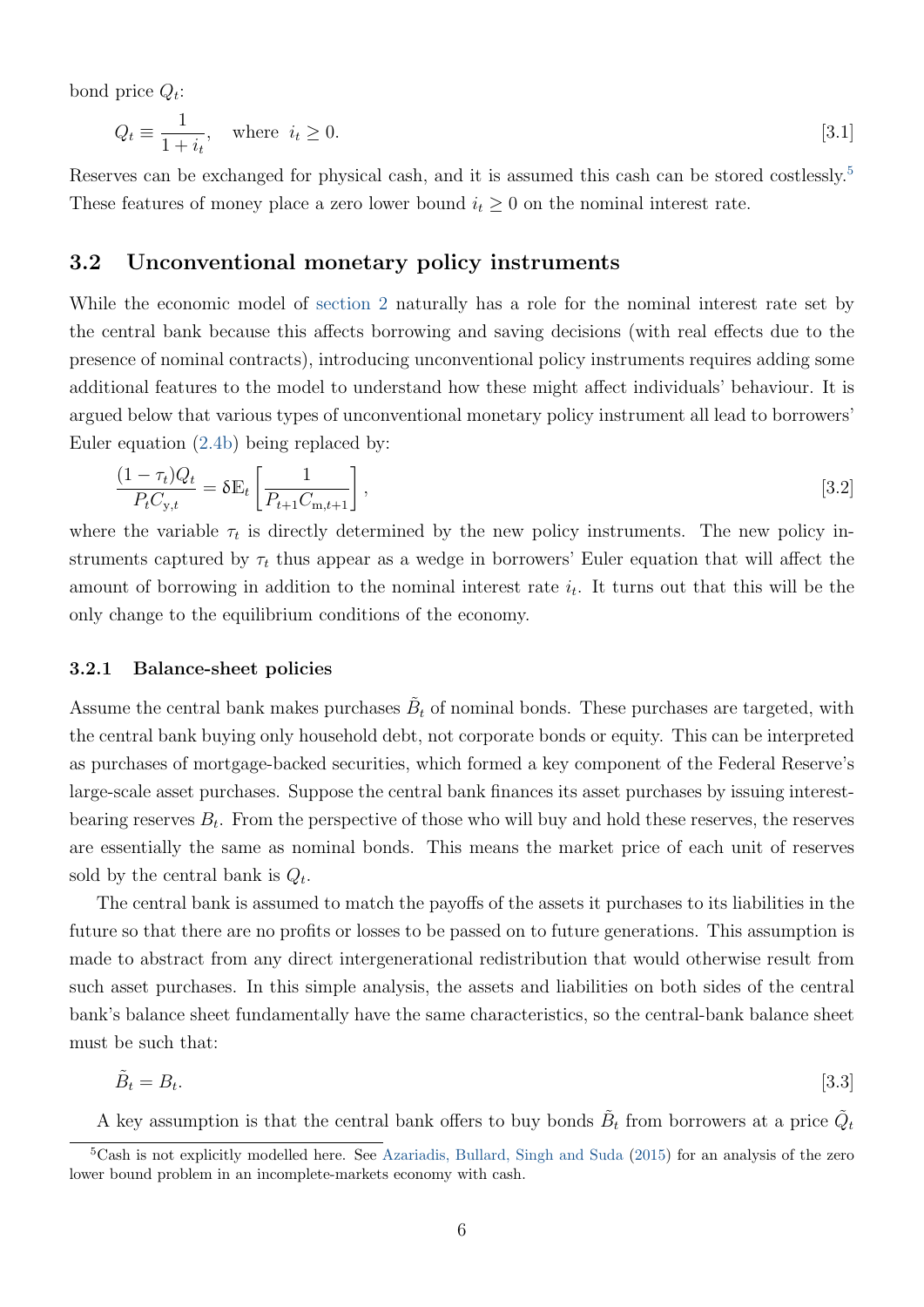that may be different from the market price  $Q_t$  that would otherwise prevail. The central bank would not be able to find willing sellers of bonds if the price it offered were  $\tilde{Q}_t < Q_t$ , so that case is inconsistent with equilibrium in financial markets and attention is restricted to  $\tilde{Q}_t \geq Q_t$ . To sustain a differential between  $\tilde{Q}_t$  and  $Q_t$  and ensure that financial markets can be in equilibrium without restricting the size  $\tilde{B}_t$  of the asset purchases, the central bank must act in such a way that no arbitrage opportunities are available. One crude way to achieve this is by making its purchases and sales of bonds discriminatory: the central bank will only buy bonds from young borrowers,<sup>[6](#page-8-0)</sup> and it will only offer interest-bearing reserves to individuals who are not young.[7](#page-8-1)

With this asset purchase programme in place, the central bank is now a buyer and a seller in different segments of the bond market. The bond-market clearing condition [\(2.11d\)](#page-6-1) is replaced by:

<span id="page-8-5"></span>
$$
B_{y,t} + B_{m,t} + \tilde{B}_t = B_{f,t} + B_t, \quad \text{where it is required that } \tilde{B}_t \le -B_{y,t}.
$$
 [3.4]

The latter condition is needed because if bond purchases are made only from young borrowers, the amount  $-B_{v,t}$  that the young borrow puts a limit on the maximum size of the asset purchases in equilibrium. Note that the young are always willing to sell to the central bank rather than the market because  $\tilde{Q}_t \geq Q_t$ .

Whenever  $\tilde{Q}_t > Q_t$ , equation [\(3.3\)](#page-7-1) implies that the central bank's actions would result in an immediate loss. To abstract from any direct redistributional effects of the central bank's asset purchases, this loss is passed on as a lump-sum tax  $-T_t$  (in real terms) paid by each young individual. The lump-sum tax is targeted to the young because they are the direct beneficiaries of being able to sell their bonds at a higher price to the central bank.<sup>[8](#page-8-2)</sup> The required net transfer  $T_t$  is:

<span id="page-8-3"></span>
$$
T_t = \frac{- (\tilde{Q}_t \tilde{B}_t - Q_t B_t)}{P_t},\tag{3.5}
$$

and this is taken as given by each individual. The budget constraint of the young in [\(2.3a\)](#page-4-3) is replaced by:

<span id="page-8-4"></span>
$$
C_{y,t} + \frac{V_t H_{m,t+1}}{P_t} + \frac{Q_t (B_{y,t} + \tilde{B}_t)}{P_t} = \frac{\tilde{Q}_t \tilde{B}_t}{P_t} + T_t,
$$
\n(3.6)

where  $B_{y,t} + \tilde{B}_t$  denotes the net bond trades of the young in the market, excluding sales of bonds to the central bank. If the central bank is the buyer of the marginal unit of bonds issued by young

<span id="page-8-0"></span><sup>6</sup>This limitation on the central bank's dealings is needed to ensure its asset purchases are targeted to supporting mortgage borrowing by the young. It is implicit that the young cannot trade with the central bank on behalf of others to exploit arbitrage.

<span id="page-8-1"></span><sup>7</sup>Consider an alternative assumption where the central bank would offer to buy bonds from the middle-aged rather than the young at price  $\tilde{Q}_t > Q_t$ . Since the middle-aged would need to be able to buy bonds on the market at price  $Q_t$  in order to have any financial wealth in retirement, there would be no equilibrium if the size of the central bank's purchases was unrestricted because the middle-aged could make unlimited profits from arbitrage. If the purchases were limited, arbitrage profits would be finite. However, under this alternative assumption, the marginal bond purchased by the middle-aged would have price  $Q_t$ , and the young would also sell at price  $Q_t$ , so the policy would have no effect apart from generating a lump-sum transfer to the middle-aged.

<span id="page-8-2"></span><sup>&</sup>lt;sup>8</sup>It would also be possible to consider a lump-sum tax paid by all individuals. This would add some additional complications without changing the substance of the results. The key assumption is that the central bank and government cannot target lump-sum taxes and transfers in such a way as to offset the incompleteness of financial markets. Furthermore, such direct redistributions through lump-sum taxes ought to be classified as fiscal policy, not monetary policy.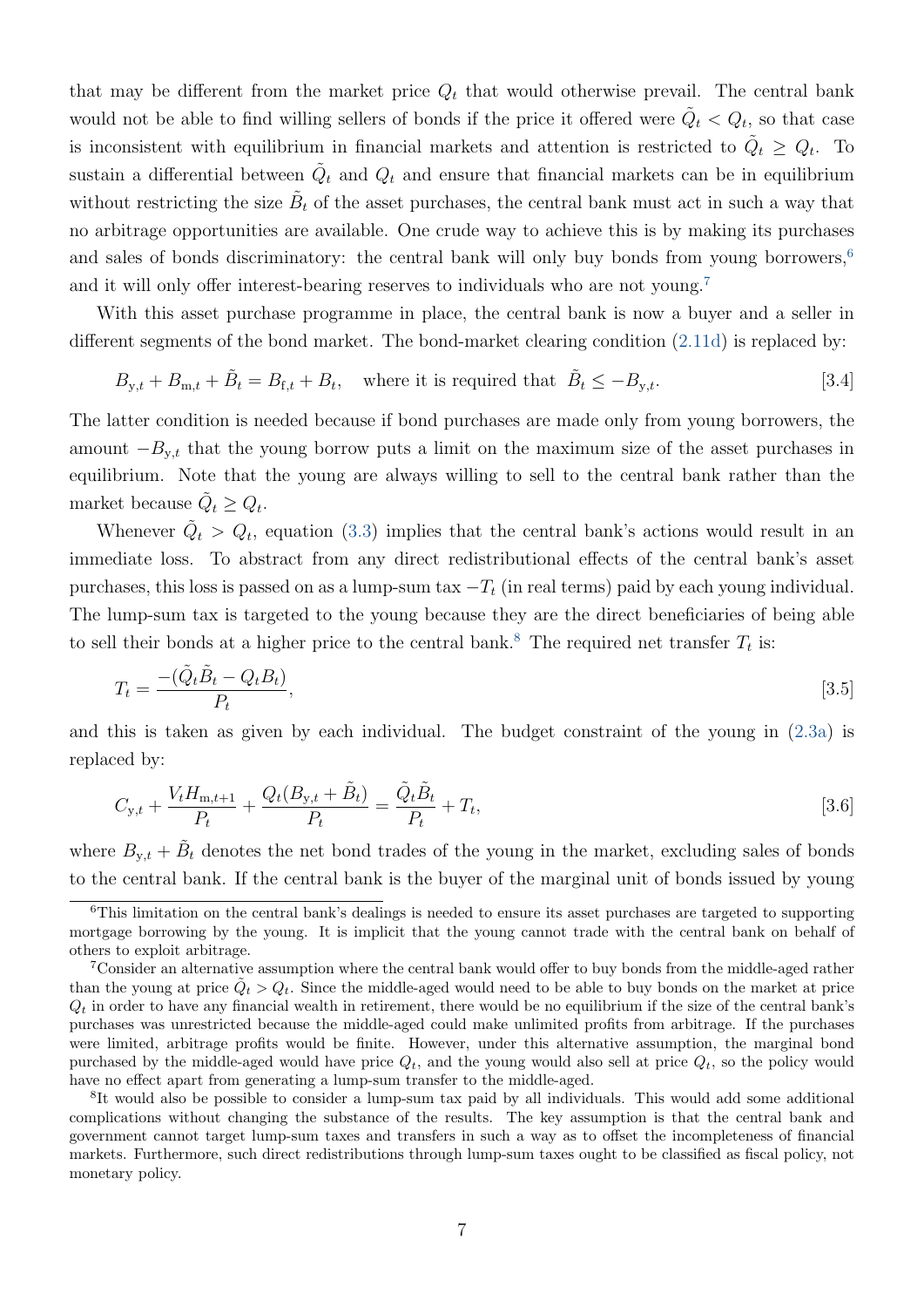<span id="page-9-2"></span>borrowers then the Euler equation [\(2.4b\)](#page-4-2) needs to be adjusted to reflect the higher price  $\tilde{Q}_t$ :

<span id="page-9-0"></span>
$$
\frac{\tilde{Q}_t}{P_t C_{y,t}} = \delta \mathbb{E}_t \left[ \frac{1}{P_{t+1} C_{m,t+1}} \right] \text{ if } \tilde{B}_t = -B_{y,t}, \quad \text{otherwise (2.4b) holds.} \tag{3.7}
$$

If the central bank is not the marginal buyer, the bond price in borrowers' Euler equation is simply the market price  $Q_t$ . The budget identity and Euler equation of middle-aged savers are unaffected by any of these changes to the central bank's operating procedures.

Observe that equations [\(3.3\)](#page-7-1), [\(3.5\)](#page-8-3) and [\(3.6\)](#page-8-4) can be combined to deduce that the original budget identity of the young [\(2.3a\)](#page-4-3) must hold in equilibrium. The original bond-market clearing condition  $(2.11d)$  also follows from  $(3.3)$  and  $(3.4)$  in equilibrium. Given the market price of bonds  $Q_t$ , the central bank's intervention price  $\tilde{Q}_t$ , and the size of the asset purchase  $\tilde{B}_t$ , define a variable  $\tau_t$  as follows:

<span id="page-9-1"></span>
$$
\tau_t = \begin{cases}\n-(\tilde{Q}_t - Q_t)/\tilde{Q}_t & \text{if } \tilde{B}_t = -B_{y,t} \\
0 & \text{otherwise}\n\end{cases}.\n\tag{3.8}
$$

In the case where the central bank is the marginal buyer, the variable  $\tau_t$  is equal to the negative of the premium paid by the central bank for borrowers' bonds above what would otherwise be the market price. It follows that  $\tilde{Q}_t = (1 - \tau_t)Q_t$ , and hence the new Euler equation for borrowers [\(3.7\)](#page-9-0) is equivalent to [\(3.2\)](#page-7-2) with  $\tau_t$  as defined in [\(3.8\)](#page-9-1). Note that this is the only change to the equilibrium conditions of the economy.

By setting the intervention price relative to the market price, and the size of the intervention, the central bank can determine the value of  $\tau_t$ , which can in principle take any value satisfying  $-1 < \tau_t \leq 0$ . When the central bank is not the marginal buyer,  $\tau_t = 0$ , which means the asset purchases would have no effect on the economy's equilibrium conditions.

It is immediately apparent that asset purchases made at the market price  $(\tilde{Q}_t = Q_t)$  have no impact whatsoever on the economy. Since  $\tau_t = 0$  in this case, the equilibrium conditions of the economy are identical to those in the absence of the asset purchases, so the policy has no effect on either nominal or real variables no matter what the size of  $\tilde{B}_t$ . This is just a version of the wellknown neutrality results for balance-sheet policies (see, for example, [Eggertsson and Woodford,](#page-22-3) [2003,](#page-22-3) [Woodford,](#page-23-5) [2012\)](#page-23-5). If the central bank lends more to the private sector, private agents lend less and simply hold more interest-bearing reserves instead, leaving the total amount of lending unaffected. Taking account of the central bank's budget constraint, this change in private behaviour delivers exactly the same allocation as before, so no market-clearing prices are affected.

This reasoning does not apply when the price paid for the assets purchased by the central bank is not the market price. In that case, the central bank's asset purchases effectively make credit available that would not have been forthcoming from private agents at the market price. This implicit subsidy (paid for by a reduction in central bank profits, all else equal) increases the total amount of borrowing, which can therefore have an effect on the economy's equilibrium.

Whether or not actual asset-purchase programmes have simply replaced private purchases of assets with an equivalent amount of public purchases is beyond the scope of this paper. Where central banks perform emergency lending to financial institutions, or make asset purchases in highly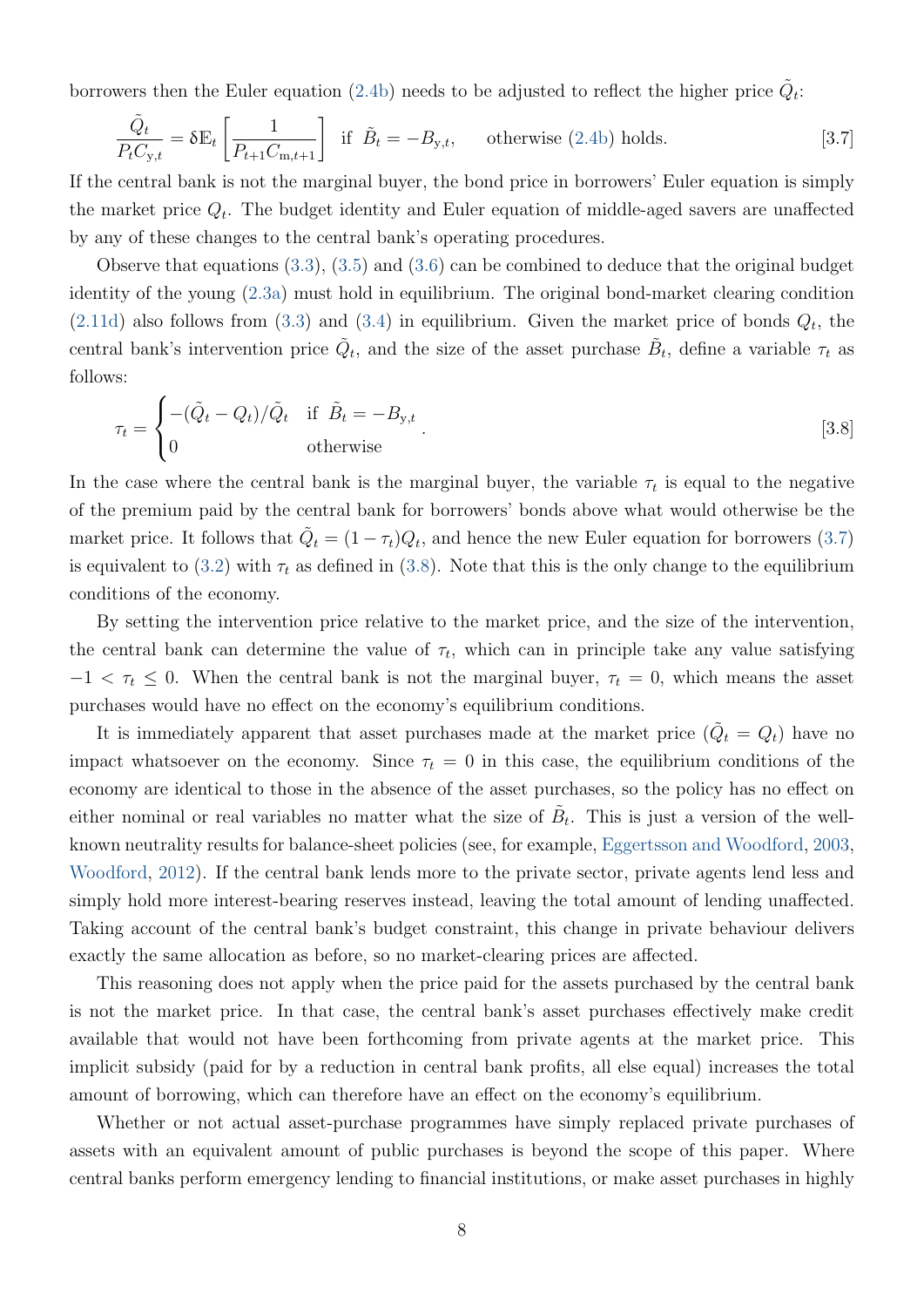<span id="page-10-4"></span>illiquid markets at times of panic, it is more likely the resulting expansion of the central bank's balance sheet occurs at non-market prices. In any case, such balance-sheet policies are feasible and provide a way of thinking about the effects of unconventional policy that is not circumscribed by the well-known neutrality theorems.

#### <span id="page-10-3"></span>3.2.2 Subsidized credit

An equivalent way of thinking about the unconventional monetary policy described above is in terms of access to subsidized credit from either the central bank or government, ultimately financed by lump-sum taxes. This is modelled formally as a proportional subsidy  $\varsigma_t$  to borrowing, with a lump-sum tax  $T_t$  levied on the group of beneficiaries of the subsidy. In this way, the subsidy rate  $\varsigma_t$ affects the demand for loans without having any direct fiscal consequences.

The budget identity of the young [\(2.3a\)](#page-4-3) is replaced by:

<span id="page-10-0"></span>
$$
C_{y,t} + \frac{V_t H_{m,t+1}}{P_t} + \frac{(1+\varsigma_t)Q_t B_{y,t}}{P_t} = T_t,
$$
\n(3.9)

with the required lump-sum tax  $-T_t$  given by:

<span id="page-10-1"></span>
$$
T_t = \frac{\varsigma_t Q_t B_{y,t}}{P_t}.
$$
\n
$$
\tag{3.10}
$$

Maximizing utility [\(2.1\)](#page-3-2) subject to [\(3.9\)](#page-10-0) (with individuals taking  $T_t$  as given) implies that borrowers' Euler equation [\(2.4b\)](#page-4-2) is replaced by:

<span id="page-10-2"></span>
$$
\frac{(1+\varsigma_t)Q_t}{P_t C_{\mathrm{y},t}} = \delta \mathbb{E}_t \left[ \frac{1}{P_{t+1} C_{\mathrm{m},t+1}} \right].
$$
\n
$$
(3.11)
$$

Combining the budget identities [\(3.9\)](#page-10-0) and [\(3.10\)](#page-10-1) shows that [\(2.3a\)](#page-4-3) continues to hold in equilibrium. The Euler equation [\(3.11\)](#page-10-2) is equivalent to [\(3.2\)](#page-7-2) with  $\tau_t = -\varsigma_t$ , that is, where the wedge  $\tau_t$  in borrowers' Euler equation is equal to the negative of the subsidy rate  $\varsigma_t$ . Apart from replacing [\(2.4b\)](#page-4-2) with [\(3.2\)](#page-7-2), all the equilibrium conditions of the economy are unchanged. As before, the variable  $\tau_t$  can be treated as the unconventional monetary policy instrument.

While the approach taken here to modelling balance-sheet policies and credit subsidies is highly stylized, it provides a simple account of how the central bank can affect the interest rate paid by borrowers relative to the interest rate received by savers. Alternative approaches are based on the existence of a moral hazard problem between banks and depositors [\(Gertler and Karadi,](#page-23-7) [2011\)](#page-23-7) or a costly state verification problem [\(Clerc, Derviz, Mendicino, Moyen, Nikolov, Stracca, Suarez and](#page-22-4) [Vardoulakis,](#page-22-4) [2015\)](#page-22-4). The central bank is not subject to these financial frictions, so it is able to affect interest rate spreads through asset purchases. A common feature of these approaches and the one used here is that the central-bank balance sheet is unconstrained, unlike the balance sheets of private agents. One difference is that frictions such as moral hazard or costly state verification may allow the central bank to make profits on its asset purchases.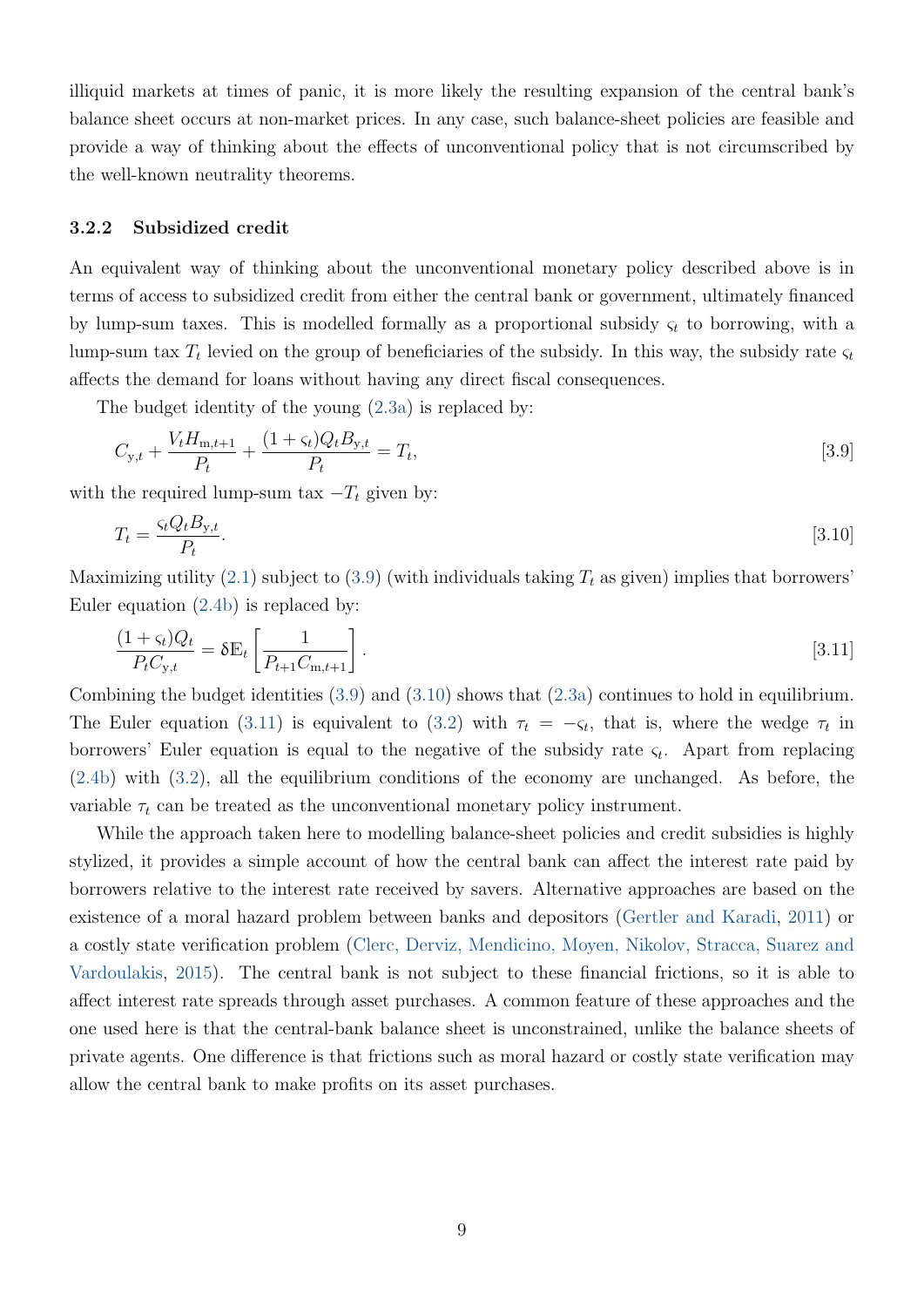#### <span id="page-11-1"></span>3.2.3 Macroprudential policies

While the previous two examples of unconventional monetary policies are designed to stimulate lending without reducing the risk-free nominal interest rate, it is also possible to envisage unconventional policies which do the opposite, namely restrict access to credit without raising the risk-free nominal interest rate. Recently, there has been an upsurge of interest in so-called 'macroprudential' policies that essentially have this aim [\(Galati and Moessner,](#page-23-6) [2013\)](#page-23-6). While such policies are often considered as distinct from monetary policy, it will be seen that their effects work in a closely related, but opposite, manner to the unconventional monetary policies considered so far. For this reason, macroprudential policies are analysed as a type of monetary policy, albeit of an unconventional kind.

Consider a common type of macroprudential policy whereby the central bank imposes a regulation limiting access to credit. This restriction is specified as a maximum loan-to-value ratio for borrowers. Formally, the expected ratio of borrowers' debt burden to the value of the housing collateral they hold is limited to some policy-specified maximum  $\chi_t$ :

<span id="page-11-0"></span>
$$
-\mathbb{E}_t \frac{B_{\mathbf{y},t}}{V_{t+1}} \le \chi_t. \tag{3.12}
$$

Maximizing utility [\(2.1\)](#page-3-2) subject to the budget constraints in [\(2.3\)](#page-4-0) and the collateral constraint [\(3.12\)](#page-11-0) implies the first-order conditions:

<span id="page-11-3"></span>
$$
\frac{Q_t}{P_t C_{y,t}} = \delta \mathbb{E}_t \left[ \frac{1}{P_{t+1} C_{m,t+1}} \right] + \mathbb{E}_t \left[ \frac{D_t}{V_{t+1}} \right], \quad D_t \ge 0, \text{ and } \left( \chi_t + \mathbb{E}_t \left[ \frac{B_{y,t}}{V_{t+1}} \right] \right) D_t = 0, \quad [3.13]
$$

where  $D_t$  is the Lagrangian multiplier attached to the collateral constraint. These first-order con-ditions along with [\(3.12\)](#page-11-0) replace the Euler equation of borrowers in [\(2.4b\)](#page-4-2), and  $D_t$  is an additional endogenous variable. It turns out that these equations are equivalent to [\(3.2\)](#page-7-2) with  $\tau_t$  being a function only of the macroprudential policy instrument  $\chi_t$ :

<span id="page-11-2"></span>
$$
\tau_t = \max\left\{0, 1 - \chi_t/d^*\right\}, \quad \text{and with } D_t = \tau_t \left(\mathbb{E}_t \left[\frac{P_t C_{y,t}}{Q_t V_{t+1}}\right]\right)^{-1},\tag{3.14}
$$

where  $d^*$  is a positive constant. Since the solution for  $\tau_t$  can be obtained without reference to any variable other than  $\chi_t$ , this means that  $\tau_t$  itself can be directly interpreted as the policy instrument. Hence, the equilibrium conditions change only in substituting  $(3.2)$  for  $(2.4b)$ , noting that the new variable  $D_t$  does not appear in the other equations.

With balance-sheet policies and subsidized credit, the value of  $\tau_t$  was negative. Here, with macroprudential policy, the borrowers' Euler equation [\(3.2\)](#page-7-2) has the same general form, but now  $\tau_t$ is non-negative. For high values of the loan-to-value ratio  $\chi_t$ , the collateral constraint will not be binding, in which case  $\tau_t = 0$  and the macroprudential policy has no effect. When the collateral constraint is binding, the implied value of  $\tau_t$  is strictly positive.

It would also be possible to analyse macroprudential policies that operate as taxes on lending. These reduce the incentive to borrow, but do not impose any quantitative restrictions on borrowing. This case is essentially the opposite of the credit subsidy analysed in [section 3.2.2.](#page-10-3) If  $\tau_t$  is the tax rate on borrowing (with the proceeds rebated lump-sum to the group of borrowers as a whole), the only change to the equilibrium conditions is that  $(3.2)$  replaces  $(2.4b)$ . In this case, the positive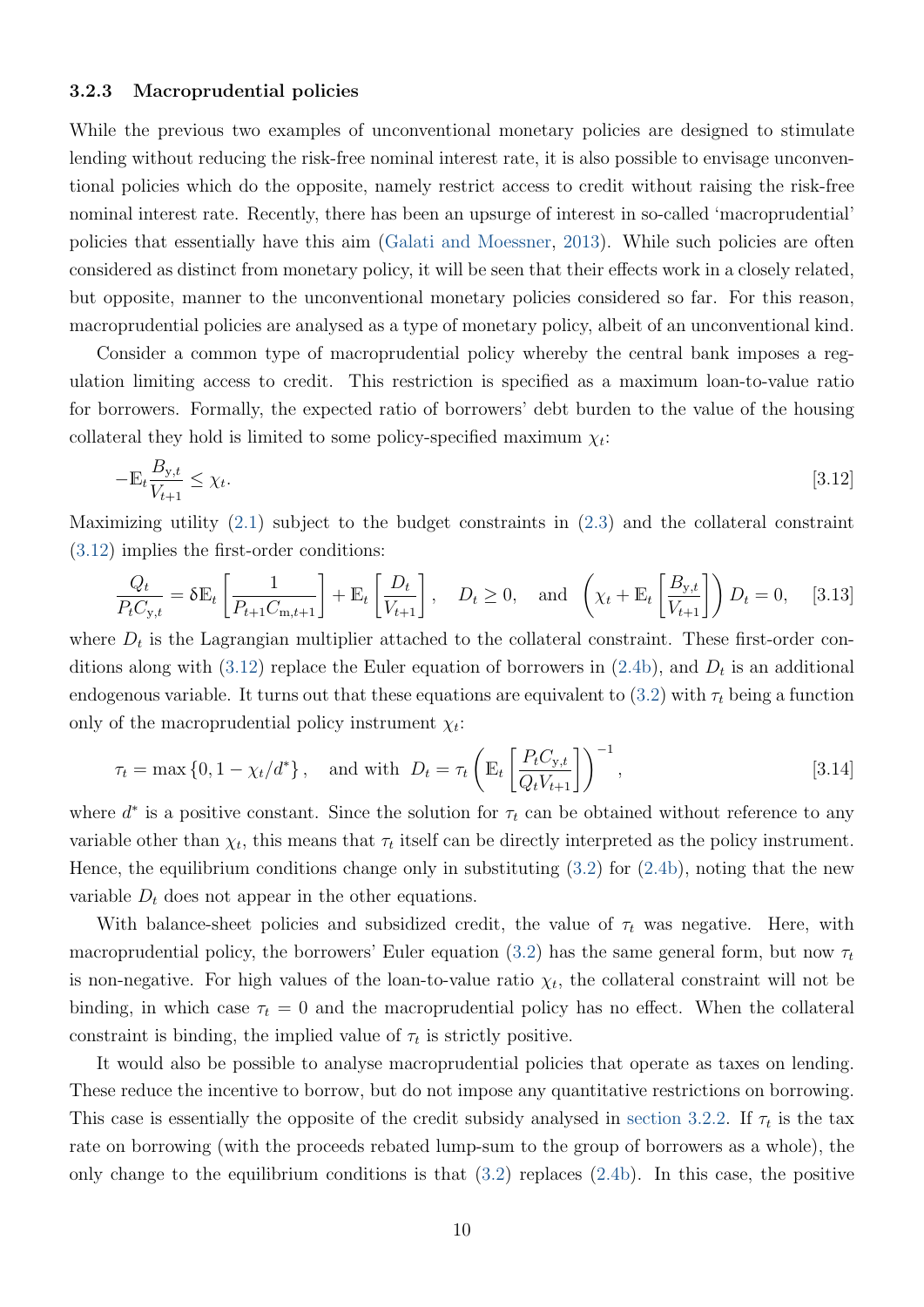<span id="page-12-4"></span>value of  $\tau_t$  can be interpreted directly as the tax rate.

#### 3.3 Monetary policy

<span id="page-12-5"></span>The following result summarizes the analysis so far:

Result 1 The various types of unconventional monetary policy considered in [section 3.2](#page-7-3) all imply that borrowers' Euler equation  $(2.4b)$  is replaced by  $(3.2)$ , with no other alterations to the economy's equilibrium conditions. The new variable  $\tau_t$  appearing in [\(3.2\)](#page-7-2) is determined solely by the unconventional policy instruments.

PROOF See [appendix A.1.](#page-23-8)

This result allows several different types of unconventional monetary policy to be analysed using a common framework.

Turning first to what ought to be achieved through the use of monetary policy, note that in the economic model of [section 2](#page-3-3) the conditions for Pareto efficiency include:

<span id="page-12-0"></span>
$$
\frac{C_{\mathrm{m},t}}{C_{\mathrm{y},t-1}} = \frac{C_{\mathrm{o},t}}{C_{\mathrm{m},t-1}}, \quad \text{and} \quad \frac{1}{C_{\mathrm{m},t}} = \delta \mathbb{E}_t \left[ \frac{\alpha A_{t+1} K_{t+1}^{\alpha-1} N_{t+1}^{1-\alpha}}{C_{\mathrm{o},t+1}} \right]. \tag{3.15}
$$

The first condition requires consumption smoothing and risk sharing across all cohorts of individuals. The second condition requires that the return on any resources used for investment is sufficient to compensate savers for delaying consumption. Since unconventional monetary policy only changes borrowers' Euler equation [\(2.4b\)](#page-4-2), the results of [Sheedy](#page-23-0) [\(2017a\)](#page-23-0) show that the only way for monetary policy to ensure the efficiency conditions in [\(3.15\)](#page-12-0) hold is by aiming to stabilize the following two ratios:

<span id="page-12-3"></span>
$$
l_t \equiv -\frac{Q_t B_{y,t}}{P_t Y_t}, \quad \text{and} \quad s_t \equiv \frac{Y_t - C_t}{Y_t}.
$$
\n
$$
\tag{3.16}
$$

The variable  $l_t$  is new lending to households (for house purchases or consumption) relative to GDP, and  $s_t$  is the national saving rate. The national saving rate  $s_t$  is also equal to the ratio of investment to GDP given that the economy is closed. Given the equivalence between the efficiency conditions  $(3.15)$  and stabilizing  $l_t$  and  $s_t$ , if monetary policy is to support an efficient allocation of resources, it must try to prevent booms and busts in lending to households and firms.

Before considering the real effects of monetary policy, note that there are two relevant inflation rates in the economy: goods-price inflation  $\varpi_t$ , and asset-price (house-price) inflation  $\pi_t$ :

<span id="page-12-1"></span>
$$
\varpi_t \equiv \frac{P_t - P_{t-1}}{P_{t-1}}, \quad \text{and} \quad \pi_t \equiv \frac{V_t - V_{t-1}}{V_{t-1}}.
$$
\n
$$
\tag{3.17}
$$

Using [\(3.1\)](#page-7-4) and [\(3.17\)](#page-12-1), borrowers' Euler equation [\(3.2\)](#page-7-2) can be written explicitly in terms of the inflation rate  $\varpi_{t+1}$  and the conventional and unconventional policy instruments  $i_t$  and  $\tau_t$ :

<span id="page-12-2"></span>
$$
\frac{1}{C_{y,t}} = \frac{\delta}{1 - \tau_t} \mathbb{E}_t \left[ \frac{(1 + i_t)}{(1 + \varpi_{t+1}) C_{m,t+1}} \right].
$$
\n(3.18)

Ignoring the zero lower bound constraint, [Sheedy](#page-23-0) [\(2017a\)](#page-23-0) shows that a feedback rule of the type  $i_t = (1 + \pi_t)^{\zeta} \mu_t - 1$  for the conventional policy instrument, where  $\mu_t$  denotes an exogenous state-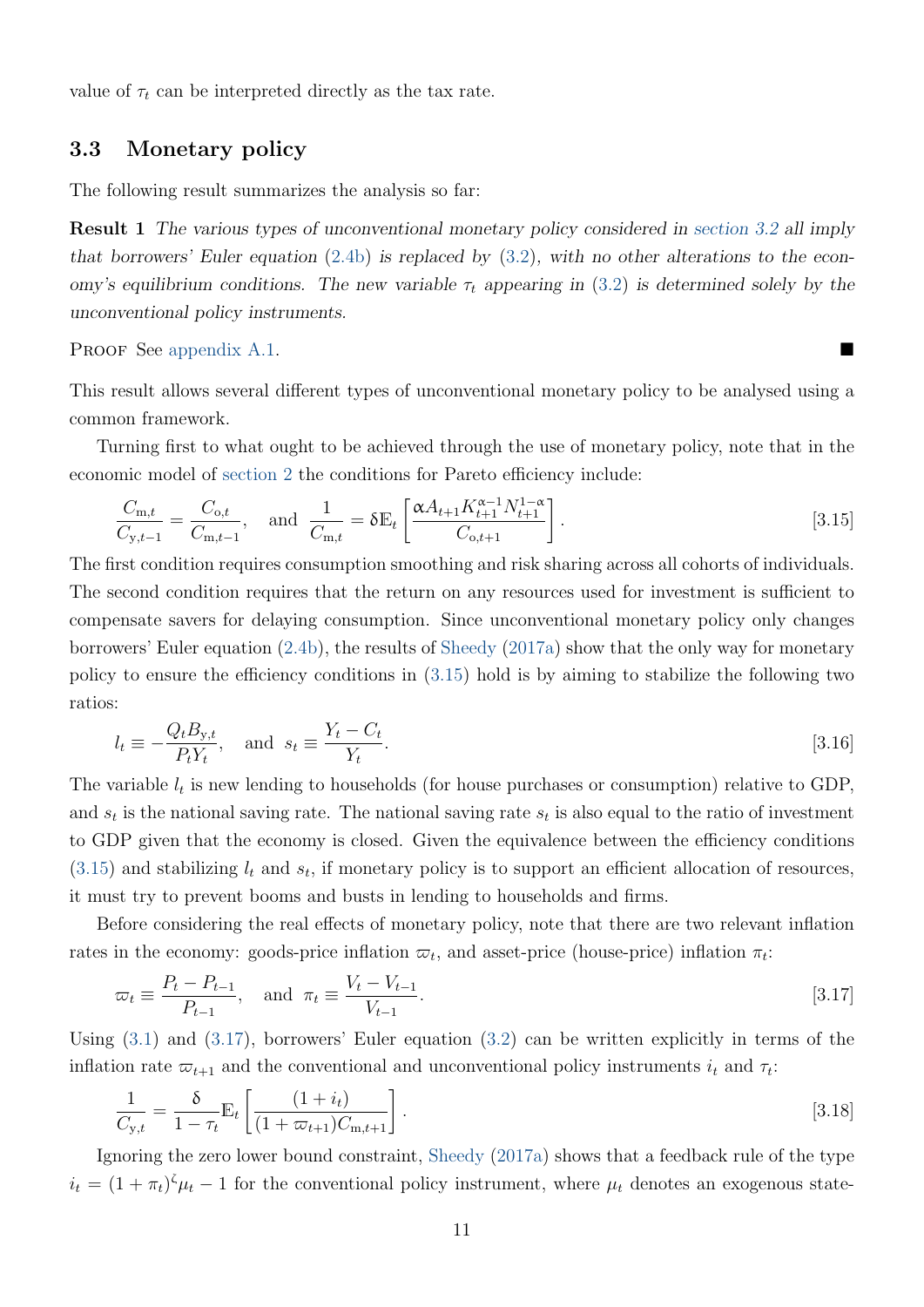contingent shift in the stance of conventional monetary policy, results in a unique equilibrium with stable inflation if  $\zeta > 1$ . The monetary policy stance  $\mu_t$  is an exogenous stochastic process that can be either interpreted as a reaction to the exogenous shocks hitting the economy (shocks to TFP  $A_t$ in this simple model), or as a pure monetary policy shock.

While the feedback rule  $i_t = (1 + \pi_t)^{\zeta} \mu_t - 1$  has the interest rate react only to one endogenous variable, the inflation rate  $\pi_t$ , the rule is more general than it might first appear. If some equilibrium could be implemented using an alternative feedback rule, there is always an exogenous state-contingent policy stance  $\{\mu_t\}$  for which the rule  $i_t = (1 + \pi_t)^{\zeta} \mu_t - 1$  gives rise to the same equilibrium (and which is the unique equilibrium with stable inflation when  $\zeta > 1$ ). This means that except for questions of the determinacy of the equilibrium, it is without loss of generality to focus on specifying the exogenous policy stance  $\mu_t$ , rather than on the response of  $i_t$  to endogenous variables. Different targets for monetary policy can then be implemented by choosing different policy stances  $\mu_t$ .

In this paper, the feedback rule for the nominal interest rate is modified so that it always respects the zero lower bound constraint:

<span id="page-13-1"></span><span id="page-13-0"></span>
$$
i_t = \max\{(1+\pi_t)^{\zeta}\mu_t - 1, 0\}.
$$
\n[3.19]

The new unconventional monetary policy instrument  $\tau_t$  is set according to the feedback rule:

$$
\tau_t = 1 - \frac{1}{\nu_t (1 + \min\{(1 + \pi_t)^{\zeta} \mu_t - 1, 0\})},\tag{3.20}
$$

where  $v_t$  is the exogenous stance of unconventional policy. When the zero lower bound constraint is not binding, the policy rule sets the unconventional instrument  $\tau_t$  in accordance with the exogenous policy stance  $v_t$ , but when the zero lower bound becomes binding,  $\tau_t$  reacts endogenously to the inflation rate  $\pi_t$  to compensate for the inability to lower  $i_t$  below zero.

Monetary policy is specified as sequences of state-contingent policy stances  $\{\mu_t\}$  and  $\{v_t\}$  for the conventional and unconventional instruments. Both of these policy stances are exogenous variables, which could be either responses to the fundamental exogenous shocks faced by the economy (changes in TFP  $A_t$ ) or pure monetary policy shocks.

## <span id="page-13-2"></span>4 Unconventional monetary policy rules

This section studies what can be achieved through the choice of a rule for unconventional monetary policy (a specification of the stance of unconventional policy  $\{v_t\}$ ). The analysis below takes the stance of conventional monetary policy  $\{\mu_t\}$  as given, as would be the case when the use of conventional monetary policy is constrained by the zero lower bound. The zero lower bound could become binding if the interest rate required to achieve an inflation target using only conventional monetary policy were to become negative following a shock (to TFP  $A_t$  in the model here).

As can be seen from equation  $(3.18)$ , both conventional and unconventional monetary policy instruments appear in the economy's equilibrium conditions, but the unconventional policy instrument  $\tau_t$  appears only in [\(3.18\)](#page-12-2) (unlike the nominal interest rate  $i_t$ , which also appears in [2.4c](#page-4-4) through the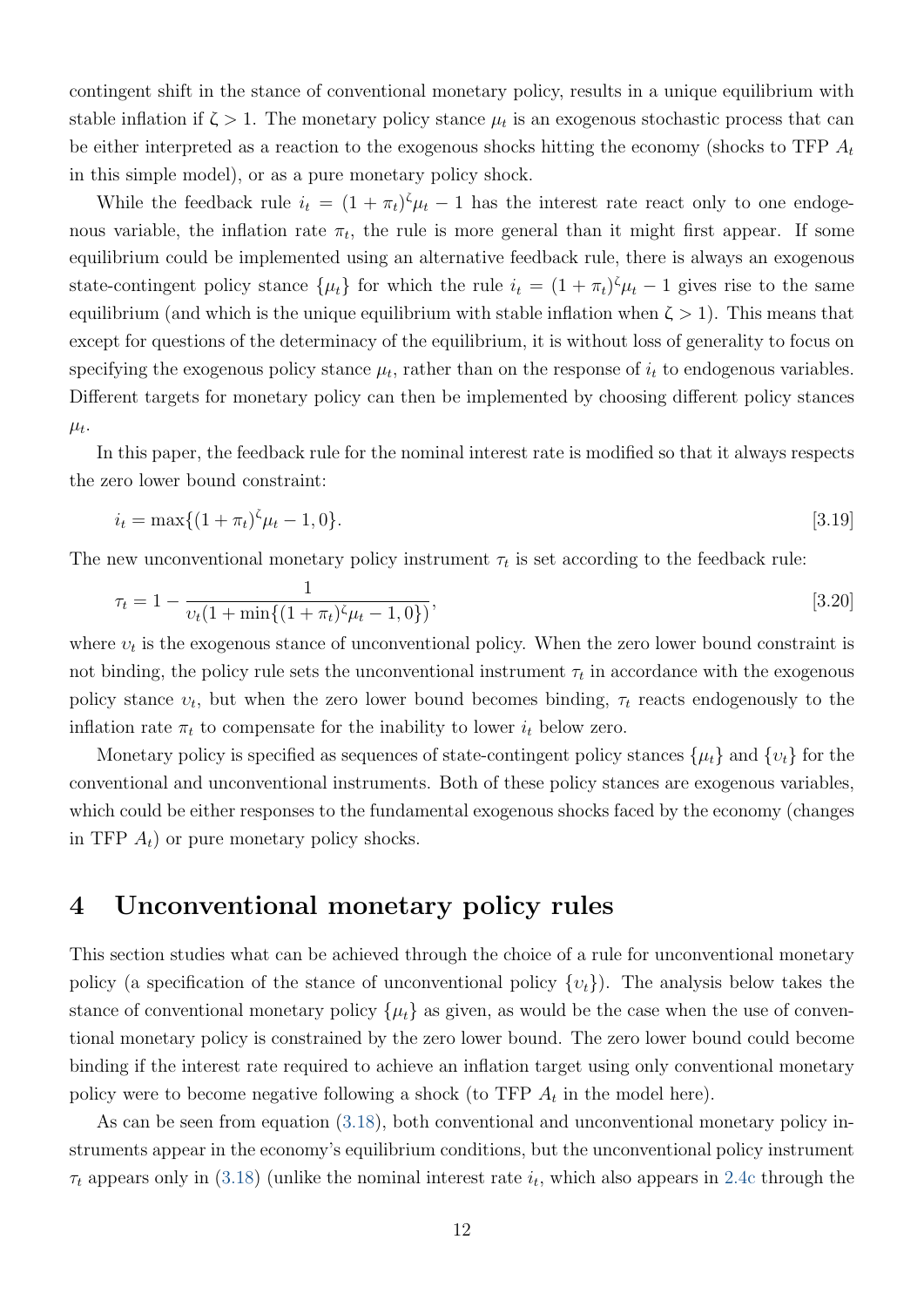<span id="page-14-1"></span>bond price  $Q_t$ ). This suggests that both types of monetary policy should affect the equilibrium of the economy, but that their effects might not be equivalent.

#### 4.1 The control of inflation

The first finding is that unconventional monetary policy can be used to ensure there is a unique stable equilibrium for inflation.

<span id="page-14-2"></span>Result 2 Suppose the conventional and unconventional monetary policy instruments are set in accordance with the feedback rules [\(3.19\)](#page-13-0) and [\(3.20\)](#page-13-1) for given policy stances  $\mu_t$  and  $v_t$ . When  $\zeta > 1$ , there is a unique equilibrium with stable inflation.

PROOF See [appendix A.2.](#page-24-0)

As explained in [Woodford](#page-23-9) [\(2003\)](#page-23-9), when the central bank conducts monetary policy using an interest rate rule, the 'Taylor principle' is required to ensure a unique stable equilibrium for inflation. This means that all else equal, the nominal interest rate must rise or fall more than any movement in inflation. Since the zero lower bound limits the maximum amount that the nominal interest rate can be cut, the Taylor principle cannot always be satisfied using conventional policy. This gives rise to multiple equilibria, one of which is a 'deflation trap' (see [Benhabib, Schmitt-Groh´e and Uribe,](#page-22-5) [2001\)](#page-22-5). However, if monetary policy can be loosened through the unconventional instrument instead of lowering interest rates when inflation falls, the Taylor principle can be restored and a unique stable equilibrium is obtained.<sup>[9](#page-14-0)</sup>

The ability of monetary policy to achieve a unique stable equilibrium for inflation is taken for granted in what follows, where attention turns to what outcomes can actually be achieved through the choice of the unconventional policy stance  $\{v_t\}$ .

<span id="page-14-3"></span>**Result 3** Taking as given the stance of the conventional policy instrument  $\{\mu_t\}$ , any target path for the inflation rate  $\varpi_t$  or  $\pi_t$  can be achieved through an appropriate choice of the unconventional policy stance  $\{v_t\}$ .

#### PROOF See [appendix A.3.](#page-25-0)

This result shows that for the control of inflation, the unconventional policy instrument is in principle a perfect substitute for conventional monetary policy. Intuitively, both types of policy instrument affect the demand for loans at a given rate of inflation. By varying the unconventional policy instrument appropriately, monetary policy can ensure the economy is in equilibrium at any target rate of inflation. The result also confirms that the particular form of the feedback rule [\(3.19\)](#page-13-0) in

<span id="page-14-0"></span><sup>&</sup>lt;sup>9</sup>It might be objected that the unconventional monetary policy instrument  $\tau_t$  is itself subject to a lower bound. When  $\tau_t$  is negative, this corresponds to the case of a credit subsidy or a central bank buying assets above the market price. This has a fiscal cost, which was assumed to be met by lump-sum taxes. In practice, only distortionary taxes are available to make up for central bank losses, which places a limit on the maximum size of unconventional monetary policy interventions. If the restriction  $\tau_t \geq -\mathbb{k}$  is imposed for some  $\mathbb{k} \geq 0$  then the problem of multiple equilibria returns.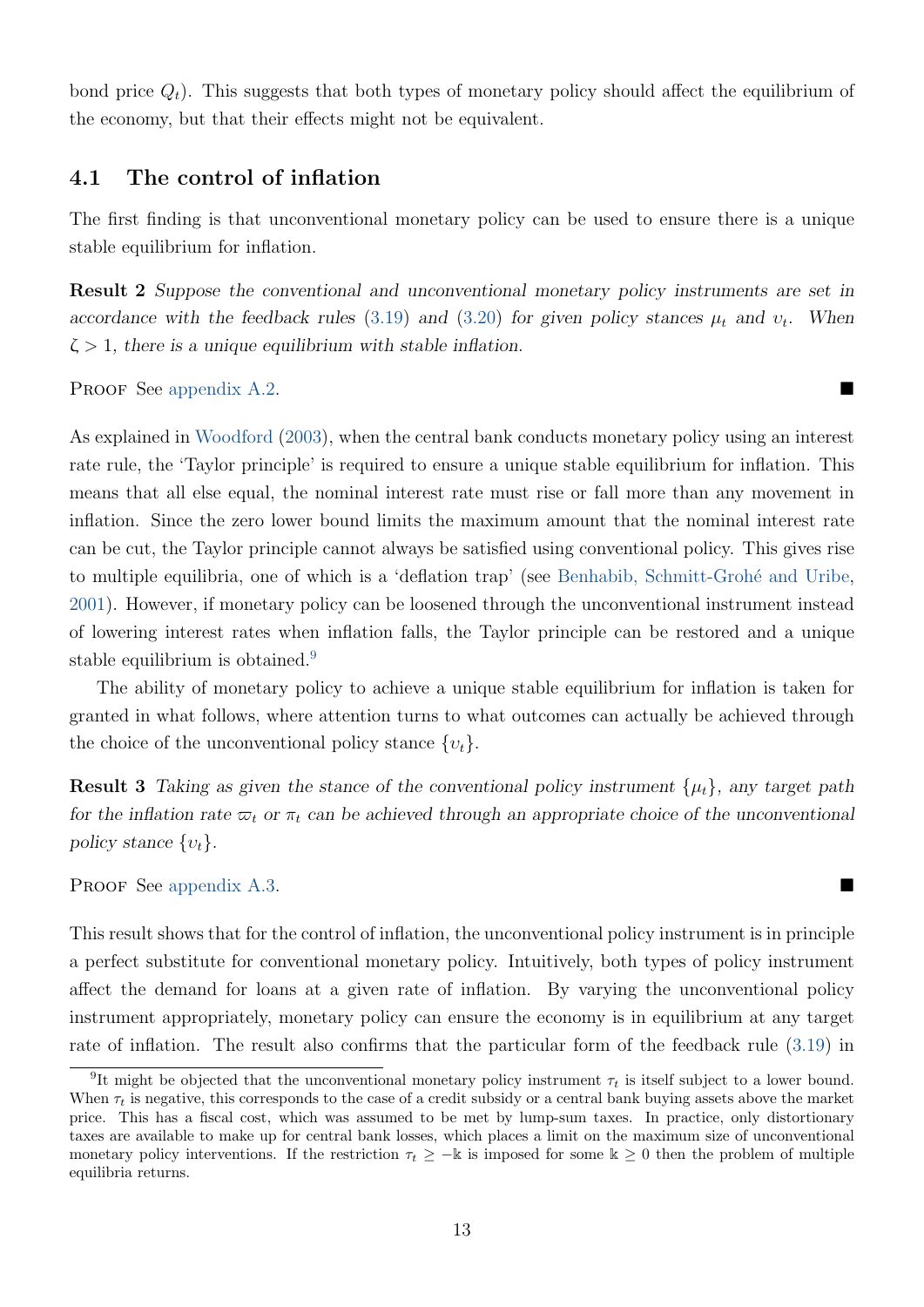<span id="page-15-0"></span>reacting to house-price inflation  $\pi_t$  is without loss of generality because the same type of feedback rule can be used to achieve any alternative nominal target (which would correspond to some statecontingent sequence of house-price inflation  $\{\pi_t\}$ .

In what follows, the stance of conventional monetary policy  $\{\mu_t\}$  is restricted so that the nominal interest rate is always bounded above zero in equilibrium  $(i<sub>t</sub> > 0)$ . It follows from [\(3.19\)](#page-13-0) and [\(3.20\)](#page-13-1) that the unconventional monetary policy instrument is equal to the following in equilibrium:

<span id="page-15-1"></span>
$$
\tau_t = 1 - \frac{1}{u_t}.\tag{4.1}
$$

This means the actual value of the unconventional policy instrument  $\tau_t$  will be determined entirely by the exogenous unconventional policy stance  $\{v_t\}$  on the equilibrium path.

#### 4.2 The real effects of monetary policy

The results obtained so far provide no reason to prefer conventional to unconventional monetary policy instruments since both can be equally well used to control inflation. However, this is not the case when the real effects of the two policy instruments are considered.

The source of the real effects of monetary policy in the economic model is the presence of nominal contracts, specifically the nominal debt (mortgages) used to finance house purchases. Monetary policy matters because it affects nominal house prices, and in particular, how nominal house prices react to economic shocks (TFP shocks in the model). Since the nominal debt burden is predetermined, fluctuations in nominal house prices have real effects on the balance sheets of borrowers and lenders. Shocks to balance sheets affect relative consumption levels, and by changing the net worth of lenders, also affect the real quantity of new loans received by borrowers. This in turn has implications for the consumption levels of different cohorts of individuals. Finally, shocks to balance sheets also influence the real quantity of investment that is financed, which affects production in the economy.

The workings of the model are described in more detail in [Sheedy](#page-23-0) [\(2017a\)](#page-23-0). The old consume all of their financial wealth. The middle-aged are the lenders in the economy, and their net worth depends on the current value of the houses they bought when young and the amount of debt they must repay. Given logarithmic utility [\(2.1\)](#page-3-2), income and substitution effects cancel out for savers, which implies the middle-aged will consume a constant fraction of their net worth. The remaining fraction is lent to the young to finance purchases of houses and consumption goods, and to firms to finance investment. This means the real supply of loans is a function only of the real net worth of lenders, not interest rates or any other factors such as uncertainty about the future. The young are borrowers, and for them income and substitution effects are reinforcing. This means that the demand for loans is negatively related to interest rates, and also to uncertainty about the future value of the houses that are bought using the loans. As explained earlier in [section 3.2,](#page-7-3) the unconventional policy instruments also affect the demand for loans independently of the risk-free nominal interest rate.

Real house prices are determined in equilibrium by the real value of lending given the inelastic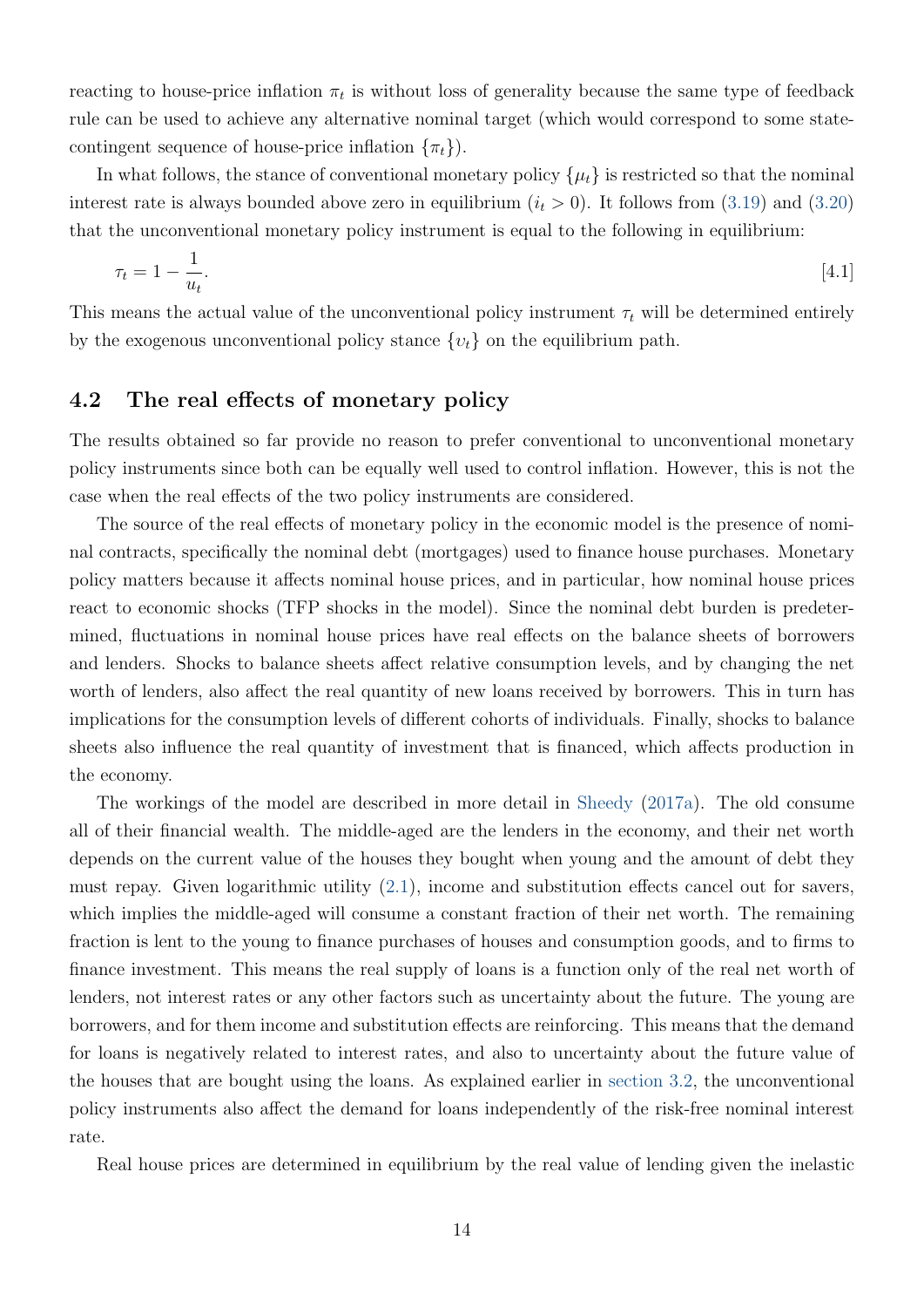supply of houses and the dependence of homebuyers on mortgage financing. Equilibrium real interest rates are determined in the market for loans. The supply of loans is interest inelastic, but shifts with the net worth of lenders. The demand for loans is interest elastic and shifts with changes in the probability distribution of future house prices. Changing the stance of unconventional monetary policy also leads to a shift of the demand curve. Finally, inflation can be determined given its relationship with the economy's real variables and the stances of conventional and unconventional monetary policy.

The following result gives the real effects of unexpected changes in the stances of conventional and unconventional monetary policy  $\mu_t$  and  $v_t$ . These unexpected changes could be pure policy shocks or responses to unexpected economic shocks (TFP shocks in the model).

<span id="page-16-0"></span>Result 4 The real effects of an unexpected one-period loosening of the stances of conventional monetary policy (lower  $\mu_t$ ) and unconventional monetary policy (lower  $v_t$ ) are shown in the table below. The effects are reported for new lending  $l_t$  and the national saving rate  $s_t$  (both defined in [3.16\)](#page-12-3), and the consumption-to-GDP ratios for the young, middle-aged, and old, as defined by  $c_{y,t} \equiv C_{y,t}/Y_t$ ,  $c_{m,t} \equiv C_{m,t}/Y_t$ , and  $c_{o,t} \equiv C_{o,t}/Y_t$ .

| Variable<br>Policy    | $t_{t+\ell}$<br>$\mu_t \downarrow$ | $v_t \downarrow$ | $s_{t+\ell}$<br>$\mu_t \downarrow$ | $v_t \downarrow$ | $Y_{t+\ell}$<br>$\mu_t \downarrow$ | $v_t \downarrow$ | $c_{y,t+\ell}$<br>$\mu_t \downarrow$ | $v_t\downarrow$ | $c_{m,t+\ell}$<br>$\mu_t \downarrow$ | $v_t \downarrow$ | $c_{o,t+\ell}$<br>$\mu_t \downarrow$ | $v_t \downarrow$ |
|-----------------------|------------------------------------|------------------|------------------------------------|------------------|------------------------------------|------------------|--------------------------------------|-----------------|--------------------------------------|------------------|--------------------------------------|------------------|
| Time horizon $(\ell)$ |                                    |                  |                                    |                  |                                    |                  |                                      |                 |                                      |                  |                                      |                  |
| $\theta$              |                                    |                  |                                    |                  | $\theta$                           | $\overline{0}$   | $^+$                                 |                 |                                      |                  |                                      |                  |
|                       | $\theta$                           |                  | 0                                  |                  |                                    | $^{+}$           | $\theta$                             |                 | $\theta$                             |                  | $\cup$                               | $^{+}$           |
| >2                    | $\left( \right)$                   | $\theta$         | $\theta$                           | $\overline{0}$   | $^{+}$                             | $\binom{?}{'}$   | $\theta$                             | $\overline{0}$  | $\theta$                             | $\theta$         | $\overline{0}$                       | $\theta$         |

PROOF See [appendix A.4.](#page-25-1)

Looser conventional and unconventional monetary policy can both stimulate additional lending to households and firms. Intuitively, both policy instruments affect asset-price inflation and thus have real effects on balance sheets in the presence of nominal debt. Looser policy of either kind boosts asset prices and improves the balance sheets of the middle-aged, whose lending to the next cohort of households and firms is proportional to their net worth. This leads to a positive shift in the supply of loans.

The consumption  $c_{m,t}$  of the middle-aged relative to GDP is higher, reflecting the increase in net worth. The consumption  $c_{y,t}$  of the young is also higher as a consequence of increased lending  $l_t$ . There is also an increase in investment given the higher national saving rate  $s_t$ . The consumption  $c_{o,t}$  of the old declines relative to GDP because investment and the consumption of all other cohorts increase relative to GDP. This is a consequence of the declining real value of the pension wealth held in nominal bonds.

The real effects of monetary policy on GDP  $Y_t$  operate through investment in capital. Changes in investment have a persistent effect on the future capital stock and output. There is no effect on impact because of the one-period time-to-build. Owing to the three-period overlapping generations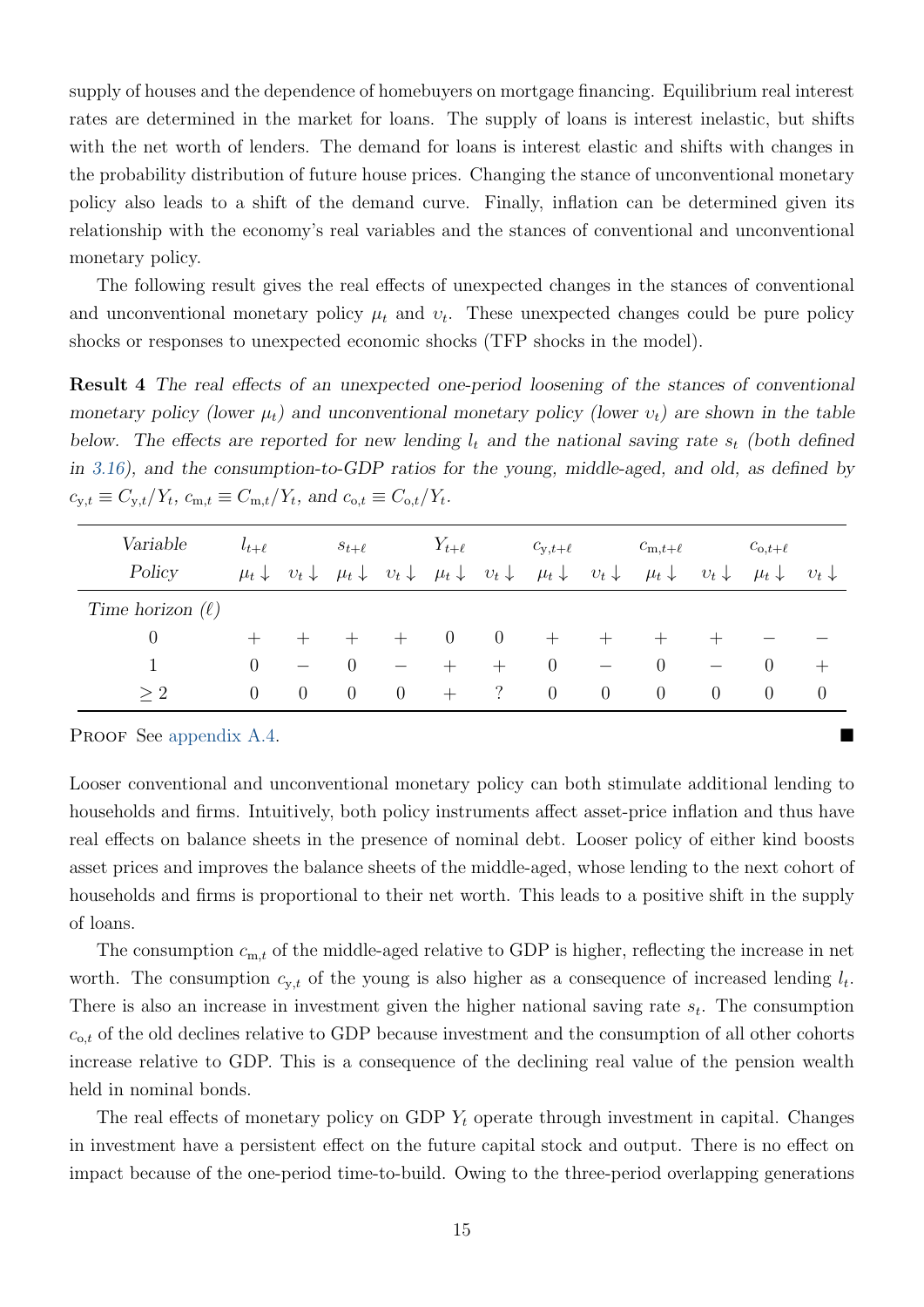<span id="page-17-0"></span>structure of the model, a shock to the net worth of the current cohort of lenders does not affect the net worth of future lenders (relative to GDP). This is why conventional monetary policy has a persistent effect only on GDP, not on other variables relative to GDP.

While conventional and unconventional policies have qualitatively identical real effects on impact, the two types of monetary policy are not equivalent because their subsequent effects differ. A past unconventional policy change pushes lending in the opposite direction in the subsequent time period, which does not happen with conventional policy. Therefore, while expansionary unconventional policy can stimulate lending in the short term, some of this increase in effectively pulled forward from future periods.

The explanation for this finding is that unconventional monetary policy also shifts the demand for loans at each risk-free nominal interest rate, in addition to the effect on the supply of loans that it shares with conventional monetary policy. This means the equilibrium real interest rate is higher than it would otherwise be when the same increase in borrowing is brought about directly through a conventional reduction in the nominal interest rate. Thus, expansionary unconventional policy leaves the balance sheets of those who will be providing loans in the future in a worse state than expansionary conventional policy. This leads to a subsequent reversal in lending.

One way that the negative effects of unconventional monetary policy might be smaller than argued here is if the central bank is able to make profits on its use of unconventional policy instruments. This could occur if the central bank's ability to allocate credit is not significantly lower than that of private financial institutions while not being subject to the financial frictions faced by those institutions. In that case, if the central bank distributes the profits it makes to borrowers then their balance sheets will improve.

#### 4.3 Achieving an efficient allocation of resources

To achieve an efficient allocation of resources in the economy described in [section 2,](#page-3-3) monetary policy needs to offset the credit cycle and stabilize the ratio of lending to GDP  $l_t$  and the national saving rate  $s_t$ . It is shown in [Sheedy](#page-23-0) [\(2017a\)](#page-23-0) that conventional monetary policy can do this, assuming it does not violate the interest rate lower bound. The policy works by leaning against the effects of TFP shocks on asset prices, ensuring that there is no amplification of those shocks through balance sheets. By stabilizing house-price inflation, monetary policy can tame the credit cycle.

Since unconventional monetary policy can also be used to control asset-price inflation, it might be thought that it too can be used to achieve an efficient allocation of resources, and thus come to the rescue when conventional policy is constrained by the zero lower bound. However, because of the differences in the real effects of unconventional policy described above, the unconventional policy action taken now to stabilize the economy would destabilize it in the future. A corollary is that there is no unconventional policy stance  $\{v_t\}$  that can implement an efficient allocation of resources.

<span id="page-17-1"></span>**Result 5** There is no stance of unconventional monetary policy  $\{v_t\}$  that can stabilize the lendingto-GDP ratio  $l_t$  and the national saving rate  $s_t$  and thus achieve an efficient allocation of resources,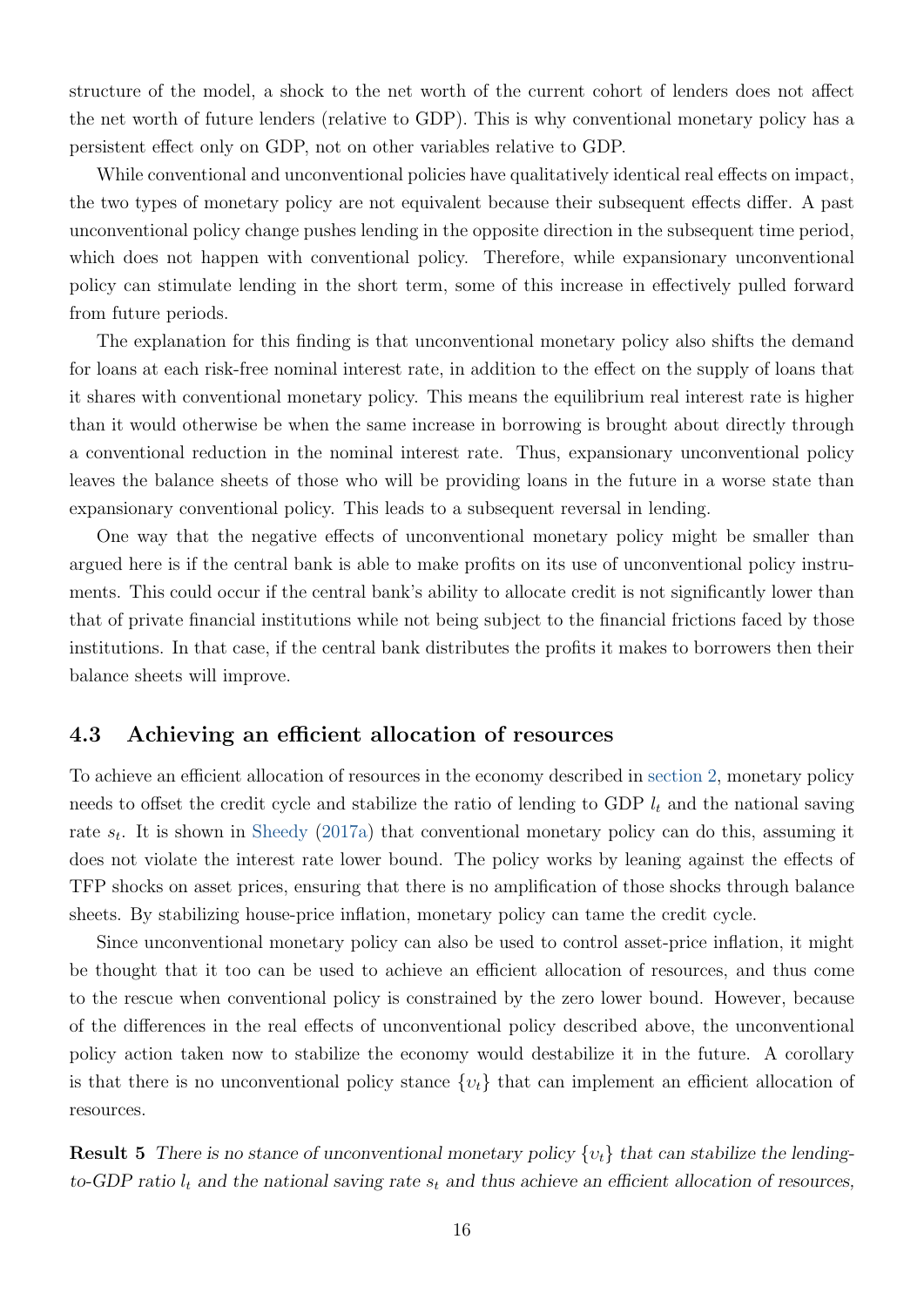#### <span id="page-18-1"></span>PROOF See [appendix A.5.](#page-26-0)

If unconventional monetary policy cannot achieve an efficient allocation of resources, what should be done? Assessing the trade-offs in optimal policy requires an explicit objective function. Consider a weighted sum of household utilities:

<span id="page-18-0"></span>
$$
\mathscr{W}_{t_0} = \sum_{t=t_0-2}^{\infty} \Omega_t \mathbb{E}_{t_0-1} \mathscr{U}_t.
$$
\n
$$
\tag{4.2}
$$

From this point onwards, the analysis is performed using a simplified version of the model where there is no capital. This is the limiting case where the parameter  $\alpha$  in the production function [\(2.6\)](#page-5-0) tends to zero. Even in this special case, exactly characterizing the optimal policy rule is complicated owing to the trade-offs between stabilization now and stabilization in the future. This is analogous to difficulties faced by forward guidance where it entails a commitment to set the conventional policy instrument in the future at a different level from what would be warranted by the conditions then prevailing [\(Campbell, Evans, Fisher and Justiniano,](#page-22-1) [2012\)](#page-22-1). Here, even without the issue of commitment to future unconventional policy, past unconventional policy actions have a destabilizing effect on current conditions.

<span id="page-18-2"></span>**Result 6** Choosing the stance of unconventional policy  $\{v_t\}$  to maximize the weighted sum of household utilities [\(4.2\)](#page-18-0), the resulting policy is not entirely passive ( $\tau_t \neq 0$ ), but does not aim for the same nominal target as the optimal conventional monetary policy unconstrained by the zero lower bound.

PROOF See [appendix A.6.](#page-26-1)

It is not possible to say more in general about optimal unconventional policy even in the context of the simple model of this paper. The key message is that when switching from the conventional to the unconventional policy instrument, the optimal target for monetary policy will most likely need to change.

#### 4.4 The distributional effects of unconventional policies

The distributional consequences of monetary policy have attracted much controversy in the years following the financial crisis (for some recent evidence, see [Doepke, Schneider and Selezneva,](#page-22-6) [2015\)](#page-22-6). If a policy instrument has large distributional effects, it becomes more difficult for policy to be set according to a rule aiming at stabilizing the economy. Political pressure for discretionary action seeking to exploit the distributional effects of policy will become harder for policymakers to resist.

Since the conventional instruments of monetary policy are known to have distributional effects, the challenge of insulating central banks from political pressure would not appear to be specific to times when unconventional policy is used. Nonetheless, debates about the distributional effects of monetary policy have risen up the political agenda in the era of unconventional policy after the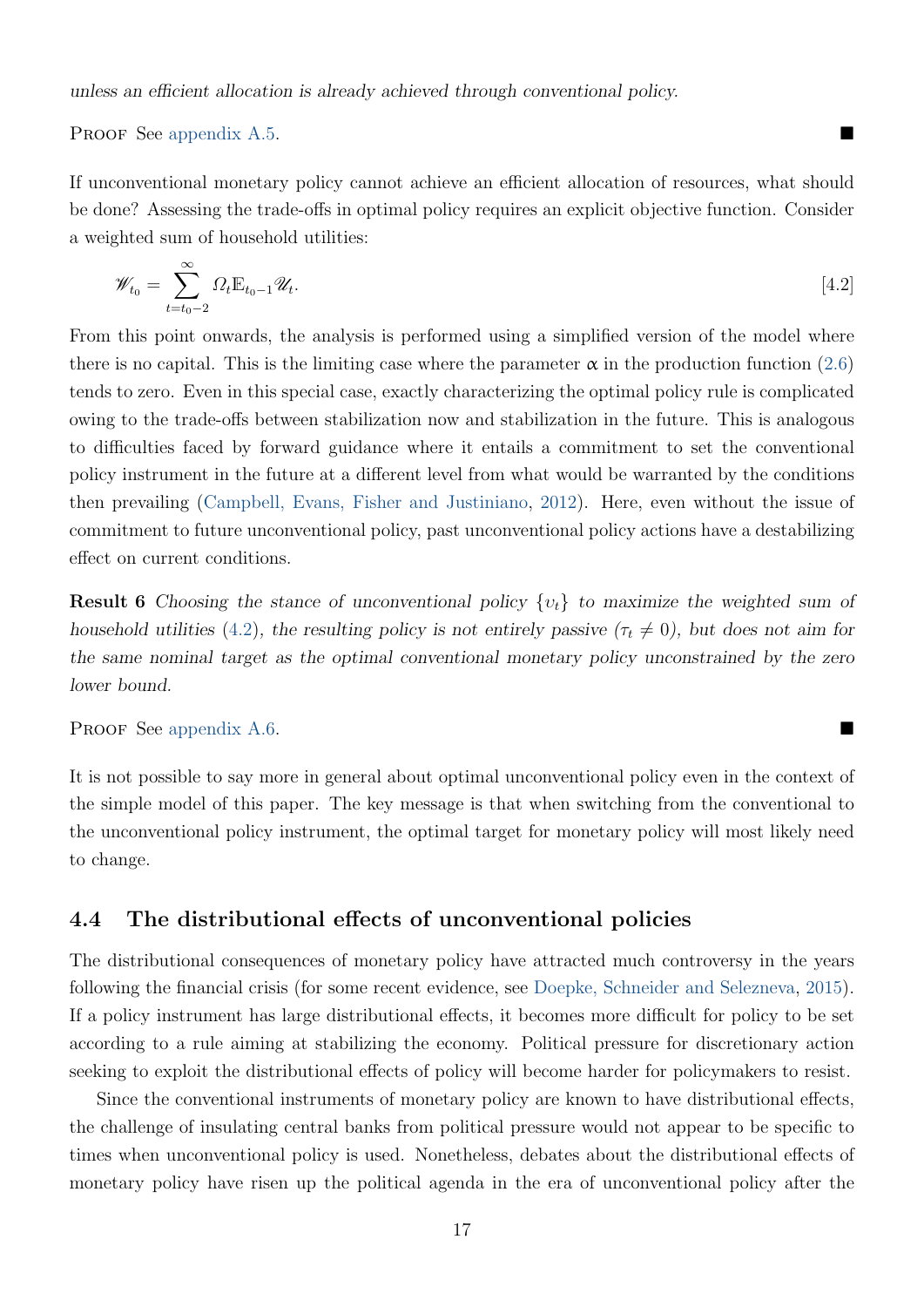<span id="page-19-0"></span>financial crisis. Is there any sense in which the instruments of unconventional monetary policy have more potent distributional effects, and are thus more likely to result in political controversy?

When the instruments of unconventional monetary policy were introduced into the model in [section 3,](#page-6-2) recall that by construction, all of those unconventional policies have no direct distributional consequences (lump-sum taxes or transfers were used to offset any direct distributional effects). With conventional policy, changes in the nominal interest rate do directly affect the nominal transfer made by borrowers to lenders when a loan is repaid. Hence, there should be no presumption that unconventional policy necessarily has stronger distributional effects than conventional policy in the economic model used here.

To address this issue satisfactorily, it is necessary to think about any distributional effects following from monetary policy's effect on the economy's equilibrium. Consider first a benchmark case where there is only a conventional monetary policy instrument and no zero lower bound constraint. It is shown in [Sheedy](#page-23-0) [\(2017a\)](#page-23-0) that depending on the weights assigned to different cohorts of individuals in [\(4.2\)](#page-18-0), social welfare-maximizing monetary policy may or may not be swayed by distributional concerns. In some cases, monetary policy is used only to achieve an efficient allocation of resources, while in other cases, even though it is feasible to achieve an efficient allocation, monetary policy sacrifices this to pursue distributional goals.

To analyse the distributional consequences of unconventional monetary policy, suppose that a policymaker can set both the unconventional and conventional policy instruments (ignoring the zero lower bound constraint) to maximize the weighted sum of individuals' utilities in [\(4.2\)](#page-18-0).

<span id="page-19-1"></span>**Result 7** Suppose the stances  $\{\mu_t\}$  and  $\{v_t\}$  of conventional and unconventional policy are jointly determined to maximize the welfare function [\(4.2\)](#page-18-0) for some weights  $\Omega_t$  on different cohorts of individuals. The conventional policy stance is always set to stabilize asset-price inflation irrespective of the weights  $\Omega_t$ . This action is what would be needed to achieve an efficient allocation of resources. The stance of unconventional policy is independent of the shocks hitting the economy and depends only on the weights  $\Omega_t$  assigned to different cohorts.

PROOF See [appendix A.7.](#page-28-0)

The result suggests that it is actually the unconventional policy instrument which has the stronger distributional effects. If both instruments were available because the zero lower bound is not binding, a separation principle applies whereby the conventional policy instrument is used solely to achieve economic efficiency, and the unconventional instrument is used solely to pursue distributional goals. This finding suggests that it will be more difficult to insulate monetary policy rules from political pressure when unconventional policy instruments are used.

#### 4.5 Pitfalls of the natural interest rate

Given that the use of unconventional monetary policy instruments has drawbacks, there has been much discussion of when economic conditions will allow for a 'normalization' of monetary policy, that is, a return to the use of conventional policy instruments. The concept of a 'natural' rate of interest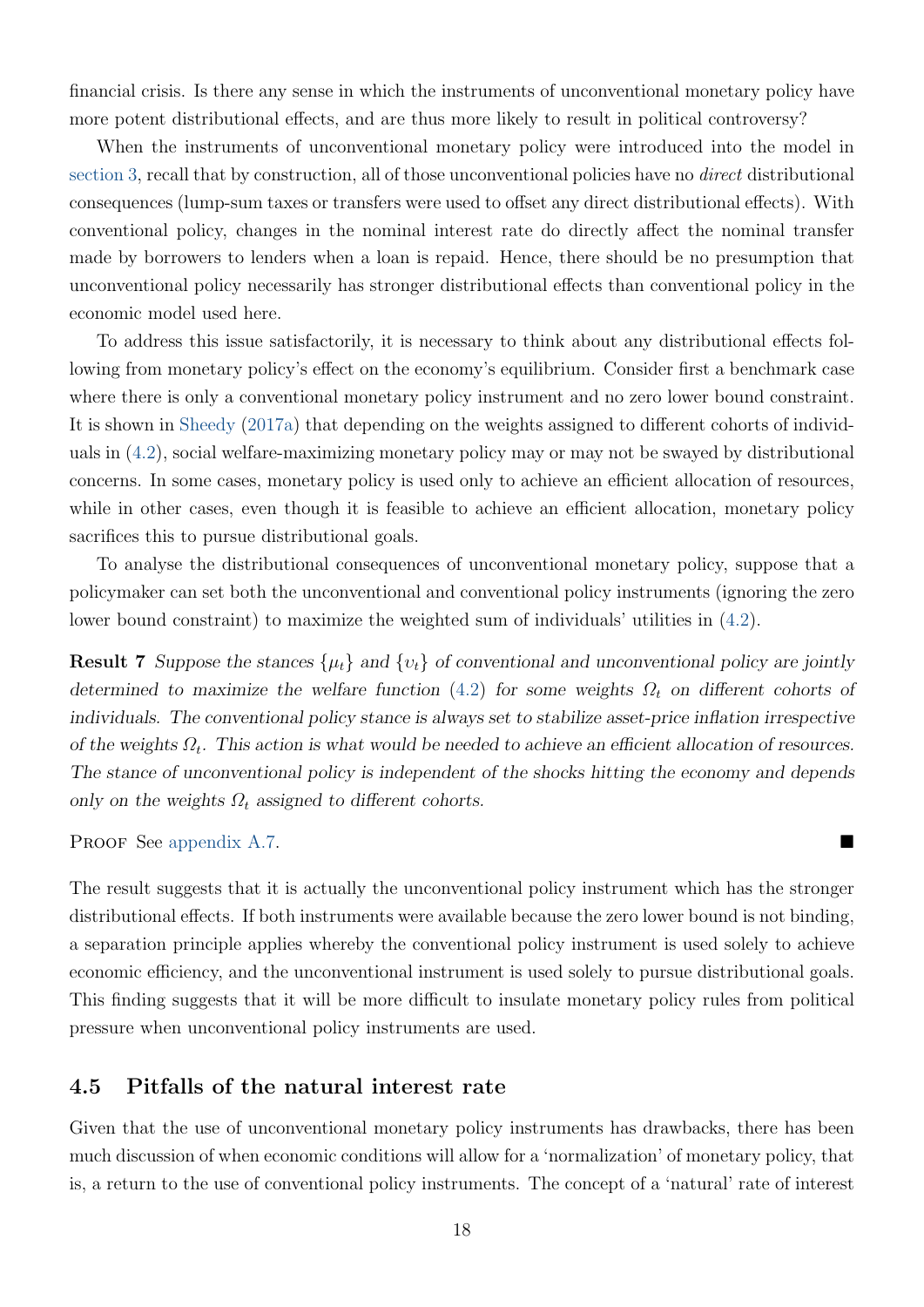<span id="page-20-0"></span>has taken on an important role in these discussions (see, for example, [Williams,](#page-23-10) [2016\)](#page-23-10) because this determines, via the Fisher equation, whether a given target rate of inflation is consistent with a positive nominal interest rate. A natural interest rate that is too low means any positive nominal interest rate would be too high, and monetary policy must rely on unconventional instruments instead.

The natural interest rate is usually defined as the real interest rate consistent with desired saving equal to desired investment (or market clearing more generally). In the models typically used by central banks for monetary policy analysis (see, for example, [Woodford,](#page-23-9) [2003\)](#page-23-9), the natural rate of interest is determined by the economy's fundamentals and is independent of monetary policy. The presence of sticky prices or wages will mean that the actual real interest rate might be different from the natural interest rate in the short run.

If the natural interest rate is to provide a useful benchmark for when to normalize monetary policy, it is necessary that the natural interest rate is indeed independent of monetary policy. While this is typically the case in models with complete financial markets, even in the simple model of incomplete financial markets in this paper, the market-clearing real interest rate does depend on the conduct of monetary policy.

<span id="page-20-1"></span>**Result 8** The market-clearing real interest rate ('natural' interest rate)  $\rho_t$  depends on the stances of conventional and unconventional monetary policy. Unexpectedly expansionary conventional policy lowers  $\varrho_t$ , while expansionary unconventional policy has an ambiguous effect on  $\varrho_t$ .

Proof See [appendix A.8.](#page-29-0)

The mechanism through which the market-clearing real interest rate depends on monetary policy is the effect of changes in nominal asset prices on the balance sheets of lenders, and the effect of unconventional policy on incentives to borrow in addition to the risk-free nominal interest rate. These effects shift the supply of loans and the demand for loans and influence the market-clearing real interest rate. One consequence is that the concept of a natural rate of interest may be a poor guide to policy and should be used with greater caution.

### 5 Avoiding the need for unconventional monetary policies

The arguments put forward in [section 4](#page-13-2) suggest that unconventional monetary policy instruments may be a poor substitute for conventional ones. If it is difficult to design and put in place rules with desirable properties specified in terms of unconventional policy instruments, this naturally leads to the question of whether the need for unconventional instruments could be reduced by a change of monetary policy strategy. Specifically, are some monetary targets easier to implement using purely conventional instruments?

Consider two different versions of inflation targeting. First, the standard form of inflation targeting where the target is stated purely in terms of the prices of goods, not assets. Second, an alternative version of inflation targeting that aims to stabilize asset prices (house prices in the model) rather than goods prices.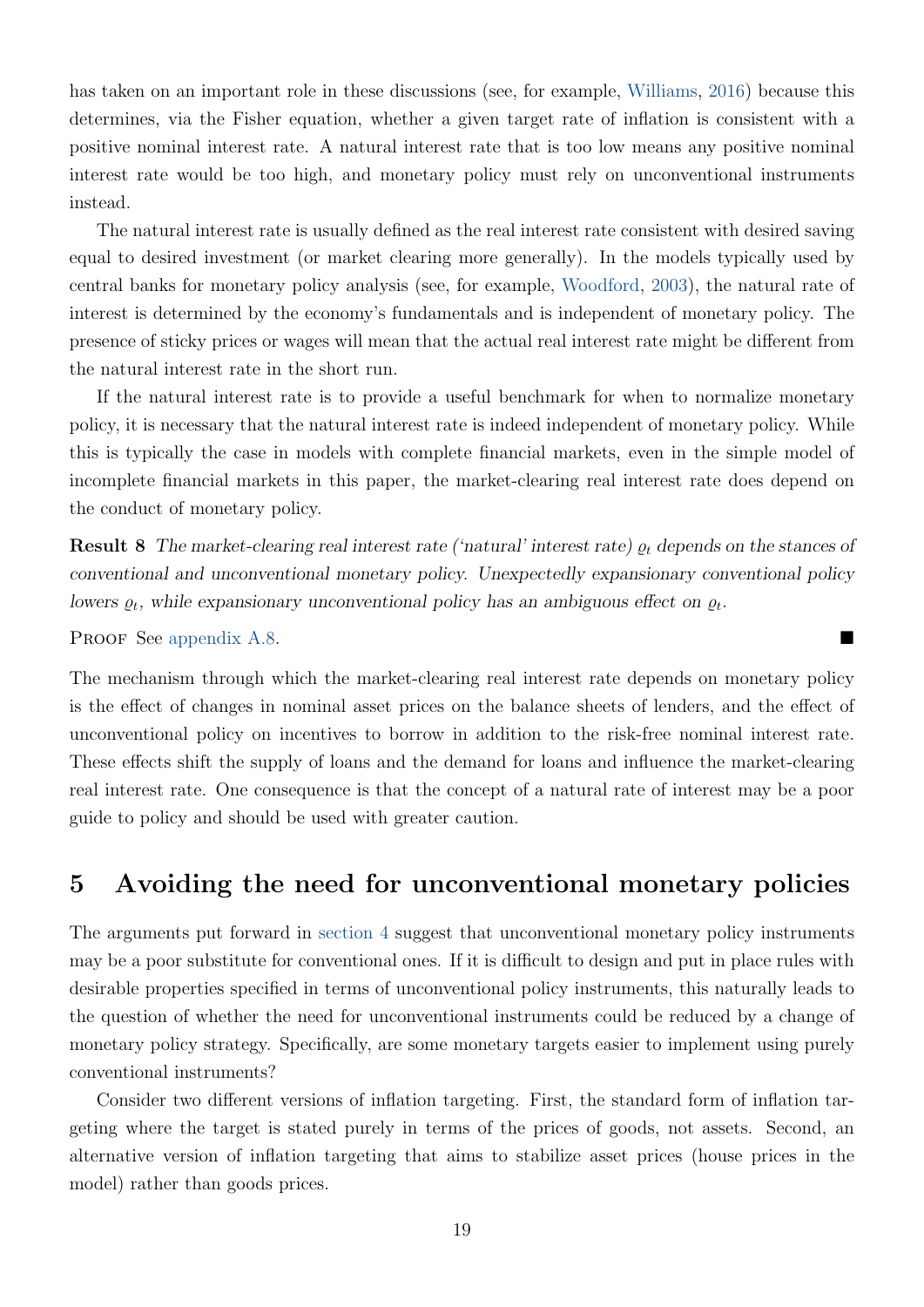<span id="page-21-0"></span>For the economic model studied in this paper, [Sheedy](#page-23-0) [\(2017a\)](#page-23-0) shows that an efficient allocation of resources can be achieved if the central bank is able to use conventional monetary policy to stabilize asset-price inflation. This paper has established that the same policy implemented using unconventional policy does not attain economic efficiency, thus it is better to use the conventional instrument. But is it actually feasible to hit the target using conventional policy instruments if the nominal interest rate is subject to a zero lower bound?

<span id="page-21-1"></span>**Result 9** A monetary policy that targets any non-negative rate of house-price inflation ( $\pi_t = \bar{\pi} \geq 0$ ) can be implemented without unconventional instruments ( $\tau_t = 0$ ) and without violating the zero lower bound on the nominal interest rate  $(i_t \geq 0)$ , irrespective of the size of the TFP shocks hitting the economy. If the target is instead for goods-price inflation  $(\varpi_t = \bar{\varpi})$ , the zero lower bound will always bind for some realizations of shocks.

Proof See [appendix A.9.](#page-30-0)

This surprising result states that asset-price inflation targeting can be implemented without the risk of a binding zero lower bound, unlike goods-price inflation targeting. While this very strong result may be specific to the simple model studied here, intuition suggests that any successful attempt to stabilize nominal asset-price inflation cannot require large changes in nominal interest rates in equilibrium. Since asset prices are present discounted values, large swings in nominal interest rates would themselves destabilize asset prices. Consequently, the range of interest rates consistent with stable asset prices is likely to be smaller than the range required to keep goods prices stable.

In the case of goods-price inflation targeting, the range of nominal interest rates that might be required to achieve the target using only conventional instruments is basically determined by the range of the natural interest rate plus the inflation target. It has been noted above that the economic model with heterogeneous agents and incomplete financial markets implies the market-clearing real interest rate is not independent of monetary policy. It is therefore interesting to ask whether the standard version of inflation targeting itself contributes to an economic environment where the market-clearing real interest rate might fall to a point where the zero lower bound becomes binding.

Assume that the level of TFP  $A_t$  follows a random walk (allowing for drift). In this special case, the market-clearing real interest rate in a representative-agent version of the economic model would always be constant, so it would be easy to implement goods-price inflation targeting without facing a zero lower bound problem. However, with heterogeneous agents and incomplete financial markets, it turns out that the market-clearing real interest rate is lower on average and more volatile under goods-price inflation targeting than it would be under asset-price inflation targeting. A lower and more volatile market-clearing real interest rate both increase the risk of the interest rate lower bound becoming binding for a given level of the inflation target.

<span id="page-21-2"></span>**Result 10** Suppose TFP  $A_t$  follows a random walk with drift and let  $\varrho_t$  denote the market-clearing real interest rate. Under a policy of goods-price inflation targeting  $(\varpi_t = \bar{\varpi})$ , the mean  $\mathbb{E}[\varrho_t]$  is lower and the variance  $Var[\varrho_t]$  is higher than under a policy of asset-price inflation targeting  $(\pi_t = \overline{\pi})$ .

PROOF See [appendix A.10](#page-31-0)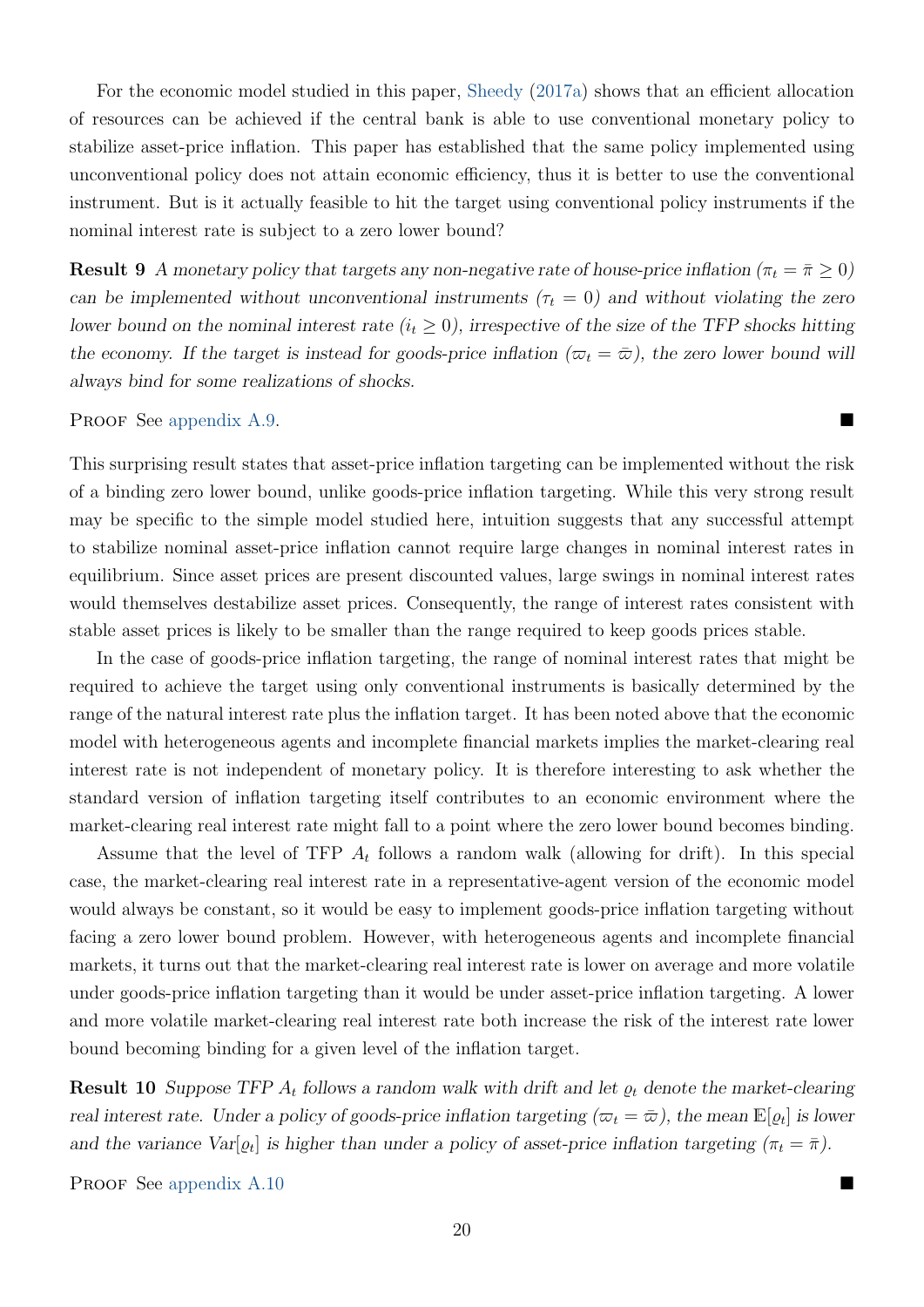In an economy with nominal debt contracts, if monetary policy ignores fluctuations in asset-price inflation and focuses only on goods-price inflation then this will lead to TFP shocks having an amplified effect on borrowers' and lenders' balance sheets. This gives rise to larger shifts in the supply of loans, which entails larger fluctuations in the market-clearing real interest rate. Furthermore, borrowing to buy houses is more risky if asset-price fluctuations are neglected by monetary policy. This leads to a precautionary reduction in the demand for loans, implying a lower market-clearing real interest rate on average.

## 6 Concluding remarks

This essay has discussed some of the difficulties and drawbacks of devising and following rules for the unconventional instruments of monetary policy. A simple economic model was used to show how various types of unconventional policy instruments are less effective at stabilizing the economy than conventional instruments, and also give rise to larger redistributional effects. To avoid these problems, central banks would need to follow monetary policy strategies that are less likely to require unconventional policy instruments. This essay suggests a reform to inflation targeting to give greater weight to asset prices, which it is argued would reduce the need to use unconventional policy instruments in the future. For monetary policy to go back to being conventional in its instruments, it needs to become unconventional in its targets.

## References

- <span id="page-22-2"></span>AZARIADIS, C., BULLARD, J., SINGH, A. AND SUDA, J. (2015), ["Optimal monetary policy at the](https://research.stlouisfed.org/wp/2015/2015-010.pdf) [zero lower bound"](https://research.stlouisfed.org/wp/2015/2015-010.pdf), working paper 2015-010A, Federal Reserve Bank of St. Louis. [6](#page-7-5)
- <span id="page-22-5"></span>BENHABIB, J., SCHMITT-GROHÉ, S. AND URIBE, M. (2001), ["The perils of Taylor rules"](http://dx.doi.org/10.1006/jeth.1999.2585), Journal of Economic Theory,  $96(1-2):40-69$  (January). [13](#page-14-1)
- <span id="page-22-1"></span>Campbell, J. R., Evans, C. L., Fisher, J. D. M. and Justiniano, A. (2012), ["Macroe](http://www.jstor.org/stable/23287215)[conomic effects of Federal Reserve forward guidance"](http://www.jstor.org/stable/23287215), Brookings Papers on Economic Activity, 2012(Spring):1–80. [5,](#page-6-3) [17](#page-18-1)
- <span id="page-22-4"></span>Clerc, L., Derviz, A., Mendicino, C., Moyen, S., Nikolov, K., Stracca, L., Suarez, J. AND VARDOULAKIS, A. P. (2015), ["Capital regulation in a macroeconomic model with three](http://www.ijcb.org/journal/ijcb15q3a1.pdf) [layers of default"](http://www.ijcb.org/journal/ijcb15q3a1.pdf), International Journal of Central Banking, 11(3):9–63 (June). [9](#page-10-4)
- <span id="page-22-6"></span>DOEPKE, M., SCHNEIDER, M. AND SELEZNEVA, V. (2015), ["Distributional effects of monetary](https://www.brookings.edu/wp-content/uploads/2016/06/Doepke-et-al_Inequality_FINAL.pdf) [policy"](https://www.brookings.edu/wp-content/uploads/2016/06/Doepke-et-al_Inequality_FINAL.pdf), Hutchins Center working paper 14, Brookings Institution. [17](#page-18-1)
- <span id="page-22-3"></span>EGGERTSSON, G. B. AND WOODFORD, M. (2003), ["The zero bound on interest rates and optimal](http://www.jstor.org/stable/1209148) [monetary policy"](http://www.jstor.org/stable/1209148), Brookings Papers on Economic Activity, 2003(1):139–211 (Spring). [8](#page-9-2)
- <span id="page-22-0"></span>GAGNON, J., RASKIN, M., REMACHE, J. AND SACK, B. (2011), ["The financial market effects](http://www.ijcb.org/journal/ijcb11q1a1.htm) [of the Federal Reserves's large-scale asset purchases"](http://www.ijcb.org/journal/ijcb11q1a1.htm), International Journal of Central Banking,  $7(1):3-43$  (March). [5](#page-6-3)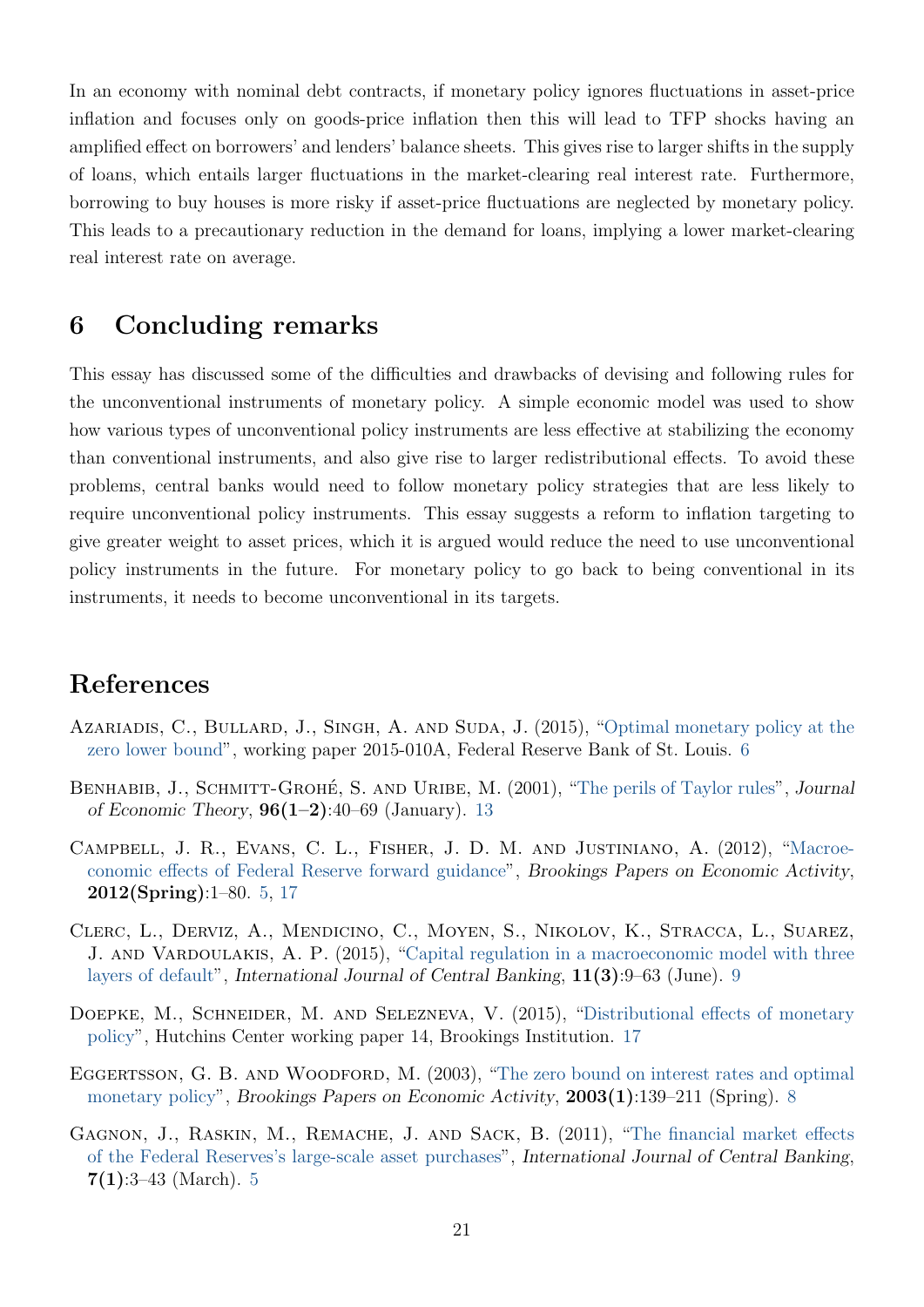- <span id="page-23-11"></span><span id="page-23-6"></span>GALATI, G. AND MOESSNER, R.  $(2013)$ , ["Macroprudential policy — A literature review"](http://dx.doi.org/10.1111/j.1467-6419.2012.00729.x), Journal of Economic Surveys, 27:846–878. [5,](#page-6-3) [10](#page-11-1)
- <span id="page-23-7"></span>GERTLER, M. AND KARADI, P. (2011), ["A model of unconventional monetary policy"](http://dx.doi.org/10.1016/j.jmoneco.2010.10.004), Journal of Monetary Economics,  $58(1):17-34$  (January). [9](#page-10-4)
- <span id="page-23-2"></span>Koenig, E. F. (2013), ["Like a good neighbor: Monetary policy, financial stability, and the distri](http://www.ijcb.org/journal/ijcb13q2a3.pdf)[bution of risk"](http://www.ijcb.org/journal/ijcb13q2a3.pdf), International Journal of Central Banking, 9(2):57–82 (June). [2](#page-3-4)
- <span id="page-23-1"></span>SHEEDY, K. D. (2013), ["Debt and incomplete financial markets: A case for nominal GDP target](http://cep.lse.ac.uk/pubs/download/dp1209.pdf)[ing"](http://cep.lse.ac.uk/pubs/download/dp1209.pdf), Discussion paper 1209, Centre for Economic Performance. [2](#page-3-4)
- <span id="page-23-3"></span> $-(2014)$ , ["Debt and incomplete financial markets: A case for nominal GDP targeting"](http://dx.doi.org/10.1353/eca.2014.0005), Brookings Papers on Economic Activity, 2014(Spring):301–373. [2](#page-3-4)
- <span id="page-23-0"></span>- (2017a), "A tale of two inflation rates: House-price inflation and monetary policy", working paper, London School of Economics. [2,](#page-3-4) [3,](#page-4-5) [4,](#page-5-1) [11,](#page-12-4) [14,](#page-15-0) [16,](#page-17-0) [18,](#page-19-0) [20,](#page-21-0) [22,](#page-23-11) [23,](#page-24-1) [24,](#page-25-2) [25,](#page-26-2) [26,](#page-27-0) [28,](#page-29-1) [29](#page-30-1)
- <span id="page-23-4"></span>- (2017b), "Bubbles and monetary policy", working paper, London School of Economics. [3](#page-4-5)
- <span id="page-23-10"></span>WILLIAMS, J. C. (2016), ["Monetary policy in a low R-star world"](http://www.frbsf.org/economic-research/files/el2016-23.pdf), FRBSF Economic Letter, 2016(23) (August). [19](#page-20-0)
- <span id="page-23-9"></span><span id="page-23-5"></span>WOODFORD, M. (2003), Interest and Prices: Foundations of a Theory of Monetary Policy, Princeton University Press, New Jersey. [13,](#page-14-1) [19](#page-20-0)
	- $-(2012)$ , ["Methods of policy accommodation at the interest-rate zero lower bound"](http://www.kansascityfed.org/publicat/sympos/2012/Woodford_final.pdf), in Federal Reserve Bank of Kansas City Economic Policy Symposium, pp. 185–288. [5,](#page-6-3) [8](#page-9-2)

### A Derivations of the results

#### <span id="page-23-8"></span>A.1 Proof of [Result 1](#page-12-5)

Introducing unconventional monetary policy instruments has been shown to change only one of the equilibrium conditions of the basic model from [Sheedy](#page-23-0) [\(2017a\)](#page-23-0) in [section 2.](#page-3-3) The borrowers' Euler equation [\(2.4b\)](#page-4-2) is replaced by [\(3.2\)](#page-7-2), which contains the unconventional policy instrument  $\tau_t$ . With all other equilibrium conditions unchanged, Steps 1–3 and Step 5 of [Sheedy](#page-23-0) [\(2017a\)](#page-23-0) continue to hold. Substituting the expressions for the consumption shares  $c_{v,t} \equiv C_{v,t}/Y_t$  and  $c_{m,t} \equiv C_{m,t}/Y_t$  and the ex-post real return  $r_t$  on bonds (defined by  $1 + r_t = (P_{t-1}/P_t)/Q_{t-1}$ ) into [\(3.2\)](#page-7-2):

$$
\left(\frac{\delta\psi}{1+\delta\psi}\frac{\kappa}{\kappa+d_t}\right)^{-1} = \frac{\delta}{1-\tau_t}\mathbb{E}_t\left[\left(\frac{(\kappa+d_t)d_{t+1}}{\lambda(\kappa+d_{t+1})}\right)\left(\frac{1}{1+\delta\psi}\frac{\kappa}{\kappa+d_{t+1}}\right)^{-1}\right],
$$

where  $d_t \equiv -B_{y,t-1}/(V_t H_t)$  denotes the amount of outstanding debt relative to the value of houses. The terms  $\psi$  is shown in [Sheedy](#page-23-0) [\(2017a\)](#page-23-0) to be a constant that depends on the discount factor  $\delta$  and  $\theta \equiv \Theta'(1)$ . The constants  $\lambda$  and  $\kappa$  are defined by  $\lambda \equiv 1/(1-\psi)$  and  $\kappa \equiv (1+\delta\psi)/(\delta(1-\psi))$ . Simplifying the equation and using the definition of  $\beta$  (another constant from [Sheedy](#page-23-0) [\(2017a\)](#page-23-0) that depends on  $\delta$  and  $\theta$ ) leads to:

<span id="page-23-12"></span>
$$
\mathbb{E}_t d_{t+1} = \frac{\lambda}{\beta} (1 - \tau_t). \tag{A.1.1}
$$

This result replaces Step 4 in [Sheedy](#page-23-0) [\(2017a\)](#page-23-0). Substituting  $d_{t+1} = \lambda(1 + i_t)/(1 + \pi_{t+1})$  into the above implies:

<span id="page-23-13"></span>
$$
\frac{1+i_t}{1-\tau_t} = \frac{1}{\beta \mathbb{E}_t[(1+\pi_{t+1})^{-1}]}.
$$
\n(A.1.2)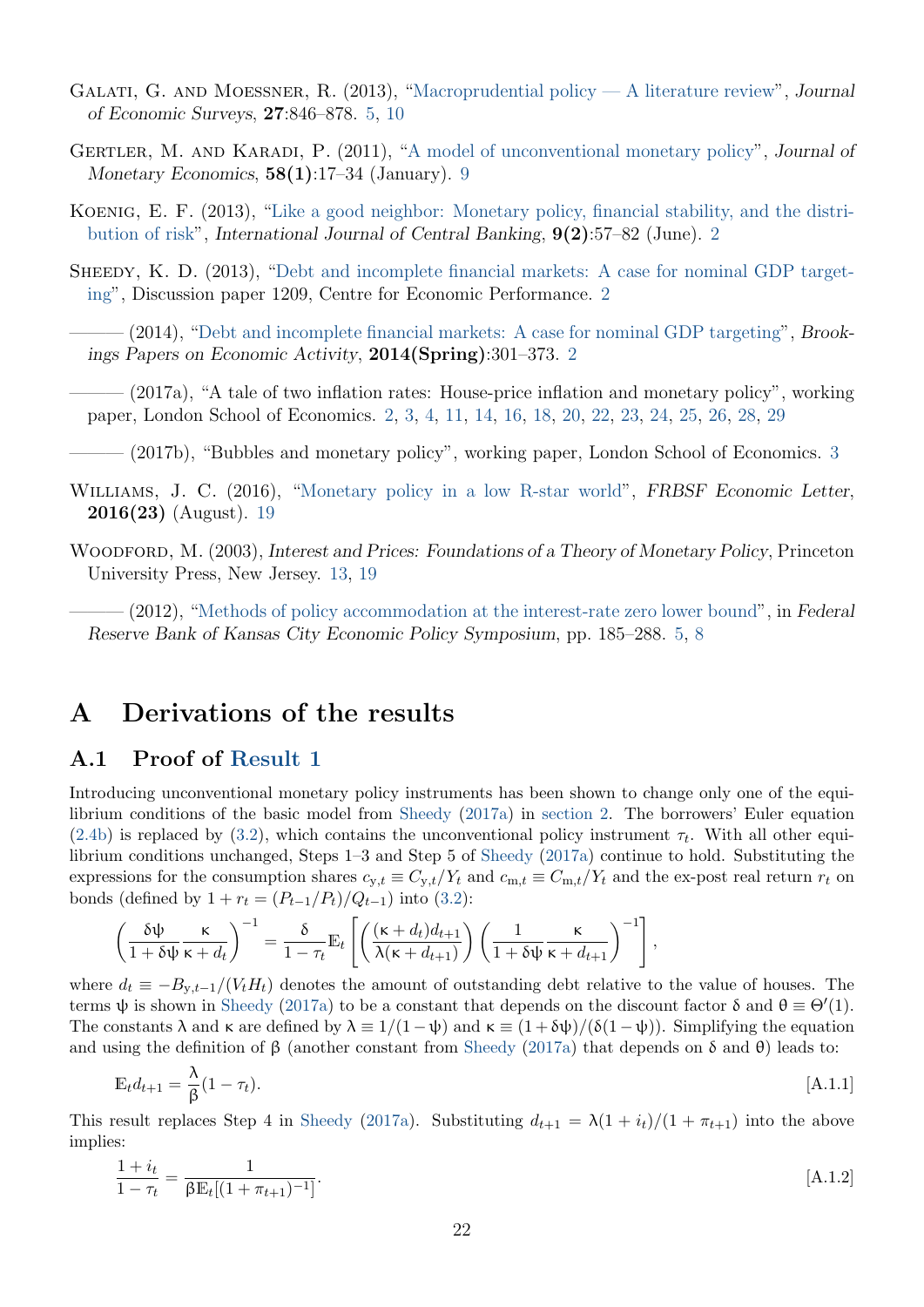<span id="page-24-1"></span>and hence:

<span id="page-24-4"></span>
$$
d_t = \frac{\lambda}{\beta} (1 - \tau_{t-1}) \epsilon_t, \quad \text{where } \epsilon_t = \frac{(1 + \pi_t)^{-1}}{\mathbb{E}_{t-1} [(1 + \pi_t)^{-1}]}, \tag{A.1.3}
$$

which satisfies  $\mathbb{E}_{t-1} \epsilon_t = 1$ .

Now consider the derivation of [\(3.2\)](#page-7-2) and [\(3.14\)](#page-11-2) in the case of the macroprudential policy instrument. Define a variable  $\tau_t$  as follows:

<span id="page-24-2"></span>
$$
\tau_t = D_t \mathbb{E}_t \left[ \frac{P_t C_{y,t}}{Q_t V_{t+1}} \right]. \tag{A.1.4}
$$

Observe that the first equation in [\(3.13\)](#page-11-3) implies [\(3.2\)](#page-7-2) holds in terms of the new variable  $\tau_t$ , though  $\tau_t$  is an endogenous variable. This replaces borrowers' bond Euler equation in [\(2.4b\)](#page-4-2), noting that the equilibrium conditions must be augmented by additional equations because [\(3.2\)](#page-7-2) refers to the new endogenous variable  $\tau_t$ .

It is clear from the definition [\(A.1.4\)](#page-24-2) that  $\tau_t \geq 0$  if and only if  $D_t \geq 0$ , and  $\tau_t = 0$  if and only if  $D_t = 0$ . Using  $H_t = 1$  and the definition of  $d_{t+1}$  it follows that  $d_{t+1} = -B_{y,t}/V_{t+1}$ . Hence, together with the link between  $\tau_t$  and  $D_t$  in [\(A.1.4\)](#page-24-2), the macroprudential constraint [\(3.12\)](#page-11-0) and the second and third optimality conditions in [\(3.13\)](#page-11-3) are equivalent to:

<span id="page-24-3"></span>
$$
\mathbb{E}_{t}d_{t+1} \leq \chi_{t}, \quad \tau_{t} \geq 0, \quad \text{and} \quad \tau_{t}(\chi_{t} - \mathbb{E}_{t}d_{t+1}) = 0. \tag{A.1.5}
$$

Therefore, the complete set of equilibrium conditions has [\(2.4b\)](#page-4-2) replaced by [\(3.2\)](#page-7-2), and also adds the conditions in [\(A.1.5\)](#page-24-3). There is an additional endogenous variable  $\tau_t$ , along with the new exogenous policy variable  $\chi_t$ .

Note that Step 1 through to Step 3 in [Sheedy](#page-23-0) [\(2017a\)](#page-23-0) do not use the borrowers' bond Euler equation in [\(2.4b\)](#page-4-2). Furthermore, since they do not make use of any equilibrium conditions referring to the new variable  $\tau_t$ , they are unchanged in this version of the model. Using these steps and following exactly the same reasoning as above,  $(A.1.1)$  must hold in terms of the endogenous variable  $\tau_t$ . This equation can be used to substitute for the terms involving  $\mathbb{E}_t d_{t+1}$  in  $(A.1.5)$  to obtain:

$$
\frac{\lambda}{\beta}(1-\tau_t) \le \chi_t, \quad \tau_t \ge 0, \quad \text{and} \quad \tau_t\left(\chi_t - \frac{\lambda}{\beta}(1-\tau_t)\right) = 0.
$$
 [A.1.6]

Observe that these conditions include only the new variable  $\tau_t$  and the exogenous policy variable  $\chi_t$ . The first condition is equivalent to  $\tau_t \geq 1 - (\beta/\lambda)\chi_t$  and the third condition to  $\tau_t(\tau_t - (1 - (\beta/\lambda)\chi_t)) = 0$ . Together with  $\tau_t \geq 0$ , the unique solution of this system of linear equations and inequalities is:

$$
\tau_t = \max\left\{0, 1 - \frac{\beta}{\lambda} \chi_t\right\},\tag{A.1.7}
$$

and since  $0 < \chi_t \leq \infty$ , the solution satisfies  $0 \leq \tau_t < 1$ . It follows that the solution for the endogenous variable  $\tau_t$  can be obtained with reference only to the single exogenous variable  $\chi_t$ . This confirms the expression for  $\tau_t$  in [\(3.14\)](#page-11-2) with  $d^* = \lambda/\beta$ , and the equation for  $D_t$  follows immediately from the definition [\(A.1.4\)](#page-24-2). This completes the proof.

#### <span id="page-24-0"></span>A.2 Proof of [Result 2](#page-14-2)

Using equations  $(3.19)$  and  $(3.20)$  for the conventional and unconventional policy instruments:

$$
\frac{1+i_t}{1-\tau_t} = \frac{1+\max\{(1+\pi_t)^{\zeta}\mu_t - 1,0\}}{1-\left(1-\frac{1}{v_t(1+\min\{(1+\pi_t)^{\zeta}\mu_t - 1,0\})}\right)} = \max\{(1+\pi_t)^{\zeta}\mu_t,1\}v_t\min\{(1+\pi_t)^{\zeta}\mu_t,1\},\
$$

which uses  $1 + \max\{(1 + \pi_t)^{\zeta}\mu_t - 1, 0\} = \max\{(1 + \pi_t)^{\zeta}\mu_t, 1\}$  and  $1 + \min\{(1 + \pi_t)^{\zeta}\mu_t - 1, 0\} = \min\{(1 + \pi_t)^{\zeta}\mu_t, 1\}$  $(\pi_t)^{\zeta} \mu_t, 1$ . It follows that:

$$
\frac{1+i_t}{1-\tau_t} = (1+\pi_t)^{\zeta} \mu_t v_t,
$$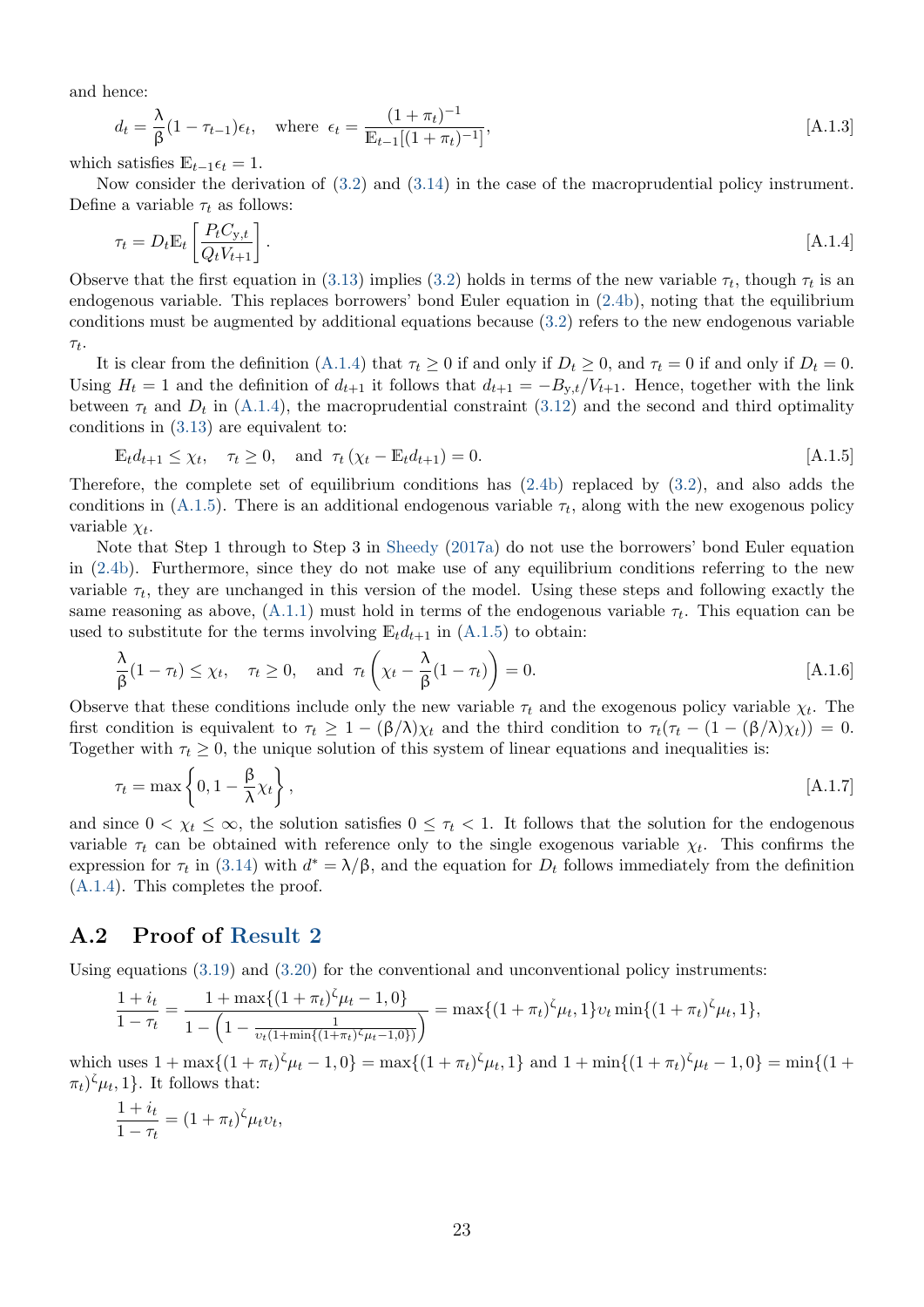<span id="page-25-2"></span>because  $\max\{(1+\pi_t)^{\zeta}\mu_t, 1\} \min\{(1+\pi_t)^{\zeta}\mu_t, 1\} = (1+\pi_t)^{\zeta}\mu_t$ . Substituting this into [\(A.1.2\)](#page-23-13):

<span id="page-25-3"></span>
$$
\beta \mu_t v_t (1 + \pi_t)^{\zeta} \mathbb{E}_t [(1 + \pi_{t+1})^{-1}] = 1. \tag{A.2.1}
$$

Since both  $\mu_t$  and  $\tau_t$  are exogenous stochastic processes, the equation above is isomorphic to the expectational difference equation considered in Step 9 of [Sheedy](#page-23-0) [\(2017a\)](#page-23-0) with the exogenous conventional monetary policy stance  $\mu_t$  replaced by the combined exogenous policy stance  $\tilde{\mu}_t \equiv \mu_t v_t$ . When  $\zeta > 1$ , the unique stable solution for house-price inflation  $\pi_t$  is therefore given by:

<span id="page-25-4"></span>
$$
1 + \pi_t = \frac{\beta^{\frac{1}{1-\zeta}}}{\tilde{m}_t}, \quad \text{where } \tilde{m}_t \equiv \tilde{\mu}_t^{\frac{1}{\zeta}} \left( \mathbb{E}_t \tilde{\mu}_{t+1}^{\frac{1}{\zeta}} \left( \mathbb{E}_{t+1} \tilde{\mu}_{t+2}^{\frac{1}{\zeta}} \left( \cdots \right)^{\frac{1}{\zeta}} \right)^{\frac{1}{\zeta}} \right)^{\frac{1}{\zeta}} \text{ and } \tilde{\mu}_t \equiv \mu_t v_t, \tag{A.2.2}
$$

where the variable  $\tilde{m}_t$  is determined by the current and expected future stances of conventional and unconventional monetary policy. This completes the proof.

#### <span id="page-25-0"></span>A.3 Proof of [Result 3](#page-14-3)

Consider a state-contingent path of house-price inflation  $\{\tilde{\pi}_t\}$ , and a state-contingent sequence of conventional monetary policy stances  $\{\mu_t\}$ . Setting the stance of unconventional monetary policy:

$$
v_t = \frac{1}{\beta \mu_t (1 + \tilde{\pi})^{\zeta} \mathbb{E}_t \left[ (1 + \tilde{\pi}_{t+1})^{-1} \right]},
$$

comparison with [\(A.2.1\)](#page-25-3) shows that  $\pi_t = \tilde{\pi}_t$  is the unique stable equilibrium. Similarly, taking the houseprice inflation path  $\{\tilde{\pi}_t\}$  implied by a path of goods-price inflation  $\{\tilde{\varpi}_t\}$ , the unique equilibrium is  $\varpi_t = \tilde{\varpi}_t$ . This completes the proof.

#### <span id="page-25-1"></span>A.4 Proof of [Result 4](#page-16-0)

Given the solution for house-price inflation in  $(A.2.2)$ , the implied debt ratio is:

$$
d_t = \frac{\lambda}{\beta} (1 - \tau_{t-1}) \epsilon_t, \quad \text{where } \epsilon_t = \frac{\tilde{m}_t}{\mathbb{E}_{t-1} \tilde{m}_t}.
$$

Using equation [\(4.1\)](#page-15-1) to write  $1 - \tau_t$  in terms of  $v_t$ :

<span id="page-25-5"></span>
$$
d_t = \frac{\lambda}{\beta} \frac{\epsilon_t}{v_{t-1}}.
$$
\n
$$
\tag{A.4.1}
$$

Step 3 from [Sheedy](#page-23-0) [\(2017a\)](#page-23-0) remains valid in this version of the model. By substituting the expression for  $d_t$  from [\(A.4.1\)](#page-25-5) into the formula for the new lending ratio  $l_t$ :

<span id="page-25-6"></span>
$$
l_t = \frac{\beta \lambda}{\beta \kappa + \lambda \frac{\epsilon_t}{v_{t-1}}},\tag{A.4.2}
$$

and the consumption ratios  $c_{y,t}$ ,  $c_{m,t}$ , and  $c_{o,t}$  can be obtained in the same way:

<span id="page-25-7"></span>
$$
c_{y,t} = \frac{\delta \psi}{1 + \delta \psi} \left( \frac{\beta \kappa}{\beta \kappa + \lambda \frac{\epsilon_t}{v_{t-1}}} \right), \quad c_{m,t} = \frac{1}{1 + \delta \psi} \left( \frac{\beta \kappa}{\beta \kappa + \lambda \frac{\epsilon_t}{v_{t-1}}} \right), \quad \text{and} \quad c_{o,t} = \frac{\lambda \frac{\epsilon_t}{v_{t-1}}}{\beta \kappa + \lambda \frac{\epsilon_t}{v_{t-1}}}.
$$
 [A.4.3]

From [\(A.2.2\)](#page-25-4),  $\epsilon_t$  depends positively on current and expected future value of  $\mu_t$  and  $v_t$ . The result in [\(A.4.2\)](#page-25-6) implies that an unexpected lowering of  $\mu_t$  reduces  $\epsilon_t$  and thus increases  $l_t$ , without having any effect on future  $\epsilon_{t+\ell}$  and hence  $l_{t+\ell}$ . An unexpected lowering of  $v_t$  also reduces  $\epsilon_t$  with changing any future  $\epsilon_{t+\ell}$ . However, from [\(A.4.2\)](#page-25-6),  $v_t$  also has a direct positive effect on  $l_{t+1}$ . The surprise reduction in  $v_t$  thus raises  $l_t$  but lowers  $l_{t+1}$ . Using [\(A.4.3\)](#page-25-7), the effects on  $c_{y,t}$  and  $c_{m,t}$  go in the same direction as those on  $l_t$ , and the effects on  $c_{0,t}$  go in the opposite direction.

The results can be extended to an economy with capital by following the same method as in Result 9 of [Sheedy](#page-23-0) [\(2017a\)](#page-23-0). The effects of surprise changes in  $\mu_t$  and  $v_t$  on the saving rate  $s_t$  are qualitatively the same as for  $l_t$ . Any effect on  $s_t$  changes the investment/GDP ratio and has a persistent effect on the subsequent capital stock and GDP. This completes the proof.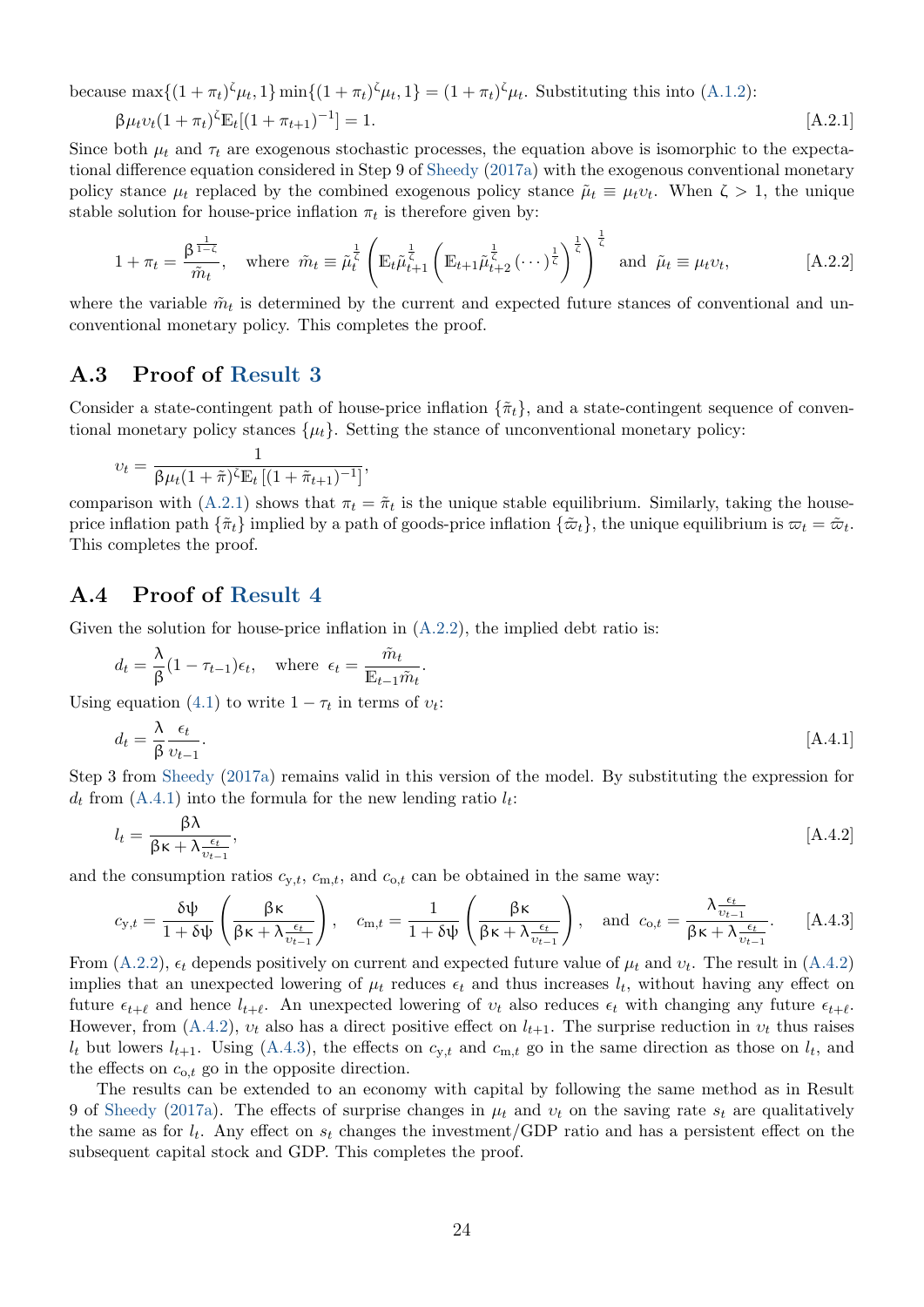#### <span id="page-26-2"></span><span id="page-26-0"></span>A.5 Proof of [Result 5](#page-17-1)

Step 3 of [Sheedy](#page-23-0) [\(2017a\)](#page-23-0) yields an expression for  $l_t$  which remains valid here:

<span id="page-26-3"></span>
$$
l_t = \frac{\lambda}{\kappa + d_t}.\tag{A.5.1}
$$

Suppose that a combination of conventional monetary policy  $\{\mu_t\}$  and unconventional monetary policy  $\{\tau_t\}$  were to imply a constant ratio of lending to GDP  $l_t = l$ . According to [\(A.5.1\)](#page-26-3), this is possible only if  $d_t = d$ , where  $d = (\lambda/l) - \kappa$  is a constant. Clearly, this can happen only if  $\mathbb{E}_t d_{t+1} = d$ . Since [\(A.4.1\)](#page-25-5) implies  $\mathbb{E}_t d_{t+1} = (\lambda/\beta)/v_t$  because  $\mathbb{E}_t \epsilon_{t+1} = 1$ , a necessary condition is that unconventional policy is such that  $v_t = v$ , where  $v = \lambda/\beta d$ . With  $d_t = d$  and  $v_t = v$ , equation [\(A.4.1\)](#page-25-5) requires  $d = (\lambda/\beta)(\epsilon_t/v)$ , and given that  $v = \lambda/\beta d$ , this is possible only if  $\epsilon_t = 1$ .

Since  $v_t = v$  at all times and in all states,  $\tilde{\mu}_t = \mu_t v_t$  is proportional to  $\mu_t$ . It then follows from equation [\(A.2.2\)](#page-25-4) that  $\tilde{m}_t = \nu m_t$ , where  $m_t$  is the equivalent of  $\tilde{m}_t$  in (A.2.2) when  $\tilde{\mu}_t$  is replaced by  $\mu_t$ . Given the expression for  $\epsilon_t$  in [\(A.1.3\)](#page-24-4), the conventional and unconventional policy combination  $\{\mu_t, v_t\}$  achieves  $\epsilon_t = 1$  if and only if this would be attained in the absence of unconventional policy  $(v_t = 1)$ . It follows that there is no unconventional monetary policy which can achieve a constant ratio  $l_t = l$  unless conventional monetary policy would already achieve this objective in the absence of any unconventional policy. An exactly equivalent argument applies to the national saving rate  $s_t$ .

The criteria for Pareto efficiency in Step 7 of [Sheedy](#page-23-0) [\(2017a\)](#page-23-0) remain valid here, so  $c_{m,t}/c_{y,t-1}$  =  $c_{0,t}/c_{m,t-1}$  is necessary for an allocation to be efficient. The results in Step 3 are unaffected by the introduction of the unconventional policy instrument, hence the efficiency condition is equivalent to:

$$
\frac{\frac{1}{1+\delta\psi}\left(\frac{\kappa}{\kappa+d_t}\right)}{\frac{\delta\psi}{1+\delta\psi}\left(\frac{\kappa}{\kappa+d_{t-1}}\right)} = \frac{\frac{d_t}{\kappa+d_t}}{\frac{1}{1+\delta\psi}\left(\frac{\kappa}{\kappa+d_{t-1}}\right)}.
$$

By cancelling common terms, this requires  $d_t = d$ , where  $d = \kappa/(\delta \psi(1 + \delta \psi))$ . Following the same steps as above shows that a conventional and unconventional monetary policy combination  $\{\mu_t, v_t\}$  results in an equilibrium with this property only if the same conventional policy stance  $\{\mu_t\}$  would already achieve  $d_t = d$  in the absence of any unconventional policy  $(v_t = 1)$ . There is thus no efficient allocation that can be attained through the use of unconventional monetary policy. This completes the proof.

#### <span id="page-26-1"></span>A.6 Proof of [Result 6](#page-18-2)

The welfare function  $\mathscr{W}_{t_0}$  is defined in equation [\(4.2\)](#page-18-0). Since  $H_{m,t} = 1$  in equilibrium, the utility function  $\mathscr{U}_t$  from  $(2.1)$  implies:

$$
\mathscr{U}_t = \log C_{y,t} + \delta \mathbb{E}_t \log C_{m,t+1} + \delta^2 \mathbb{E}_t \log C_{o,t+2} + \text{t.i.p.,}
$$

where t.i.p. denotes terms independent of monetary policy (both conventional and unconventional). Since aggregate output is exogenous in the special case  $\alpha = 0$ , it follows that  $\log C_{\tau,t} = \log c_{\tau,t} + \text{t.i.p.}$  for all  $\tau \in \{y, m, o\}$  where  $c_{\tau,t} = C_{\tau,t}/Y_t$  is a ratio of consumption to output:

$$
\mathscr{U}_t = \log c_{y,t} + \delta \mathbb{E}_t \log c_{m,t+1} + \delta^2 \mathbb{E}_t \log c_{o,t+2} + \text{t.i.p.} \tag{A.6.1}
$$

Substituting this into the welfare function [\(4.2\)](#page-18-0):

<span id="page-26-4"></span>
$$
\mathscr{W}_{t_0} = \sum_{t=t_0-2}^{\infty} \Omega_t \mathbb{E}_{t_0-1} \left[ \log c_{y,t} + \delta \mathbb{E}_t \log c_{m,t+1} + \delta^2 \mathbb{E}_t \log c_{o,t+2} \right] + \text{t.i.p.}
$$

$$
= \sum_{t=t_0}^{\infty} \mathbb{E}_{t_0-1} \left[ \Omega_t \log c_{y,t} + \delta \Omega_{t-1} \log c_{m,t} + \delta^2 \Omega_{t-2} \log c_{o,t} \right] + \text{t.i.p.} \quad \text{[A.6.2]}
$$

The results in Step 3 of [Sheedy](#page-23-0) [\(2017a\)](#page-23-0) remain valid here, so the equilibrium consumption ratios are:

$$
c_{y,t} = \frac{\delta \psi}{1 + \delta \psi} \left(\frac{\kappa}{\kappa + d_t}\right), \quad c_{m,t} = \frac{1}{1 + \delta \psi} \left(\frac{\kappa}{\kappa + d_t}\right), \quad \text{and} \quad c_{o,t} = \left(\frac{d_t}{\kappa + d_t}\right). \tag{A.6.3}
$$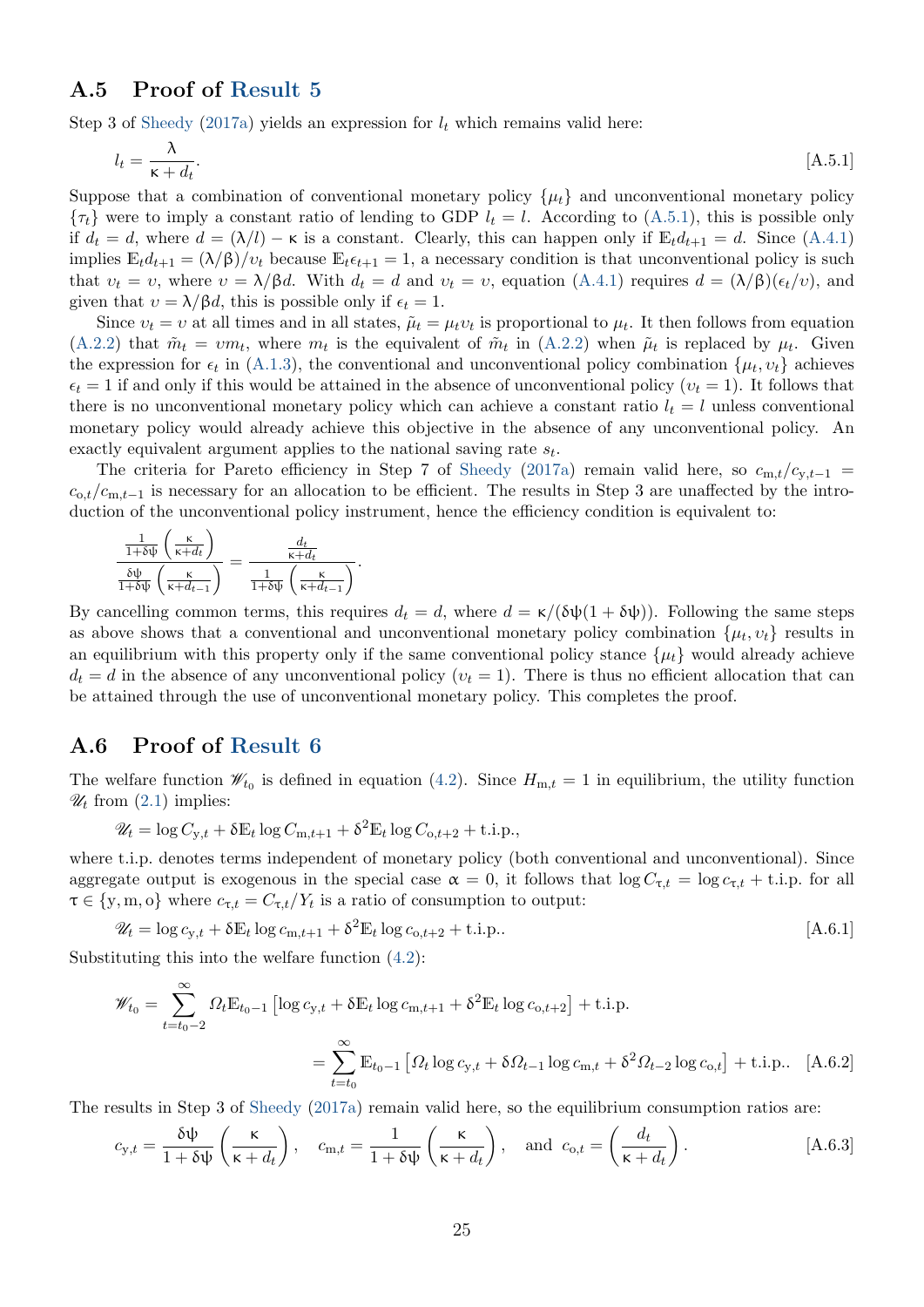<span id="page-27-0"></span>Substituting these expressions into [\(A.6.2\)](#page-26-4) leads to:

<span id="page-27-1"></span>
$$
\mathscr{W}_{t_0} = \sum_{t=t_0}^{\infty} \Psi_t \mathbb{E}_{t_0-1} \left[ (1 - \omega_t) \log \frac{\kappa}{\kappa + d_t} + \omega_t \log \frac{d_t}{\kappa + d_t} \right] + \text{t.i.p.,}
$$

with the variables  $\Psi_t$  and  $\omega_t$  being defined in terms of the welfare weights  $\Omega_t$  assigned to each generation:

$$
\omega_t = \frac{\delta^2 \Omega_{t-2}}{\Omega_t + \delta \Omega_{t-1} + \delta^2 \Omega_{t-2}}, \text{ and } \Psi_t = \Omega_t + \delta \Omega_{t-1} + \delta^2 \Omega_{t-2}.
$$
 [A.6.4]

<span id="page-27-5"></span>Since  $\Omega_t$  must be measurable with respect to date- $(t_0 - 1)$  information, this property is inherited by  $\omega_t$  and  $\Psi_t$ . Adding and subtracting an arbitrary constant leads to the following expression for the welfare function:

$$
\mathscr{W}_{t_0} = \sum_{t=t_0}^{\infty} \Psi_t \mathbb{E}_{t_0-1} \mathcal{W}_t + \text{i.i.p., where } \mathcal{W}_t = (1 - \omega_t) \mathbb{E}_{t-1} \log \frac{\kappa + \lambda/\beta}{\kappa + d_t} + \omega_t \mathbb{E}_{t-1} \log \frac{(1 + \beta \kappa/\lambda) d_t}{\kappa + d_t}.
$$
 [A.6.5]

The period-t welfare function is seen to depend only on the variable  $d_t$  and the relative welfare weight  $\omega_t$ .

Taking as given an arbitrary stance of conventional monetary policy  $\{\mu_t\}$ , the problem of choosing unconventional policy  $\{v_t\}$  to maximize the welfare function  $\mathscr{W}_{t_0}$  does not have an analytic solution. To provide an illustrative example, first consider a sequence of welfare weights  $\{\Omega_t\}$  proportional to  $\gamma^t$  for some constant  $0 < \gamma < 1$ . Using [\(A.6.4\)](#page-27-1), it follows that:

$$
\omega_t = \omega = \frac{\delta^2}{\gamma^2 + \gamma \delta + \delta^2}
$$
, and  $\Psi_t = \left(1 + \frac{\delta}{\gamma} + \frac{\delta^2}{\gamma^2}\right)\gamma^t$ .

This implies the period-t welfare function is a time-invariant function of  $d_t$ , and that welfare at different dates is discounted by a term proportional to  $\gamma^t$ . Taking a second-order approximation of welfare around the non-stochastic steady state, the negative of the welfare function is approximately proportional to the following loss function:

<span id="page-27-2"></span>
$$
\mathcal{L}_{t_0} = \frac{1}{2} \sum_{t=t_0}^{\infty} \gamma^{t-t_0} \mathbb{E}_{t_0 - 1} \mathsf{d}_t^2, \tag{A.6.6}
$$

where  $\mathsf{d}_t$  denotes the log deviation of  $d_t$  from its non-stochastic steady state. In what follows, it is assumed that the first-order conditions are sufficient to characterize a global maximum of the welfare function (the requirements for this are discussed in [Sheedy,](#page-23-0) [2017a\)](#page-23-0), and thus that the optimal unconventional policy can be approximated by minimizing the loss function  $(A.6.6)$  subject to first-order approximations of the equilibrium conditions connecting monetary policy to the debt ratio  $d_t$ .

Using  $(4.1)$ ,  $(A.1.3)$ , and  $(A.2.2)$  the first-order approximation of the debt ratio is given by:

<span id="page-27-3"></span>
$$
\mathsf{d}_t = \epsilon_t - \mathsf{v}_{t-1}, \quad \text{where } \epsilon_t = \tilde{\mathsf{m}}_t - \mathbb{E}_{t-1} \tilde{\mathsf{m}}_{t-1}, \quad \text{and hence } \mathsf{d}_t = \tilde{\mathsf{m}}_t - \mathbb{E}_{t-1} \tilde{\mathsf{m}}_t - \mathsf{v}_{t-1}, \tag{A.6.7}
$$

where  $\epsilon_t$ ,  $v_t$ , and  $\tilde{m}_t$  denote the log deviations of  $\epsilon_t$ ,  $v_t$ , and  $\tilde{m}_t$  from their non-stochastic steady-state values. The equation for  $\tilde{m}_t$  in [\(A.2.2\)](#page-25-4) can be written recursively as  $\mathbb{E}_t \tilde{m}_{t+1} = \tilde{m}_t^{\zeta} / (\mu_t v_t)$ , which can be log linearized as follows:

<span id="page-27-4"></span>
$$
\tilde{m}_t = \zeta^{-1} \mathbb{E}_t \tilde{m}_{t+1} + \zeta^{-1} (\nu_t + \mu_t), \tag{A.6.8}
$$

with  $\mu_t$  denoting the log deviation of  $\mu_t$  from its steady-state value. The conventional monetary policy stance  $\mu_t$  is taken as given here, with the unconventional policy stance  $\nu_t$  being the choice variable. The loss function  $(A.6.6)$  can be minimized subject to the constraints in  $(A.6.7)$  and  $(A.6.8)$  by setting up the Lagrangian:

$$
\mathcal{L}_{t_0} = \sum_{t=t_0}^{\infty} \gamma^{t-t_0} \mathbb{E}_{t_0-1} \left[ \frac{d_t^2}{2} - \xi_t \left( d_t + \nu_{t-1} - \tilde{m}_t + \mathbb{E}_{t-1} \tilde{m}_t \right) - \varphi_t \left( \tilde{m}_t - \zeta^{-1} \nu_t - \zeta^{-1} \mu_t - \zeta^{-1} \mathbb{E}_{t} \tilde{m}_{t+1} \right) \right],
$$

where  $\xi_t$  and  $\varphi_t$  are the Lagrangian multipliers attached to the two constraints (scaled by the discount factor  $\gamma^{t-t_0}$  without loss of generality). The first-order conditions of the constrained minimization problem are:

$$
d_t = \xi_t, \quad \varphi_t = \gamma^{-1} \zeta^{-1} \varphi_{t-1} + \xi_t - \mathbb{E}_{t-1} \xi_t, \quad \text{and} \quad \zeta^{-1} \varphi_t = \gamma \mathbb{E}_t \xi_{t+1}.
$$
 (A.6.9)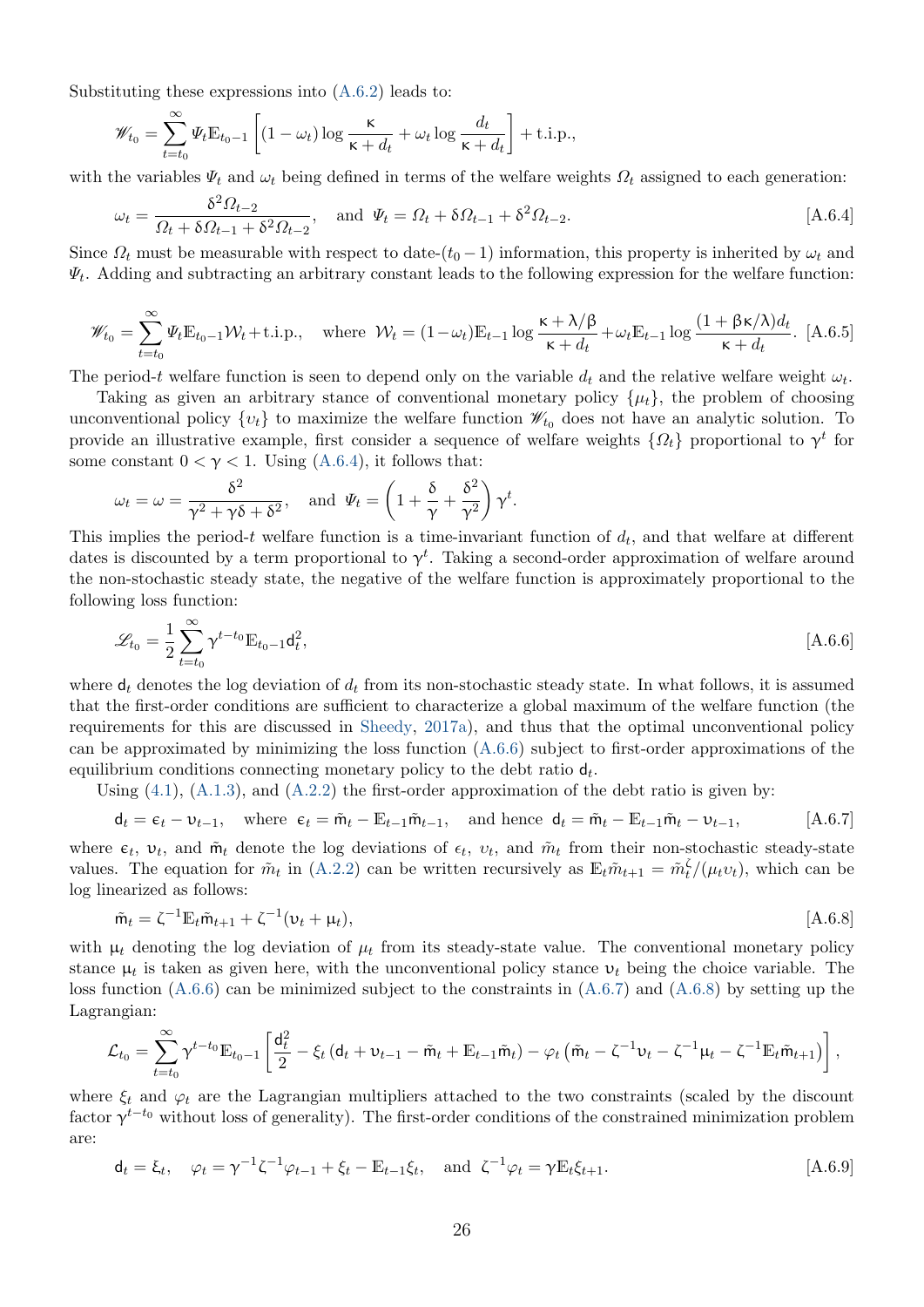The final equation implies  $\gamma^{-1}\zeta^{-1}\varphi_{t-1} = \mathbb{E}_{t-1}\zeta_t$ , and substituting this into the second equation yields  $\varphi_t = \xi_t$ . Using the first equation to write  $d_{t+1} = \xi_{t+1}$ , the third equation implies  $\zeta^{-1} \varphi_t = \gamma \mathbb{E}_t d_{t+1}$ . Since the equilibrium condition for  $d_{t+1}$  in [\(A.6.7\)](#page-27-3) implies  $\mathbb{E}_t d_{t+1} = -\nu_t$ , it follows that  $\varphi_t = \xi_t = \gamma \zeta \nu_t$ . Finally, with  $\mathbf{d}_t = \xi_t$ , the optimal choice of  $v_t$  must satisfy:

<span id="page-28-1"></span>
$$
\mathbf{d}_t = -\gamma \zeta \mathbf{v}_t, \quad \text{and } \mathbb{E}_t \mathbf{v}_{t+1} = \gamma^{-1} \zeta^{-1} \mathbf{v}_t.
$$

Iterating forwards the equation [\(A.6.8\)](#page-27-4) for  $\tilde{m}_t$ :

$$
\tilde{m}_t = m_t + \sum_{\ell=0}^{\infty} \zeta^{-(\ell+1)} \mathbb{E}_t v_{t+\ell}, \quad \text{with } m_t = \sum_{\ell=0}^{\infty} \zeta^{-(\ell+1)} \mathbb{E}_t \mu_{t+\ell}, \tag{A.6.11}
$$

where  $m_t$  depends only on the exogenous stance  $\{\mu_t\}$  of conventional monetary policy. The second equation in [\(A.6.10\)](#page-28-1) implies  $\mathbb{E}_t \nu_{t+\ell} = (\gamma \zeta)^{-\ell} \nu_t$  and hence:

<span id="page-28-2"></span>
$$
\tilde{m}_t = m_t + \frac{\zeta^{-1}}{1 - (\gamma \zeta^2)^{-1}} \nu_t = m_t + \frac{\gamma \zeta}{\gamma \zeta^2 - 1} \nu_t,
$$

assuming that  $\gamma \zeta^2 > 1$ . The unexpected components of the left- and right-hand sides must be equal:

$$
\tilde{m}_t - \mathbb{E}_{t-1}\tilde{m}_t = (m_t - \mathbb{E}_{t-1}m_t) + \frac{\gamma\zeta}{\gamma\zeta^2 - 1}(v_t - \mathbb{E}_{t-1}v_t).
$$
\n[A.6.12]

Note that [\(A.6.7\)](#page-27-3) implies  $d_t - \mathbb{E}_{t-1}d_t = \tilde{m}_t - \mathbb{E}_{t-1}\tilde{m}_t$ , and the first equation in [\(A.6.10\)](#page-28-1) implies  $d_t - \mathbb{E}_{t-1}d_t =$  $-\gamma \zeta(\nu_t - \mathbb{E}_{t-1}\nu_t)$ . Together, it follows that:

$$
-\gamma\zeta(\nu_t-\mathbb{E}_{t-1}\nu_t)=(\mathsf{m}_t-\mathbb{E}_{t-1}\mathsf{m}_t)+\frac{\gamma\zeta}{\gamma\zeta^2-1}(\nu_t-\mathbb{E}_{t-1}\nu_t),
$$

and therefore:

<span id="page-28-3"></span>
$$
\nu_t - \mathbb{E}_{t-1} \nu_t = -\gamma^{-1} \zeta^{-1} (1 - (\gamma \zeta^2)^{-1}) (\mathsf{m}_t - \mathbb{E}_{t-1} \mathsf{m}_t).
$$
\n[A.6.13]

In combination with the second equation from  $(A.6.10)$ , the solution for  $v_t$  is:

$$
\nu_t = \gamma^{-1} \zeta^{-1} \nu_{t-1} - \gamma^{-1} \zeta^{-1} (1 - (\gamma \zeta^2)^{-1}) (m_t - E_{t-1} m_t).
$$
 [A.6.14]

Since  $v_t \neq 0$ , the optimal choice of the unconventional policy instrument is not entirely passive. Note that by combining  $(A.6.12)$  and  $(A.6.13)$ :

$$
\tilde{m}_t - \mathbb{E}_{t-1} \tilde{m}_t = (1 - (\gamma \zeta^2)^{-1})(m_t - \mathbb{E}_{t-1} m_t),
$$

and so  $\tilde{m}_t \neq \mathbb{E}_{t-1} \tilde{m}_t$  whenever  $m_t \neq \mathbb{E}_{t-1} m_t$ . It follows that the optimal use of the unconventional policy instrument will not stabilize the same nominal target as when the conventional policy instrument is set optimally in the absence of a binding zero lower bound constraint. This completes the proof.

#### <span id="page-28-0"></span>A.7 Proof of [Result 7](#page-19-1)

Using equations [\(4.1\)](#page-15-1), [\(A.1.3\)](#page-24-4), and [\(A.2.2\)](#page-25-4), the value of the debt ratio  $d_t$  in equilibrium is:

$$
d_t = \frac{\lambda}{\beta} \frac{\epsilon_t}{v_{t-1}}, \quad \text{where } \epsilon_t = \frac{\tilde{m}_t}{\mathbb{E}_{t-1} \tilde{m}_t}, \tag{A.7.1}
$$

where  $\mathbb{E}_{t-1} \epsilon_t = 1$ . The variable  $\tilde{m}_t$  depends on the policy stances  $\mu_t$  and  $v_t$  as shown in equation [\(A.2.2\)](#page-25-4). The period-t welfare function  $W_t$  from [\(A.6.5\)](#page-27-5) is:

$$
\mathcal{W}_t = \mathbb{E}_{t-1} \left[ (1 - \omega_t) \log \frac{\kappa + \frac{\lambda}{\beta}}{\kappa + \frac{\lambda}{\beta} \frac{\epsilon_t}{v_{t-1}}} + \omega_t \log \frac{\left(\kappa + \frac{\lambda}{\beta}\right) \frac{\epsilon_t}{v_{t-1}}}{\kappa + \frac{\lambda}{\beta} \frac{\epsilon_t}{v_{t-1}}} \right],
$$

and by using  $\beta \kappa / \lambda = \delta \psi (1 + \delta \psi)$  this can be written as:

$$
\mathcal{W}_t = \mathbb{E}_{t-1} \left[ (1 - \omega_t) \log \frac{1 + \delta \psi + \delta^2 \psi^2}{(\delta \psi + \delta^2 \psi^2) + \frac{\epsilon_t}{\nu_{t-1}}} + \omega_t \log \frac{(1 + \delta \psi + \delta^2 \psi^2) \frac{\epsilon_t}{\nu_{t-1}}}{(\delta \psi + \delta^2 \psi^2) + \frac{\epsilon_t}{\nu_{t-1}}} \right].
$$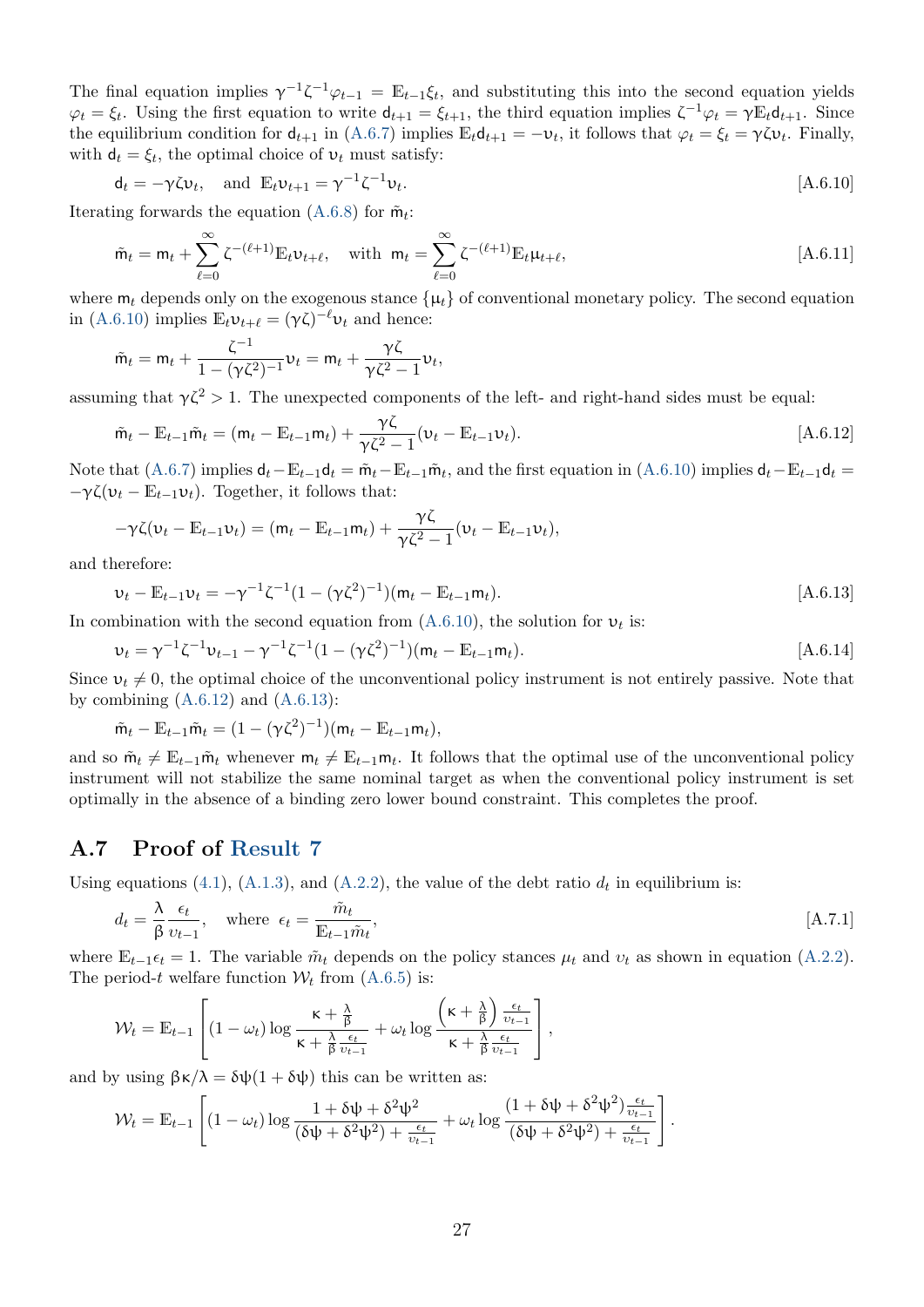<span id="page-29-1"></span>The period-t welfare function can be simplified as follows:

<span id="page-29-2"></span>
$$
\mathcal{W}_t = \mathbb{E}_{t-1} \left[ \omega_t \log \epsilon_t - \log((\delta \psi + \delta^2 \psi^2) v_{t-1}) + (1 - \omega_t) \log v_{t-1} + \log(1 + \delta \psi + \delta^2 \psi^2) \right]. \tag{A.7.2}
$$

Given this equation and  $(A.6.5)$ , and the determination of the variable  $\tilde{m}_t$  in  $(A.2.2)$ , maximizing the welfare function  $\mathscr{W}_{t_0}$  is equivalent to maximizing  $\mathcal{W}_t$  in [\(A.7.2\)](#page-29-2) for all  $t \geq t_0$ , subject to  $\mathbb{E}_{t-1} \epsilon_t = 1$ . Conditional on a particular relative welfare weight  $\omega_t$ , this maximization problem has the following general form:

$$
\max_{\epsilon, v} \mathbb{E} \mathcal{S}(\epsilon, v), \quad \text{subject to } \mathbb{E} \epsilon = 1, \quad \text{with } \mathcal{S}(\epsilon, v) = \omega \log \epsilon - \log((\delta \psi + \delta^2 \psi^2)v + \epsilon) + (1 - \omega) \log v,
$$

where the formula for  $\mathcal{S}(\epsilon, v)$  is obtained from [\(A.7.2\)](#page-29-2) after dropping the final constant. Note that in this maximization problem,  $\epsilon$  is a random variable (with mean one), whereas v is not stochastic.

Using the proof of Result 4 in [Sheedy](#page-23-0) [\(2017a\)](#page-23-0), the optimal choice of  $\epsilon$  is non-stochastic ( $\epsilon = 1$ ) if:

<span id="page-29-3"></span>
$$
\frac{\omega}{1-\omega}(\delta\psi + \delta^2\psi^2)v \ge 1.
$$
 [A.7.3]

Conditional on  $\epsilon = 1$ , the partial derivative of  $\mathcal{S}(\epsilon, v)$  with respect to v is:

$$
\frac{\partial S(\epsilon, v)}{\partial v} = \frac{1 - \omega}{v} - \frac{\delta \psi + \delta^2 \psi^2}{(\delta \psi + \delta^2 \psi^2) + 1}.
$$

This is positive for small  $v$  and equals zero at a unique value of  $v$ , which satisfies:

$$
\frac{\omega}{1-\omega}(\delta\psi + \delta^2\psi^2)v = 1,
$$

confirming that  $(A.7.3)$  holds. This means the optimal choice of  $\epsilon_t$  is always equal to one, while the optimal  $v_{t-1}$  can be obtained by rearranging the equation above:

$$
v_{t-1} = \frac{(1 - \omega_t)}{(\delta \psi + \delta^2 \psi^2) \omega_t},
$$

which depends only on parameters and the welfare weights  $\{\Omega_t\}$  through  $\omega_t$ . The choice of  $\epsilon_t = 1$  can be implemented by setting  $\mu_t = \tilde{\mu}/v_t$  for any constant  $\tilde{\mu}$ . With  $\epsilon_t = 1$ , house-price inflation is stabilized through conventional monetary policy, while unconventional monetary policy is used to pursue the distributional goals implicit in the welfare weights  $\{\Omega_t\}$ . This completes the proof.

#### <span id="page-29-0"></span>A.8 Proof of [Result 8](#page-20-1)

Using Step 3 of [Sheedy](#page-23-0) [\(2017a\)](#page-23-0), the equilibrium ex-post real return on bonds  $r_{t+1}$  between t and  $t+1$  is:

<span id="page-29-5"></span><span id="page-29-4"></span>
$$
1 + r_{t+1} = \frac{(1 + g_{t+1})(\kappa + d_t)d_{t+1}}{\lambda(\kappa + d_{t+1})},
$$
\n
$$
[A.8.1]
$$

where  $g_t$  is the growth rate of real GDP. The equilibrium debt ratio  $d_t$  is:

<span id="page-29-7"></span>
$$
d_t = \frac{\lambda}{\beta} (1 - \tau_{t-1}) \epsilon_t, \quad \text{where } \epsilon_t = \frac{\tilde{m}_t}{\mathbb{E}_{t-1} \tilde{m}_t}, \tag{A.8.2}
$$

and the variable  $\tilde{m}_t$  is defined by:

$$
\tilde{m}_t = \left(\frac{\mu_t}{1-\tau_t}\right)^{\frac{1}{\zeta}} \left(\mathbb{E}_t \left[ \left(\frac{\mu_{t+1}}{1-\tau_{t+1}}\right)^{\frac{1}{\zeta}} \left(\mathbb{E}_{t+1} \left[ \left(\frac{\mu_{t+2}}{1-\tau_{t+2}}\right)^{\frac{1}{\zeta}} (\cdots)^\frac{1}{\zeta} \right] \right) \right]^{\frac{1}{\zeta}} \right].
$$
\n[A.8.3]

The natural real interest rate is the market-clearing real interest rate  $\rho_t$ , which is the ex-ante real return on bonds:

<span id="page-29-6"></span>
$$
1 + \varrho_t = \mathbb{E}_t[1 + r_{t+1}]. \tag{A.8.4}
$$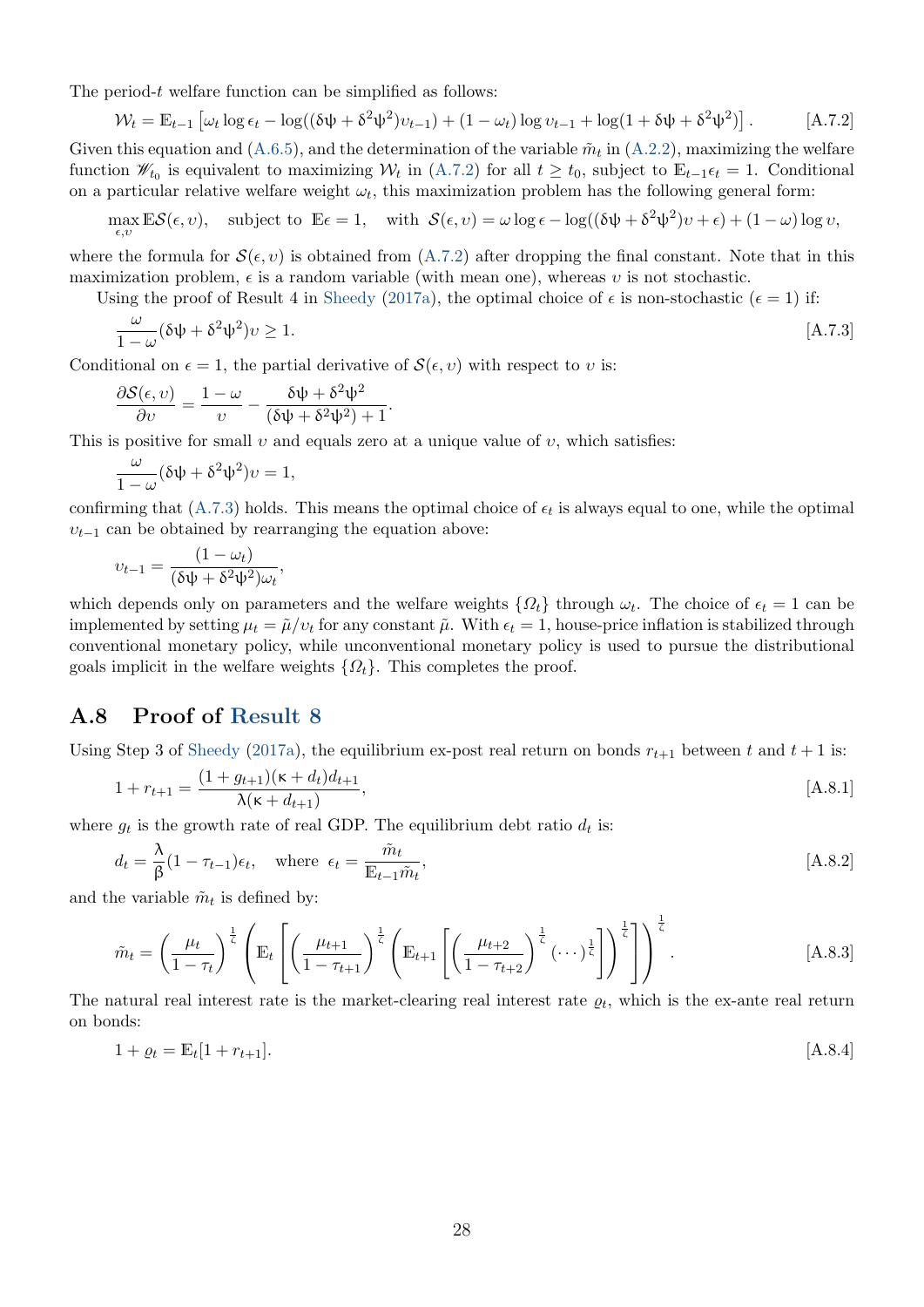<span id="page-30-1"></span>Substituting  $(A.8.2)$  into  $(A.8.1)$  and that into  $(A.8.4)$ :

<span id="page-30-2"></span>
$$
1 + \varrho_t = \frac{\kappa + (\lambda/\beta)(1 - \tau_{t-1})\epsilon_t}{\lambda} \mathbb{E}_t \left[ \frac{(1 + g_{t+1})(\lambda/\beta)(1 - \tau_t)\epsilon_{t+1}}{\kappa + (\lambda/\beta)(1 - \tau_t)\epsilon_{t+1}} \right]
$$
  
= 
$$
\frac{\beta\kappa + \lambda(1 - \tau_{t-1})\epsilon_t}{\beta\lambda} \mathbb{E}_t \left[ \frac{\lambda(1 + g_{t+1})\epsilon_{t+1}}{\frac{\beta\kappa}{1 - \tau_t} + \lambda\epsilon_{t+1}} \right].
$$
 [A.8.5]

Unexpectedly expansionary conventional monetary policy (lower  $\mu_t$ ) implies  $\tilde{m}_t$  and  $\epsilon_t$  are lower according to [\(A.8.2\)](#page-29-4) and [\(A.8.3\)](#page-29-7), but there is no effect on future  $\epsilon_{t+\ell}$ . Holding constant unconventional monetary policy  $\tau_t$ , equation [\(A.8.5\)](#page-30-2) implies that the natural real interest rate is reduced.

An unexpected loosening of unconventional monetary policy (lower  $\tau_t$ ) also implies  $\tilde{m}_t$  and  $\epsilon_t$  are lower according to [\(A.8.2\)](#page-29-4) and [\(A.8.3\)](#page-29-7), with no effect on future  $\epsilon_{t+\ell}$ . Using equation [\(A.8.5\)](#page-30-2), while lower  $\epsilon_t$ reduces  $\rho_t$ , the term inside the conditional expectation is decreasing in  $\tau_t$ . The relative sizes of these effects depend on  $\zeta$  and the realizations of  $\tau_{t-1}$  and  $\epsilon_{t+1}$ , so the overall effect on  $\rho_t$  is ambiguous. This completes the proof.

#### <span id="page-30-0"></span>A.9 Proof of [Result 9](#page-21-1)

Using Step 3 of [Sheedy](#page-23-0) [\(2017a\)](#page-23-0), the ratio of house-price  $\pi_{t+1}$  to goods-price inflation  $\varpi_{t+1}$  between t and  $t+1$  is:

<span id="page-30-3"></span>
$$
\frac{1+\pi_t}{1+\pi_t} = \frac{(1+g_{t+1})(\kappa + d_t)}{(\kappa + d_{t+1})}.
$$
\n(A.9.1)

The real return on bonds is given by the Fisher equation in terms of the nominal interest rate  $i_t$  and the goods-price inflation rate  $\varpi_{t+1}$ :

<span id="page-30-4"></span>
$$
1 + r_{t+1} = \frac{1 + i_t}{1 + \varpi_{t+1}}.\tag{A.9.2}
$$

Using the expression for the ex-post real return  $r_{t+1}$  from [\(A.8.1\)](#page-29-5) and combining this with [\(A.9.1\)](#page-30-3) and [\(A.9.2\)](#page-30-4):

<span id="page-30-6"></span><span id="page-30-5"></span>
$$
\frac{1+i_t}{1+\pi_{t+1}} = \frac{d_{t+1}}{\lambda}.
$$
 [A.9.3]

If unconventional monetary policy instruments are not used, the equilibrium debt ratio  $d_{t+1}$  is given by:

$$
d_t = \frac{\lambda}{\beta} \epsilon_t, \quad \text{where } \epsilon_t = \frac{(1 + \pi_t)^{-1}}{\mathbb{E}_{t-1}[(1 + \pi_t)^{-1}]}, \tag{A.9.4}
$$

where  $\mathbb{E}_{t-1}\epsilon_t = 1$ .

Suppose that monetary policy is able to achieve a target for house-price inflation  $\pi_t = \bar{\pi}$  for all t for some  $\bar{\pi} > 0$ . It follows from [\(A.9.4\)](#page-30-5) that  $\epsilon_t = 1$ , and hence  $d_t = \lambda/\beta$ . Substituting  $\pi_t = \bar{\pi}$  and  $d_t = \lambda/\beta$ into [\(A.9.3\)](#page-30-6) implies:

$$
1 + i_t = \frac{\lambda/\beta}{\lambda}(1 + \bar{\pi}) = \frac{1 + \bar{\pi}}{\beta},
$$

which is strictly greater than 1 because  $\bar{\pi} > 0$  and  $0 < \beta < 1$ . This demonstrates that any positive target for house-price inflation can be implemented without violating the zero lower bound  $(i_t \geq 0)$ .

Now consider a target (positive or negative) for goods-price inflation:  $\varpi_t = \bar{\varpi}$ . If this target is achieved, the Fisher equation [\(A.9.2\)](#page-30-4) implies that:

<span id="page-30-8"></span>
$$
1 + r_{t+1} = \mathbb{E}_t[1 + r_{t+1}]. \tag{A.9.5}
$$

Using this equation and the formula for  $r_{t+1}$  from [\(A.8.1\)](#page-29-5), it follows that:

<span id="page-30-7"></span>
$$
\frac{(1+g_{t+1})d_{t+1}}{(\kappa+d_{t+1})} = Z_t, \tag{A.9.6}
$$

where  $Z_t$  is measurable with respect to date-t information. By rearranging this equation and taking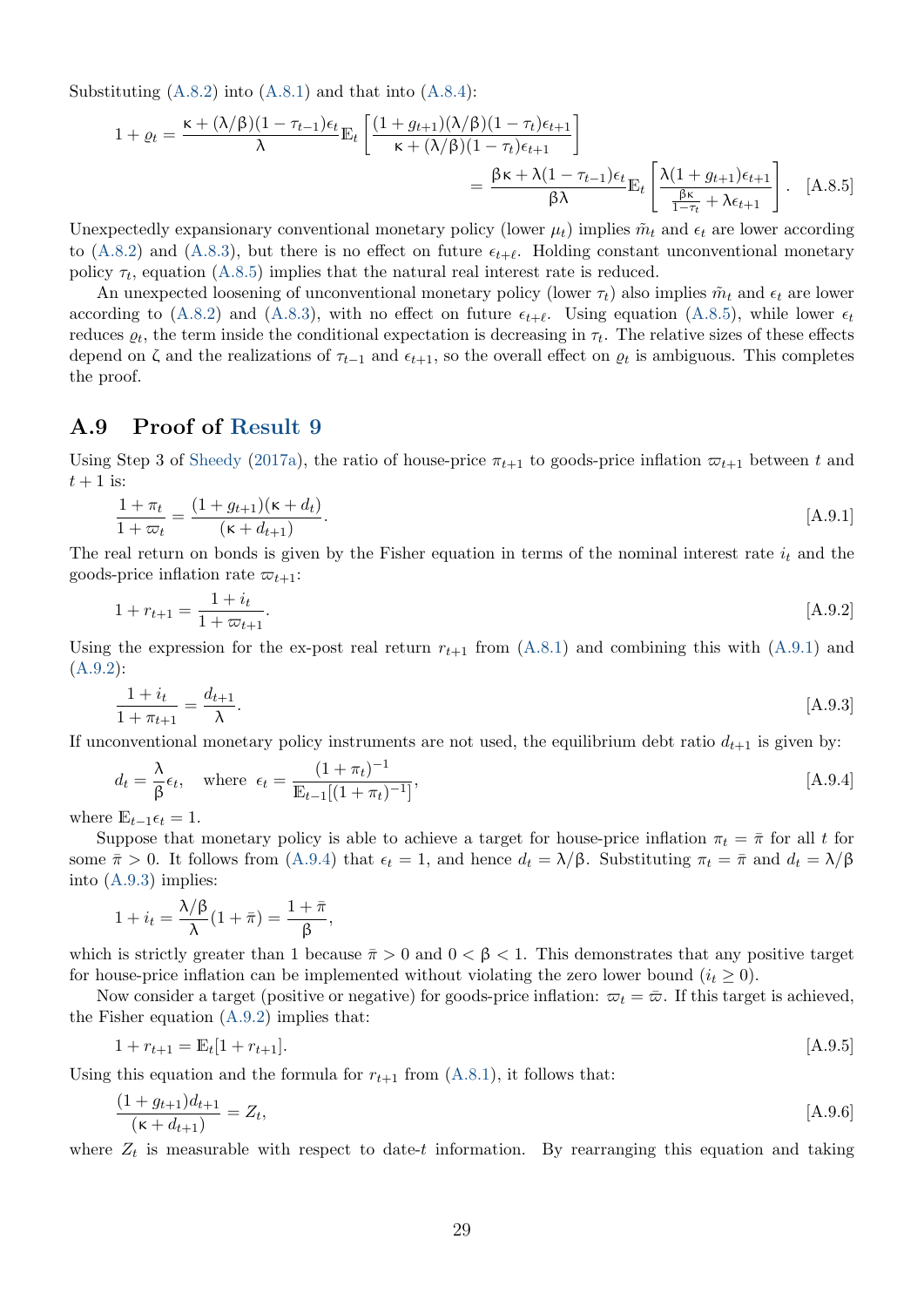expectations conditional on date-t information:

$$
\frac{1+\mathbb{E}_t g_{t+1}}{Z_t}=1+\kappa \mathbb{E}_t d_{t+1}^{-1}>1+\frac{\kappa}{\mathbb{E}_t d_{t+1}}=1+\frac{\kappa}{\lambda/\beta}=\frac{\lambda+\beta\kappa}{\lambda},
$$

which applies Jensen's inequality to the convex function  $d_{t+1}^{-1}$ . The inequality implies:

<span id="page-31-1"></span>
$$
Z_t < \frac{\lambda (1 + \mathbb{E}_t g_{t+1})}{\lambda + \beta \kappa}.\tag{A.9.7}
$$

Substituting [\(A.9.6\)](#page-30-7) into [\(A.8.1\)](#page-29-5), and then substituting that and  $\varpi_t = \bar{\varpi}$  into [\(A.9.2\)](#page-30-4):

$$
1 + i_t = \frac{(1 + \bar{\varpi})(\kappa + d_t)}{\lambda} Z_t.
$$
 [A.9.8]

Using the result in [\(A.9.7\)](#page-31-1), it follows that:

$$
1+i_t < \frac{(1+\bar{\varpi})(1+\mathbb{E}_t g_{t+1})(\kappa+d_t)}{\lambda+\beta\kappa} = \left(\frac{(1+\bar{\varpi})(1+\mathbb{E}_t g_{t+1})}{\beta}\right)\left(\frac{\kappa+d_t}{\kappa+\mathbb{E}_{t-1}d_t}\right).
$$

The first term in brackets after the final equality on the right-hand side is the required gross nominal interest to achieve  $\overline{\omega}_t = \overline{\omega}$  in a representative-agent model. The choice of a positive value of  $\overline{\omega}$  does not guarantee that this is not less than one. The second term in brackets has positive probability realizations less than one, so it follows that there are always realizations of shocks such that the required nominal interest rate would be negative if targeting goods-price inflation. This completes the proof.

#### <span id="page-31-0"></span>A.10 Proof of [Result 10](#page-21-2)

The natural interest rate is obtained by substituting [\(A.8.1\)](#page-29-5) into [\(A.8.4\)](#page-29-6):

<span id="page-31-2"></span>
$$
1 + \varrho_t = \frac{\kappa + d_t}{\lambda} \mathbb{E}_t \left[ \frac{(1 + g_{t+1})d_{t+1}}{(\kappa + d_{t+1})} \right].
$$
 [A.10.1]

If TFP  $A_t$  follows a random walk with drift then the growth rate  $1 + g_t = A_t/A_{t-1}$  is an i.i.d. stochastic process.

Consider first the policy of targeting house-price inflation,  $\pi_t = \bar{\pi}$ , which implies  $d_t = \lambda/\beta$  for all t. Substituting this into [\(A.10.1\)](#page-31-2) implies:

$$
1 + \varrho_t = \left(\frac{\lambda/\beta}{\lambda}\right) \left(\frac{\kappa + (\lambda/\beta)}{\kappa + (\lambda/\beta)}\right) \mathbb{E}_t[1 + g_{t+1}] = \frac{1 + \bar{g}}{\beta},
$$

where  $\mathbb{E}_t g_{t+1} = \mathbb{E} g_t = \bar{g}$  follows from the i.i.d. property of  $g_t$ . This immediately implies  $\mathbb{E}[\varrho_t] = (1 + \bar{g})/\beta - 1$ and  $Var[\varrho_t] = 0$ .

Now consider the policy of targeting goods-price inflation,  $\varpi_t = \bar{\varpi}$ . The Fisher equation [\(A.9.2\)](#page-30-4) implies the ex-post real return on bonds is predictable, and thus  $(A.9.5)$  holds. Comparison with  $(A.8.1)$  confirms that  $(A.9.6)$  holds, where  $Z_t$  is measurable with respect to date-t information. Rearranging the equation for  $Z_t$  in [\(A.9.6\)](#page-30-7) to solve for  $d_{t+1}$ :

$$
d_{t+1} = \kappa \left(\frac{1+g_{t+1}}{Z_t} - 1\right)^{-1},
$$

and by taking expectations of both sides conditional on date- $t$  information:

$$
\frac{\lambda}{\beta} = \kappa \mathbb{E}_t \left[ \left( \frac{1 + g_{t+1}}{Z_t} - 1 \right)^{-1} \right].
$$

The left-hand side of this equation follows from  $(A.9.4)$ . Since  $g_{t+1}$  is independent of variables known at date t, and as  $Z_t$  is known at date t, the right-hand side of the equation above is a time-invariant function of  $Z_t$ . As the left-hand side is a constant, it follows that  $Z_t = Z$  for some  $Z > 0$ .

By substituting [\(A.9.6\)](#page-30-7) into [\(A.10.1\)](#page-31-2) and using  $Z_t = Z$ :

<span id="page-31-3"></span>
$$
1 + \varrho_t = \frac{(\kappa + d_t)Z}{\lambda}.
$$
 [A.10.2]

Since  $d_t = (\lambda/\beta)\epsilon_t$  according to  $(A.9.4)$ , and  $Var[\epsilon_t] > 0$  unless  $\pi_t$  is predictable, it follows that  $Var[\varrho_t] > 0$ .